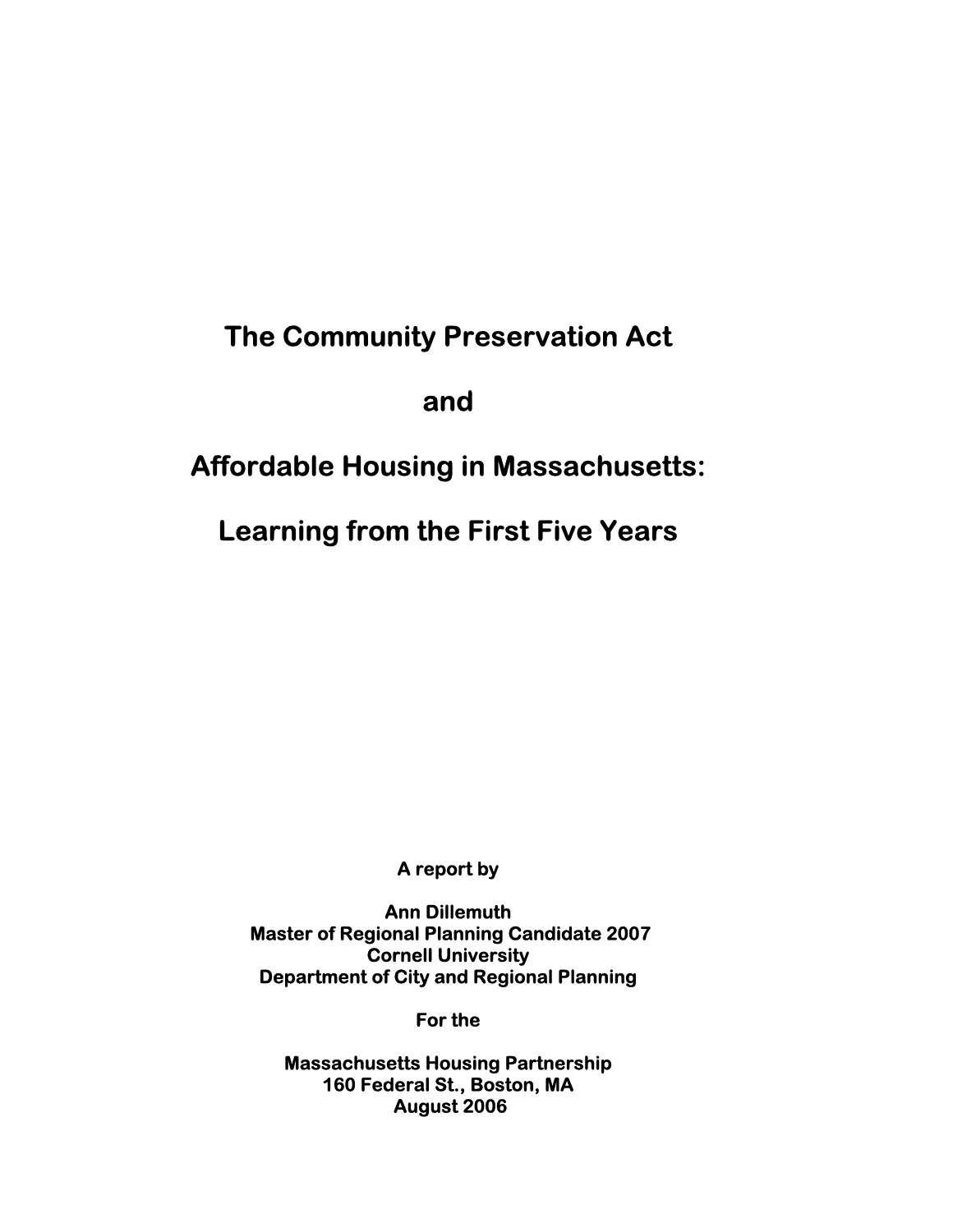# **Forward**

The Massachusetts Housing Partnership is pleased to present this report, *The Community Preservation Act and Affordable Housing in Massachusetts: Learning from the First Five Years.* Ann Dillemuth, a Cornell University graduate student in regional planning worked for MHP over the summer of 2006, during which time she researched the Community Preservation Act, interviewed over twenty-five CPA committee members and staff from across the state, and produced this report under MHP's supervision. Ann brought an impressive level of commitment and understanding to this project. MHP extends its gratitude to Ann for a job well done.

It is hoped that this look at the accomplishments of the Community Preservation Act (CPA) over the first five years will help provide some ideas for future directions as well as assist communities in using their CPA funds to produce and preserve community housing. There is a great deal that communities can learn from each other and this report hopes to facilitate the sharing of information among CPA communities.

The Community Preservation Coalition staff Stuart Saginor and Katherine Roth were true partners in this effort, extending their time to provide data, community contacts, ides and constructive commentary on the drafts. This report is a far richer and more useful document because of their involvement in this project.

The Community Preservation Act is a relatively new initiative for Massachusetts and there is still much to learn as we go forward. Community housing supported by CPA funds is greatly needed to address Massachusetts's need for additional housing. This report hopes to help cities and towns in their effort to provide affordable housing.

# **About MHP**

The Massachusetts Housing Partnership (MHP) is a public agency financed by the banking industry. MHP supports affordable housing and neighborhood revitalization across the Commonwealth. MHP assists municipalities, community groups, local housing committees, and non-profit and for-profit developers with information, technical assistance, and below-market financing to create affordable rental housing and homeownership opportunities.

Information is available about MHP and MHP programs on the MHP website, **www.mhp.net.** For additional assistance or questions about this report contact Connie Kruger, Community Technical Assistance Manager, MHP, 160 Federal St., Boston, MA 02110, 617-330-9955, ext. 281, ckruger@mhp.net.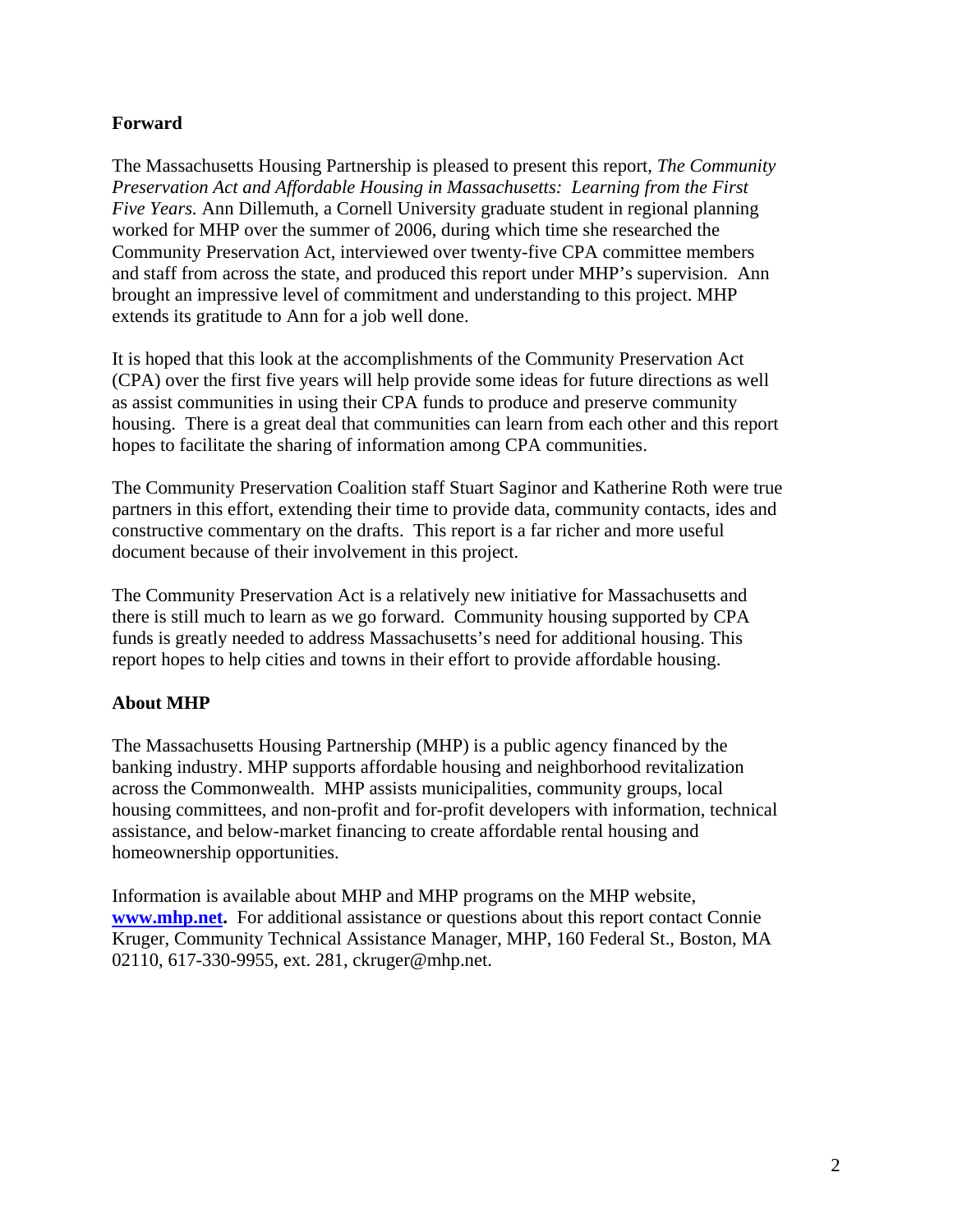#### **Author's Acknowledgments**

This report was made possible through generous gifts of time, information, and resources by several organizations and many individuals. Funding for a summer of research and writing was provided by Mass Housing Partnership and Cornell University's Department of City and Regional Planning. Thanks go to several people at MHP: Connie Kruger, Rita Farrell, and Judy Jacobson. Stuart Saginor and Kathy Roth of the Community Preservation Coalition provided information and served as liaisons to CPA communities; Chris Norris of CHAPA provided background on the Act. Many thanks are due to the following individuals, who freely gave their time in interviews regarding their experience with CPA: Audrey Child, Donna Crabtree, Dottie Drewnowski, Valerie Foster, Jennifer Goldson, Trisha Guditz, Steve Hanna, Katherine Healy, Peter Jessop, John Koenig, Elaine Lazarus, Mark Mercer, Bill Power, Chris Pude, Rob Ricchi, Florence Seldin, Karen Sunnarborg, Gary Taylor, and Sam Tyler. Thanks also to the following, who read and commented upon drafts of the report: Judy Jacobson, Connie Kruger, Chris Norris, Kathy Roth, and Stuart Saginor. Finally, thanks to Mass Housing Partnership, who provided the opportunity and resources to create this report.

The author can be reached at  $\frac{\text{afd24@cornell.edu}}{\text{aofd24@cornell.edu}}$  with questions or comments.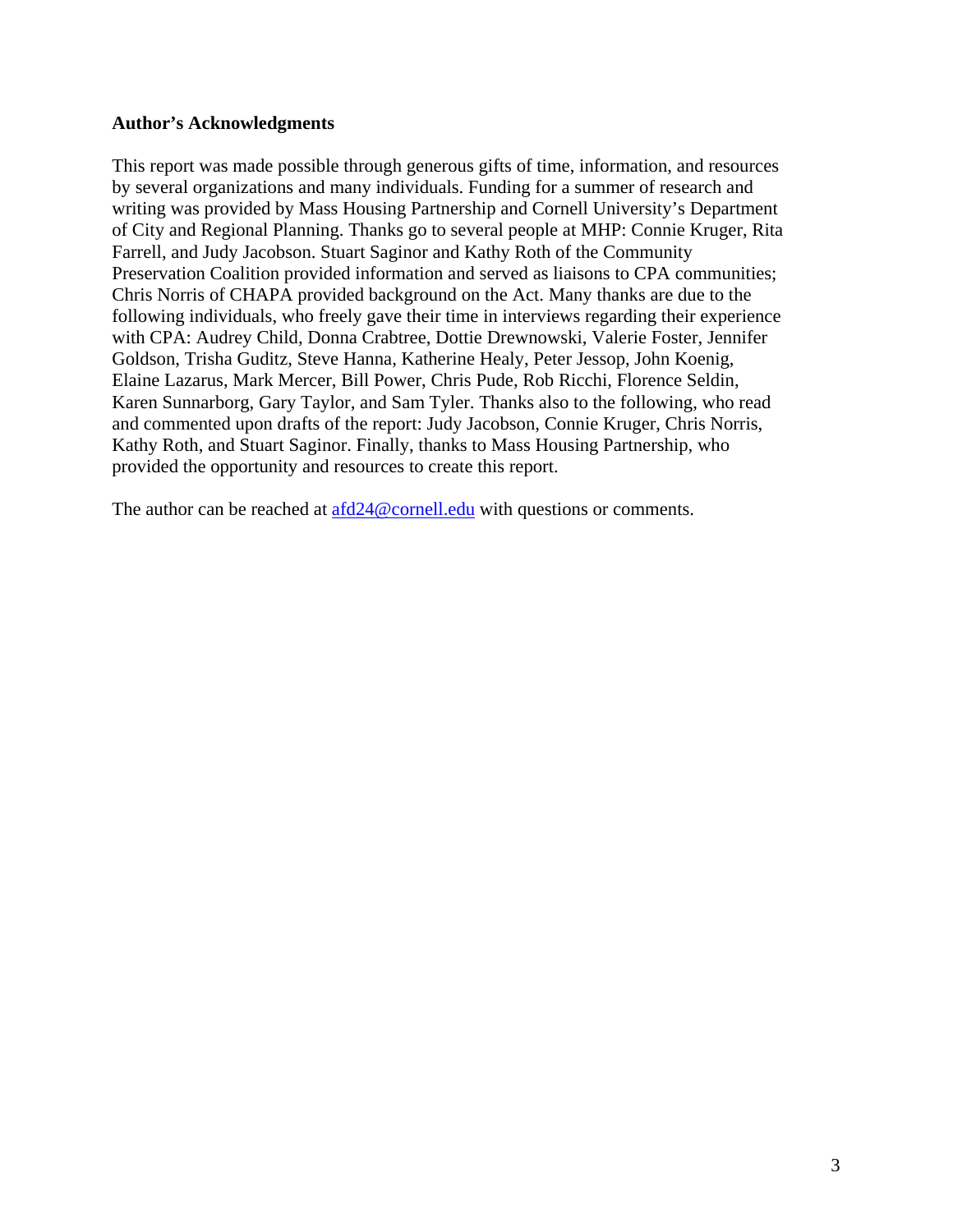| <b>Table of Contents</b> |  |  |
|--------------------------|--|--|
|--------------------------|--|--|

| Introduction: The Massachusetts Community Preservation Act7           |
|-----------------------------------------------------------------------|
|                                                                       |
|                                                                       |
|                                                                       |
|                                                                       |
|                                                                       |
|                                                                       |
|                                                                       |
|                                                                       |
|                                                                       |
|                                                                       |
|                                                                       |
|                                                                       |
| <b>Appendix A. Map of Community Preservation Act Status in</b>        |
|                                                                       |
|                                                                       |
|                                                                       |
|                                                                       |
| Appendix C. Breakdown of Number of CPA Appropriations Made as         |
| Reported to the Community Preservation Coalition by June 200647       |
|                                                                       |
| Appendix D. Breakdown of Number of CPA Appropriations Made by         |
| <b>Funding Category as Reported to the Community Preservation</b>     |
|                                                                       |
|                                                                       |
| <b>Appendix E. CPA Communities Ranked by Percentage Contribution</b>  |
| to Total Dollar Appropriations as Reported to the Community           |
|                                                                       |
|                                                                       |
| <b>Appendix F. CPA Communities Ranked by Percentage of Dollars</b>    |
| Appropriated to Affordable Housing as Reported to the Community       |
|                                                                       |
|                                                                       |
| <b>Appendix G. CPA Communities Ranked by Number of Expected Units</b> |
| as Reported to the Community Preservation Coalition by June 200655    |
|                                                                       |
| Appendix H. Online CPA Resources of Featured Communities56            |
|                                                                       |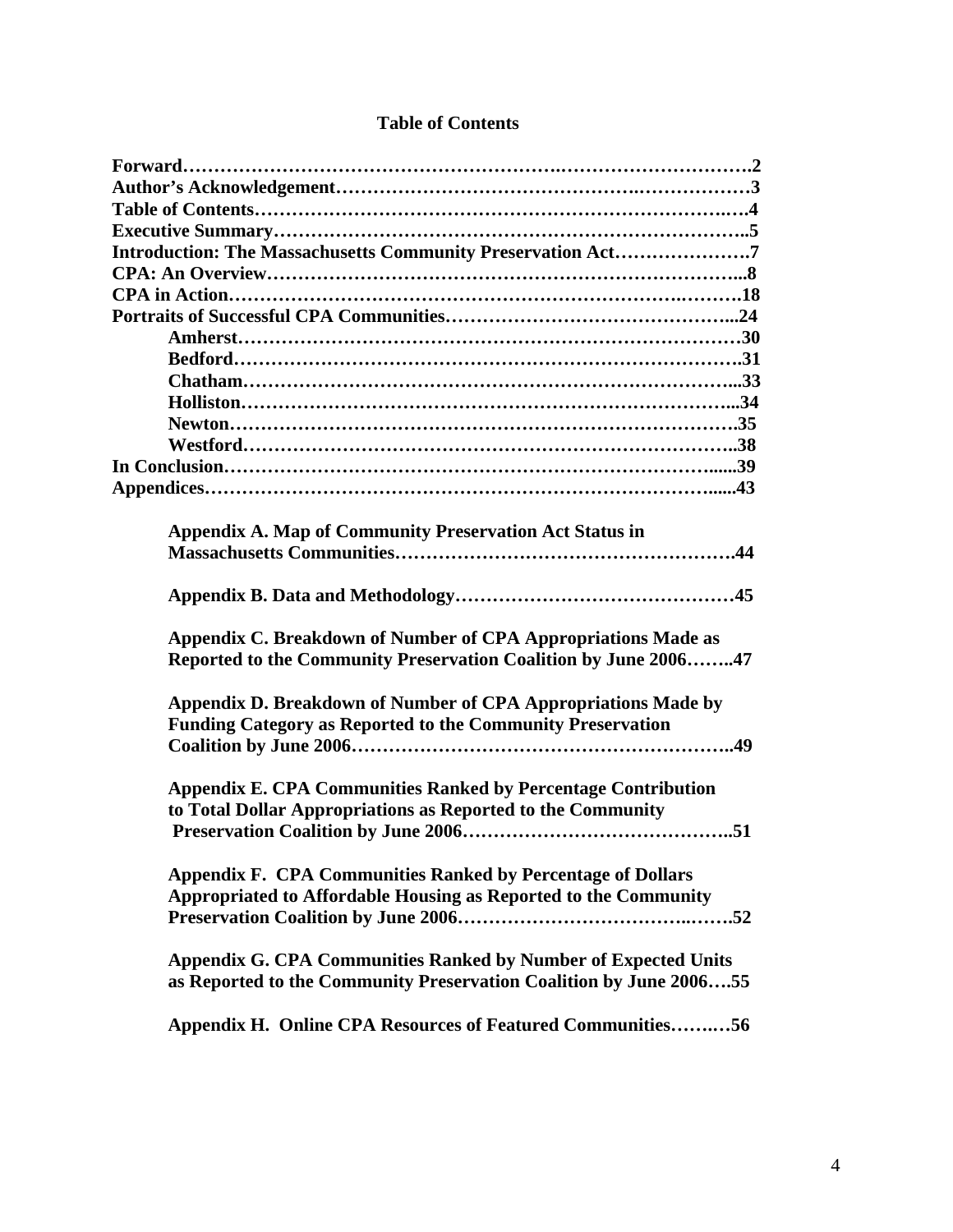# Executive Summary

Since being signed into law in 2000, the Community Preservation Act (CPA) has proven to be valuable tool for towns and cities interested in creating affordable housing. CPA has given communities the opportunity to leverage larger state and federal funding for affordable housing, and also to raise awareness of local housing needs and issues.

That's the good news. The more sobering news is that while it continues to be implemented in communities across the state, it remains – at least from a statistical standpoint - an underutilized resource for affordable housing.

The facts and conclusions in this report encompass the first five years of CPA. This report not only quantifies the impact of CPA but also studies the way in which communities have used this resource for affordable housing, and the local conditions that were in place to promote CPA use. The community examples are instructive in that they show how CPA may become a more widely-utilized resource for affordable housing in the coming years.

# **CPA interest strong**

Since its inception in 2001 and counting 2006 as a partial year, 111 towns, or nearly onethird of the state's municipalities, have adopted CPA. More than half of the communities passed the maximum property tax surcharge of three percent. In FY2005, nearly twothirds of CPA communities generated up to \$500,000 at the local level, while the other 29 percent generated in excess of \$1 million of local funding. All local funding was matched by the state, as provided by the statute, doubling the funds available.

# **CPA and affordable housing**

Statistically, 31 percent of all CPA funds spent in the first five years have been used for affordable housing. But that figure is misleading when you subtract Cambridge, which has spent more than \$2.5 million in CPA funds on housing. Excluding Cambridge's CPA expenditures, spending on affordable housing drops to 17 percent, putting it behind CPA expenditures for open space and historic preservation.

All told, 60 percent of cities and towns that have adopted the CPA have appropriated less than 10 percent of their annual CPA funds for affordable housing (communities can dedicate up to 70 percent of funding to any one category). Communities that have yet to spend funds on affordable housing are accumulating money in their reserve accounts for future efforts, but there are no requirements in the CPA legislation that explain when and if communities must spend their reserve funds.

#### **Housing is harder to do**

Interviews and feedback from community leaders help to explain one reason why the CPA has not been used more for housing. Communities with little in-house housing expertise and strong community pressure, are more likely to direct their CPA funds towards other eligible endeavors particularly open space acquisition. Open space and historic preservation, which both receive larger spending allocations in more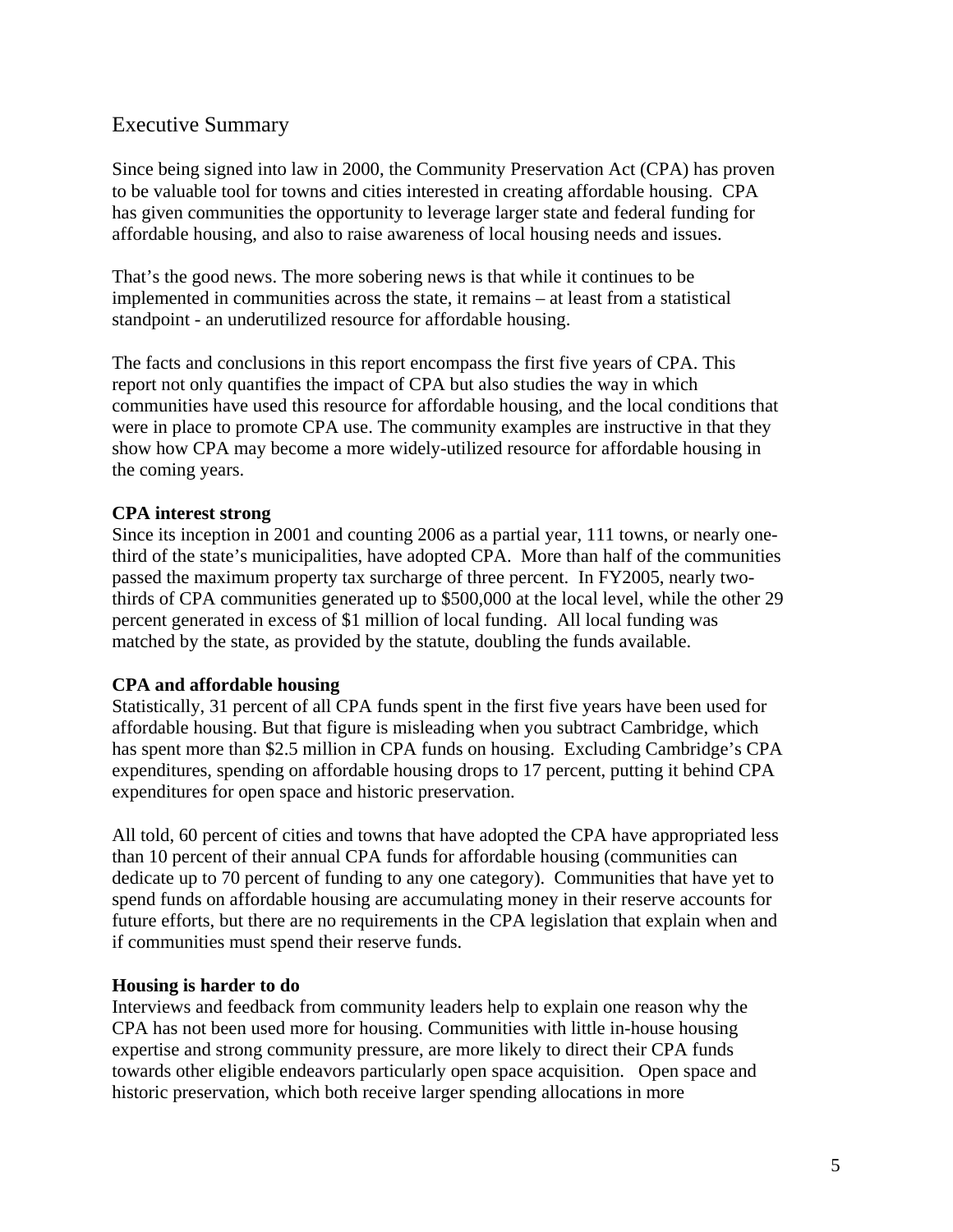communities than affordable housing, are considerably more popular with the public and easier to accomplish. Affordable housing development is complicated and requires a combination of funding resources and public sector approvals. This can overwhelm communities that lack housing development experience.

# **Local examples show potential of CPA**

CPA funds are a valuable affordable housing resource for towns that take advantage of it. Communities with established housing networks have had success in building or rehabilitating units, while those without previous experience have used the funds to hire consultants to do predevelopment housing studies and prepare plans for future construction.

Towns can maximize their CPA results by evaluating their present housing capabilities and using CPA funds to build from them. Examples discussed in this report include:

- ¾ **Amherst:** has teamed with its housing authority to preserve expiring use apartments and build new affordable units.
- ¾ **Cambridge:** has funneled its resources through its Housing Trust Fund and focused on unit acquisition.
- ¾ **Chatham:** has largely focused on direct assistance in the form of rental vouchers. It has also blended CPA categories by using housing and historic preservation funds to acquire and renovate historic town-owned buildings into affordable housing.
- ¾ **Holliston:** has used CPA funds to hire consultants to create an Affordable Housing Master Plan, and sponsor environmental testing and predevelopment work to prepare for future housing efforts.
- ¾ **Newton:** has focused CPA funds on rehabilitation of existing properties, preservation of historic properties, and adding buildings to underutilized lots.
- ¾ **Westford:** has used CPA to fund predevelopment work for a proposed addition to an existing senior housing complex and in another project, it used \$250,000 for engineering and excavation work to prepare a housing authority site for 15 units of rental housing.

# **Conclusion**

Looking back over the first five years since the passage of the Community Preservation Act, we find that CPA funds are an important local resource for the creation and preservation of affordable housing. Communities highlighted in this report show creative and effective ways of using CPA funds for housing. Many communities need additional assistance in implementing affordable housing activities with CPA funds. Increased local capacity, technical assistance and the continued sharing of successful local efforts will help meet the promise the CPA holds for meeting local housing needs.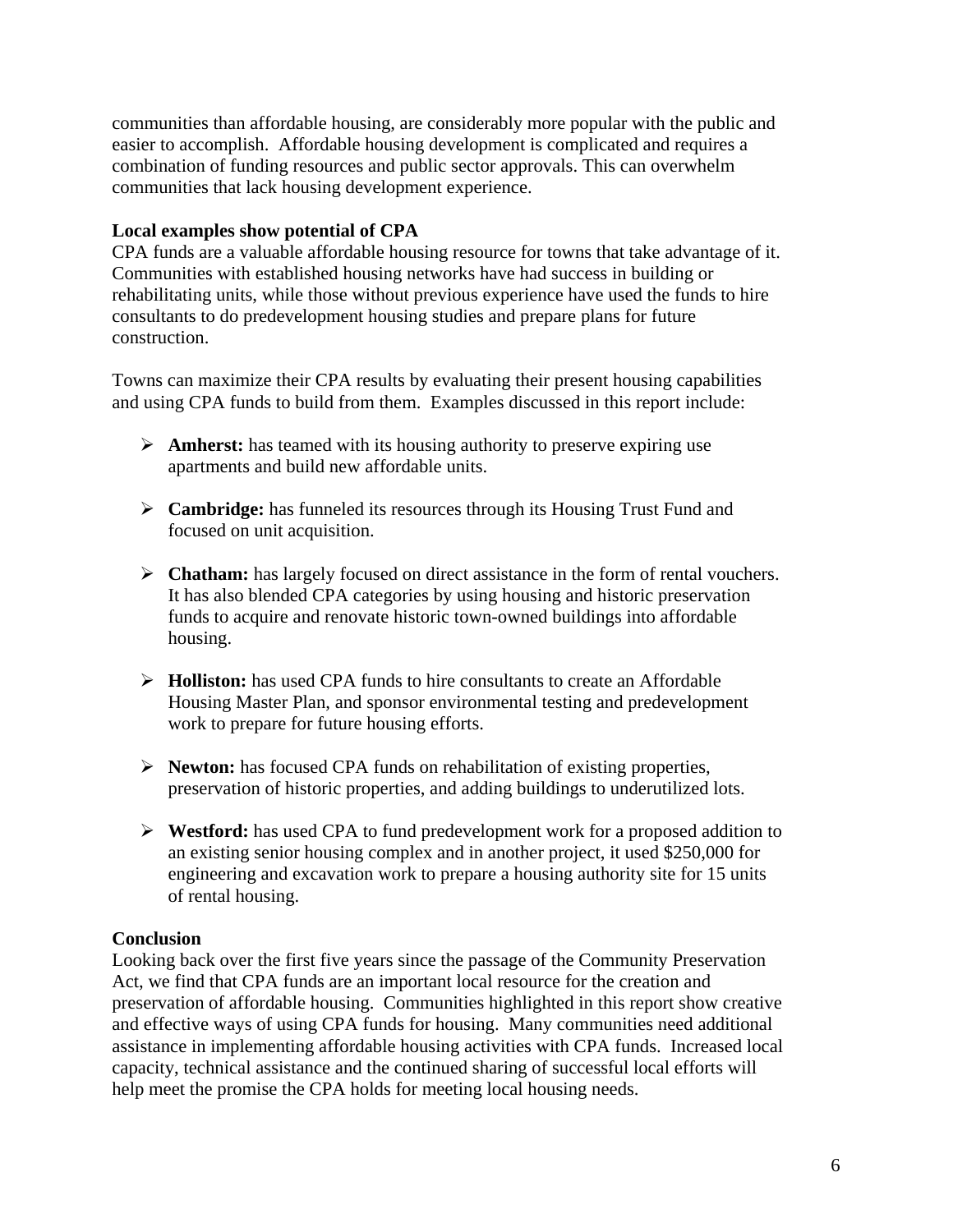#### **Introduction to the Massachusetts Community Preservation Act**

The Massachusetts Community Preservation Act (CPA) was signed into law by Governor Paul Cellucci on September 14, 2000. More than a decade of work went into the development of this legislation, which provides a funding source for affordable housing, historic preservation, open space, and recreation. Municipalities that adopt the CPA levy a property tax surcharge of up to 3% and become eligible for a state match of up to 100% of the revenue collected. This potential doubling of local funds for projects that often get short shrift in today's climate of tight municipal budgets has made CPA an attractive opportunity for many Massachusetts communities. In the nearly six years since CPA's creation, it has been adopted by voters in almost one-third of the state's cities and towns (for a map of CPA communities in Massachusetts, see Appendix A).

CPA brings together proponents of affordable housing, historic preservation, open space, and recreation as they cooperate on funding a diverse array of projects that foster a community's character, history and livability. Though some might find the wording of the Act vague, it purposefully allows for a flexibility that enables each municipality to decide locally how they want to implement CPA and how creative their funding decisions will be.

Affordable housing, referred to as "community housing" or "low and moderate income housing" by the Act, is defined therein as housing for individuals and families making less than 100% of a region's Areawide Median Income (AMI) as determined by the U.S. Department of Housing and Urban Development (HUD). It is a main focus of CPA, and represents an additional much-needed funding source for affordable housing within a community. CPA money can promote a variety of innovative projects and programs to create and support housing initiatives, and can also jump-start projects that need scarce funding just to get to the development stage. It can also be used to help create housing plans and hire consultants to help communities plan general housing strategies or advise on specific projects.

Several communities have had great success leveraging an initial investment of CPA funds to qualify for much larger state and federal grants. Finally, passing CPA can result in a higher level of both municipal and public awareness of housing needs. The affordable housing component of CPA can encourage municipalities that have not had a lot of experience dealing with housing issues to begin a formal examination of the issue. Public awareness can be raised both through increased housing activity and by discussing housing issues at CPA committee, Board of Selectmen, City Council, and Town Hall meetings.

The main source for information on CPA is the Community Preservation Coalition (CPC or 'the Coalition'), an alliance of open space, affordable housing, and preservation organizations that helped develop the original legislation and now works with municipalities to help them understand, adopt, and implement the CPA (http://www.communitypreservation.org/index.cfm). The Coalition maintains several databases regarding CPA, including information on annual state matches. Communities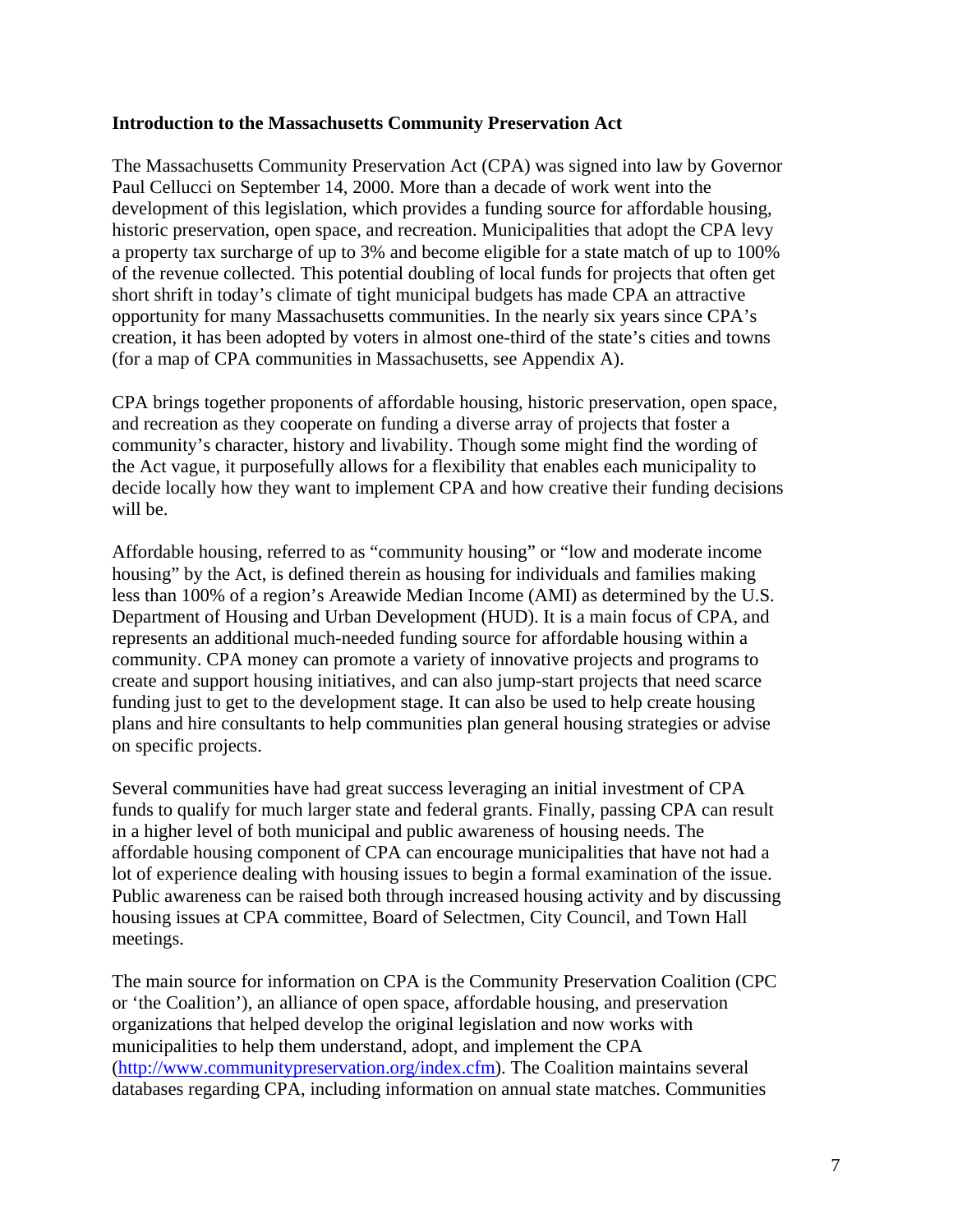that have passed CPA self-report their annual activity to the Coalition, which collates that information into expenditure reports for each funding category. These databases were utilized extensively for this report.

# **CPA: An Overview**

According to the Act, CPA funds can be used towards the acquisition, creation and preservation of open space; the acquisition, preservation, rehabilitation and restoration of historic resources; the acquisition, creation and preservation of land for recreational use; the creation, preservation and support of community housing, recommending, wherever possible, the reuse of existing buildings or construction of new buildings on previously developed sites; and the rehabilitation or restoration of land for open space, recreational use and community housing that is acquired or created using CPA funds.

Each year, at least 10% of annual CPA revenues must be set aside in reserve accounts or spent on open space, historic preservation, and community housing. The remaining 70% can be used towards any of the four funding categories, and 5% can be used for administrative purposes.

Funds can be spent anywhere in Massachusetts, but cannot be used to replace existing municipal operating funds or for routine maintenance. Borrowing against future CPA funds through municipal bonds is permitted.

Property purchased for community housing requires a permanent deed restriction. In response to an inquiry by the community of Acton, the Massachusetts Department of Revenue has provided an opinion that organizations other than the municipality can use CPA funds property for housing. Communities may want to seek additional clarification on the issues raised by both property development and disposition prior to implementing housing activities using CPA funds.

Voters adopt the CPA by ballot. A property tax surcharge of up to 3% is permitted. Exemptions are possible for low-income residents and low- to moderate-income senior residents, for the first \$100,000 of residential property value, and for commercial or industrial properties in communities with a split tax rate.

A Community Preservation Committee (CPC) must be established by local ordinance or bylaw to oversee the Act. This committee must include one member each from the Conservation Commission, the Historical Commission, the Planning Board, the Board of Park Commissioners, and the Housing Authority. In addition to these five statutory members, up to four additional at-large positions can be created at the discretion of the local legislative body. The committee is charged with studying the community preservation needs, possibilities, and resources within the town; holding public informational meetings; and recommending expenditures within the above areas to the legislative body, which the legislative body must then approve by majority vote.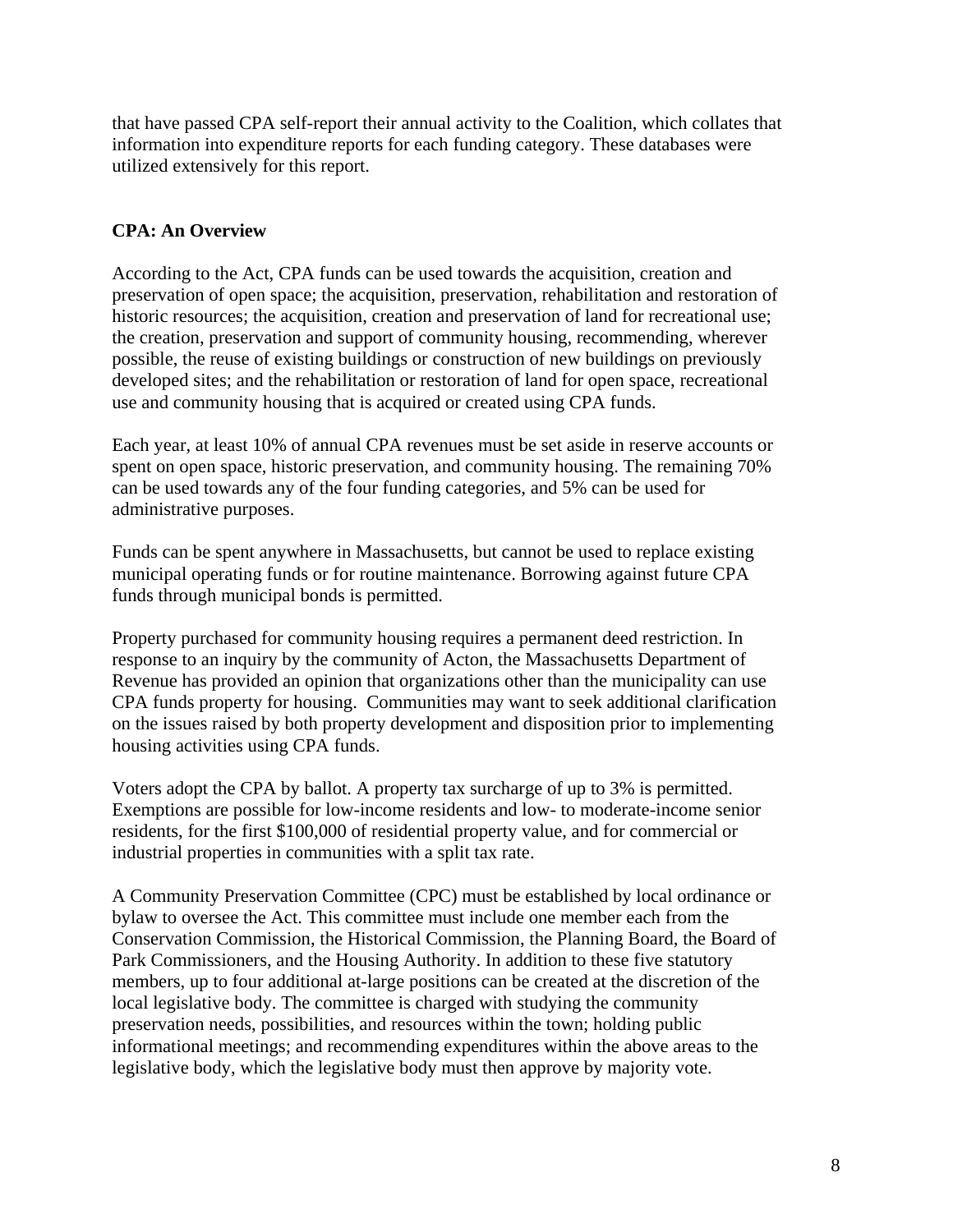The state matching fund, known as the Massachusetts Community Trust Fund, draws its revenue from surcharges on transactions at the state's registries of deeds. Every year, 80% of this fund is divided equally among the participating CPA communities for a state match of up to 100%. If the state match does not reach 100%, the remaining 20% is divided among those towns that passed the full 3% surcharge. Thus far, every participating community has received a 100% match, though if real estate transactions in the state decline and more communities pass CPA the match will eventually drop below this level.

In 2004, legislation was adopted allowing Cape Cod communities participating in the Land Bank program to transfer their 3% Land Bank surcharge to CPA with certain provisions. Two Cape communities, Chatham and Provincetown, passed CPA in addition to their Land Bank surcharge before this legislation; the remaining Cape communities took advantage of this legislation to convert their Land Bank surcharge to a CPA fund.

### *Sources for Additional Information*

The complete text of the original G.L. Ch. 44B, "An Act Relative to Community Preservation", can be found at http://www.mass.gov/legis/laws/seslaw00/sl000267.htm. (note: the Act may have been updated since the release of this report and readers are advised to check for adopted amendments on the Coalition web site). Further details about the CPA can be found in the Informational Guideline Release No. 00-209, published by the Division of Local Services (DLS) of the Massachusetts Department of Revenue (DOR), at http://www.dls.state.ma.us/PUBL/IGR/2000/ 00\_209amended.pdf. Legislation regarding the Cape Cod communities, Ch. 149 Sec. 298 of the Acts of 2004 as amended by Ch. 352 Sec. 129-133 of the Acts of 2004, can be found at http://www.mass.gov/legis/laws/seslaw04/sl040149.htm; and the DOR-DLS bulletin explaining the changes, 2004-16B, can be found at http://www.dls.state.ma.us/PUBL/BULL/2004/2004\_16b.pdf .

# **Data Overview: A Snapshot of the CPA**

To better understand the role played by the CPA in Massachusetts' towns and cities, the databases maintained by the Community Preservation Coalition were analyzed. The Coalition tracks the status of communities working to pass CPA, and lists those that have successfully done so. This list can be accessed online at

http://www.communitypreservation.org/CPAVotes.cfm. In addition to noting how CPA has been enacted in each municipality, they monitor the annual state match grants as reported by the Massachusetts Department of Revenue (DOR), Division of Local Services (DLS). They also maintain a list of CPA fund appropriations as voluntarily selfreported by each municipality; this information was used to calculate the percentage of funding devoted to affordable housing state-wide and within each municipality, as further mentioned below. This list can be accessed online at

http://www.communitypreservation.org/CPAProjectsSearchStart.cfm. A more complete description of the data and methodology used can be found in Appendix B.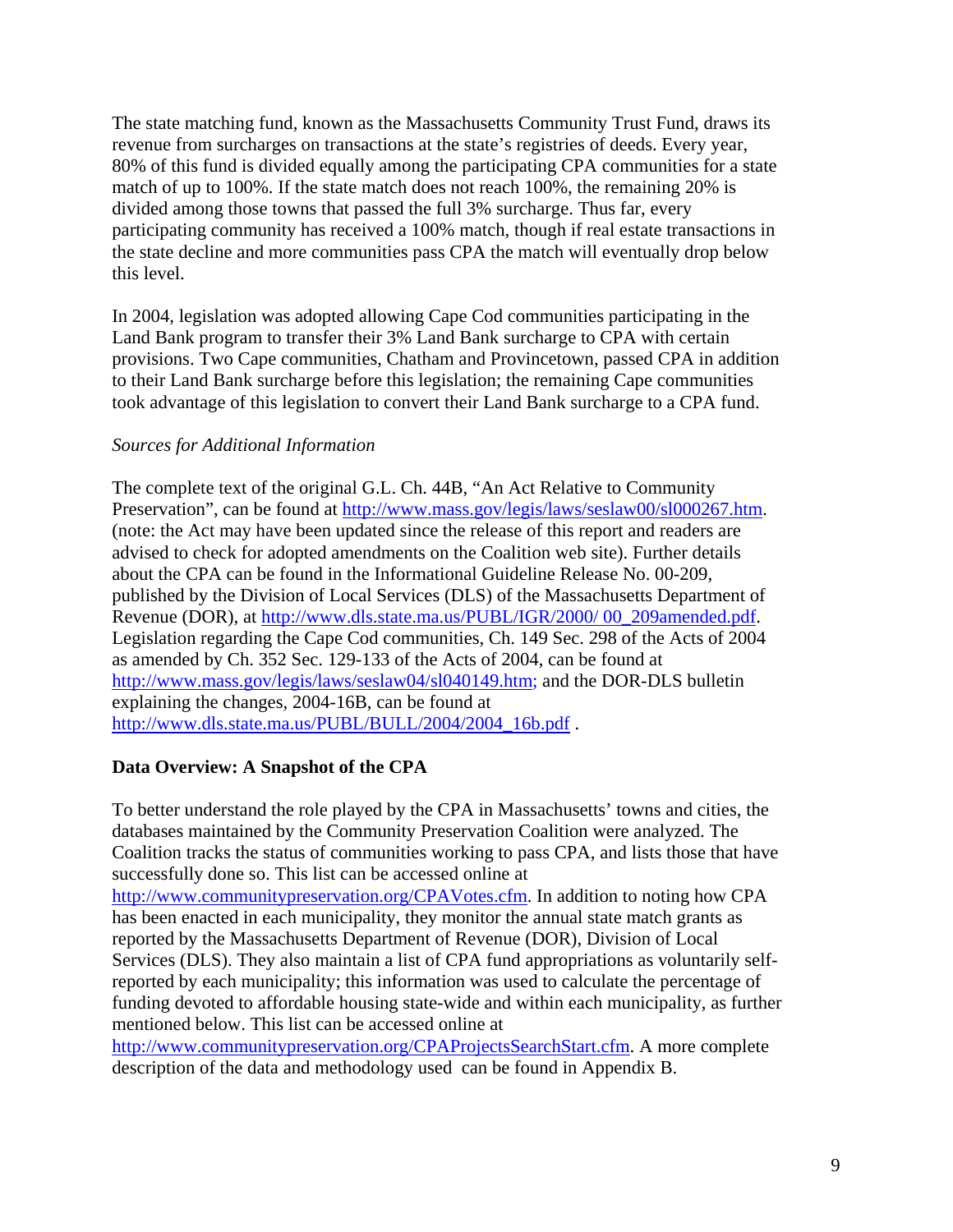#### *Year CPA Adopted.*

As shown in Table A, the first year of the Act's existence, 2001 saw the highest level of adoption at 36 communities (32% of the total). Since then an average of 15 communities have joined every year, ranging from a low of 4 in 2003 to a high of 28 in 2005. Of those 28, 13 were Cape communities joining under the Land Bank rollover option.

| Table A. Breakdown of CPA            |                       |         |  |
|--------------------------------------|-----------------------|---------|--|
| Communities by Year in Which CPA was |                       |         |  |
|                                      | Passed. (Source: CPC) |         |  |
| <b>Communities Passing CPA</b>       |                       |         |  |
| Year                                 | Number                | Percent |  |
| 2001                                 | 36                    | 32.4    |  |
| 2002                                 | 21                    | 18.9    |  |
| 2003                                 | 4                     | 3.6     |  |
| 2004                                 | 14                    | 12.6    |  |
| 2005                                 | 28                    | 25.2    |  |
| 2006*                                | 8                     | 7.2     |  |
| Total                                | 111                   | 100.0   |  |
| *partial year                        |                       |         |  |

#### *Surcharge Amount Adopted*

Table B reveals that 63 communities (57% of the total) have passed CPA at the full 3% surcharge. It should be noted that 13 of those communities are Cape Cod communities who transferred their existing 3% Land Bank surcharge to CPA without the option of decreasing the amount. However, even without these 13 communities, the figure stands at 51%. All but three of the 48 remaining communities are fairly equally spread between 1%, 1.5%, and 2% surcharge amounts.

| Table B. Breakdown of CPA<br>Communities by Surcharge<br>Amount. (Source: CPC) |            |             |  |  |  |  |  |
|--------------------------------------------------------------------------------|------------|-------------|--|--|--|--|--|
|                                                                                |            | Communities |  |  |  |  |  |
| Surcharge                                                                      | Number     | Percent     |  |  |  |  |  |
| 0.5%                                                                           | 2          | 1.8         |  |  |  |  |  |
| 1%                                                                             | 15         | 13.5        |  |  |  |  |  |
| 1.1%                                                                           | 1<br>0.9   |             |  |  |  |  |  |
| 1.5%                                                                           | 16         | 14.4        |  |  |  |  |  |
| 2%                                                                             | 14         | 12.6        |  |  |  |  |  |
| 3%                                                                             | 63<br>56.8 |             |  |  |  |  |  |
| Total                                                                          | 111        | 100.0       |  |  |  |  |  |
|                                                                                |            |             |  |  |  |  |  |

#### *Exemptions*

 Table C shows that the 69 communities (62% of the total) chose to adopt both the lowincome and first \$100,000 exemptions. Of the 17 communities that passed no exemptions, 13 of those were Cape Cod communities who were not allowed to add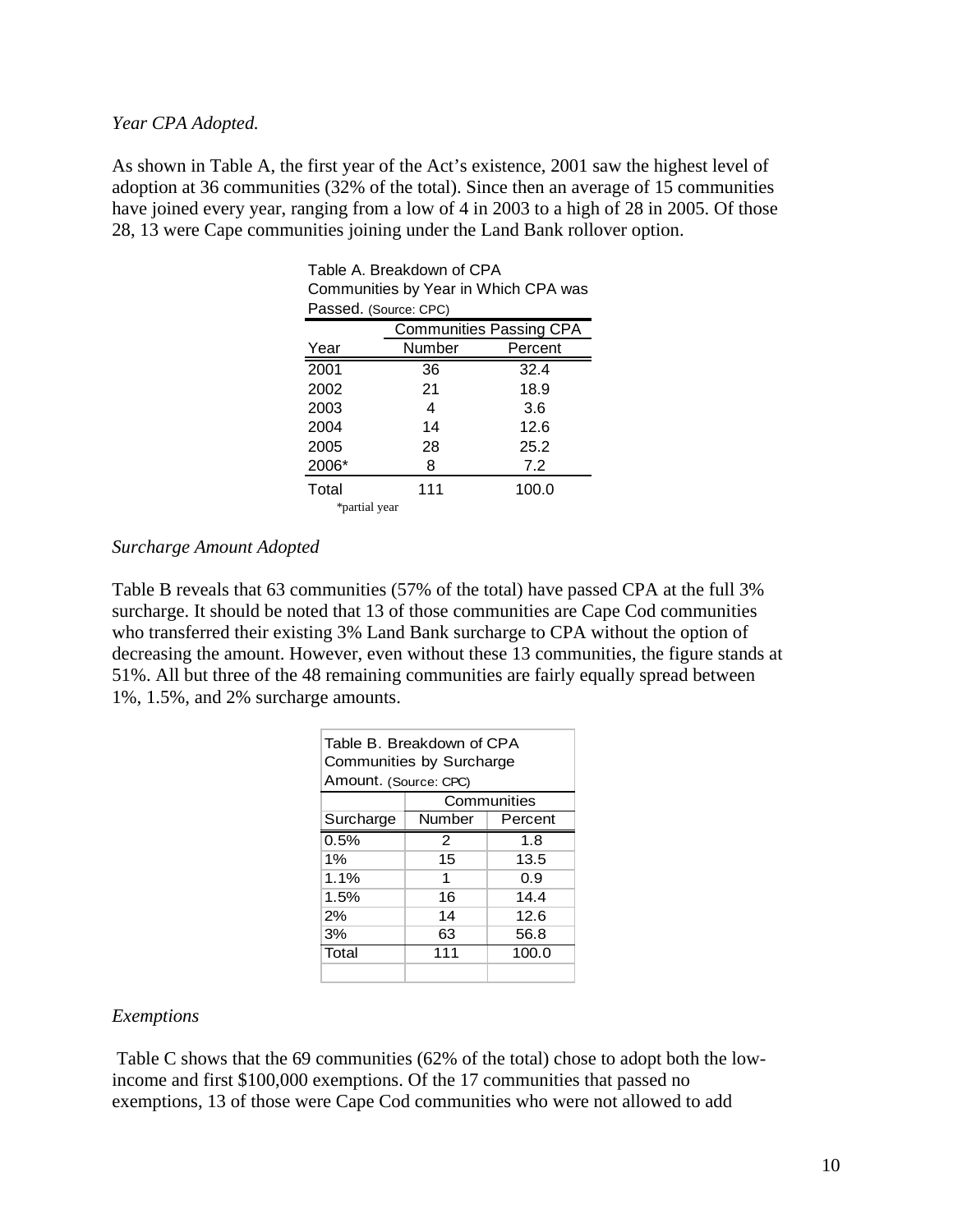exemptions. Only 4 communities passed all three exemptions, which includes the exemption for commercial and industrial properties. Of those communities passing just one exemption, 14 chose to exempt the first \$100,000 of property value, versus 7 choosing to exempt low-income households.

| $\blacksquare$ . Exemption Type. (Source: CPC) |             |         |  |
|------------------------------------------------|-------------|---------|--|
|                                                | Communities |         |  |
| Exemptions                                     | Number      | Percent |  |
| None                                           | 17          | 15.3    |  |
| Low Income only                                |             | 6.3     |  |
| First \$100,000 only                           | 14          | 12.6    |  |
| Low income & first \$100,000                   | 69          | 62.2    |  |
| All Three                                      | 4           | 3.6     |  |
| Totals                                         | 111         | 100.0   |  |

#### Table C. Breakdown of CPA Communities by Exemption Type. (Source: CPC)

#### *Funding Levels*

Table D uses the most recent CPA budget numbers available from the Coalition, those for 2005. This table only includes the 82 communities eligible at the time for FY 2005 state matches. Communities were ranked by the dollar amount of their FY 2005 state match and then categorized.

Table D. Breakdown of CPA Communities by

| Amount of FY05 State Match. (Source: CPC) |    |      |  |  |  |
|-------------------------------------------|----|------|--|--|--|
| Communities                               |    |      |  |  |  |
| Number<br>Category<br>Percent             |    |      |  |  |  |
| $<$ \$250,000                             | 28 | 34.1 |  |  |  |
| \$250,000 - \$500,000                     | 22 | 26.8 |  |  |  |
| \$500,000 - \$750,000                     | 13 | 15.9 |  |  |  |
| \$750,000 - \$1,000,000                   | 7  | 8.5  |  |  |  |
| > \$1,000,000                             | 12 | 14.6 |  |  |  |
| Totals<br>100<br>82                       |    |      |  |  |  |

Nearly two-thirds, or 61%, of communities collected less than \$500,000 at the local level, giving them less than \$1 million of total CPA budget. Of these 50 communities, 7 collected less than \$100,000. The town with the most modest CPA surcharge revenue is Hampden, at slightly more than \$38,000 in FY 2005. The remaining 39% collected more than \$500,000 of local surcharges, giving them in excess of \$1 million in total CPA budget for 2005. Of these 32 communities, 12 gathered more than \$1 million at the local level, with 2 of these exceeding \$2 million. The highest grossing CPA community is Cambridge, with more than \$5 million in local revenues to work with in FY 2005.

#### *Budget Breakdown Across Funding Categories*

To compare the relative amounts appropriated thus far for each of the four allowed funding categories, all of the project appropriations reported to the Coalition as of June 2006 for each community were totaled by each of the four spending areas. Adding this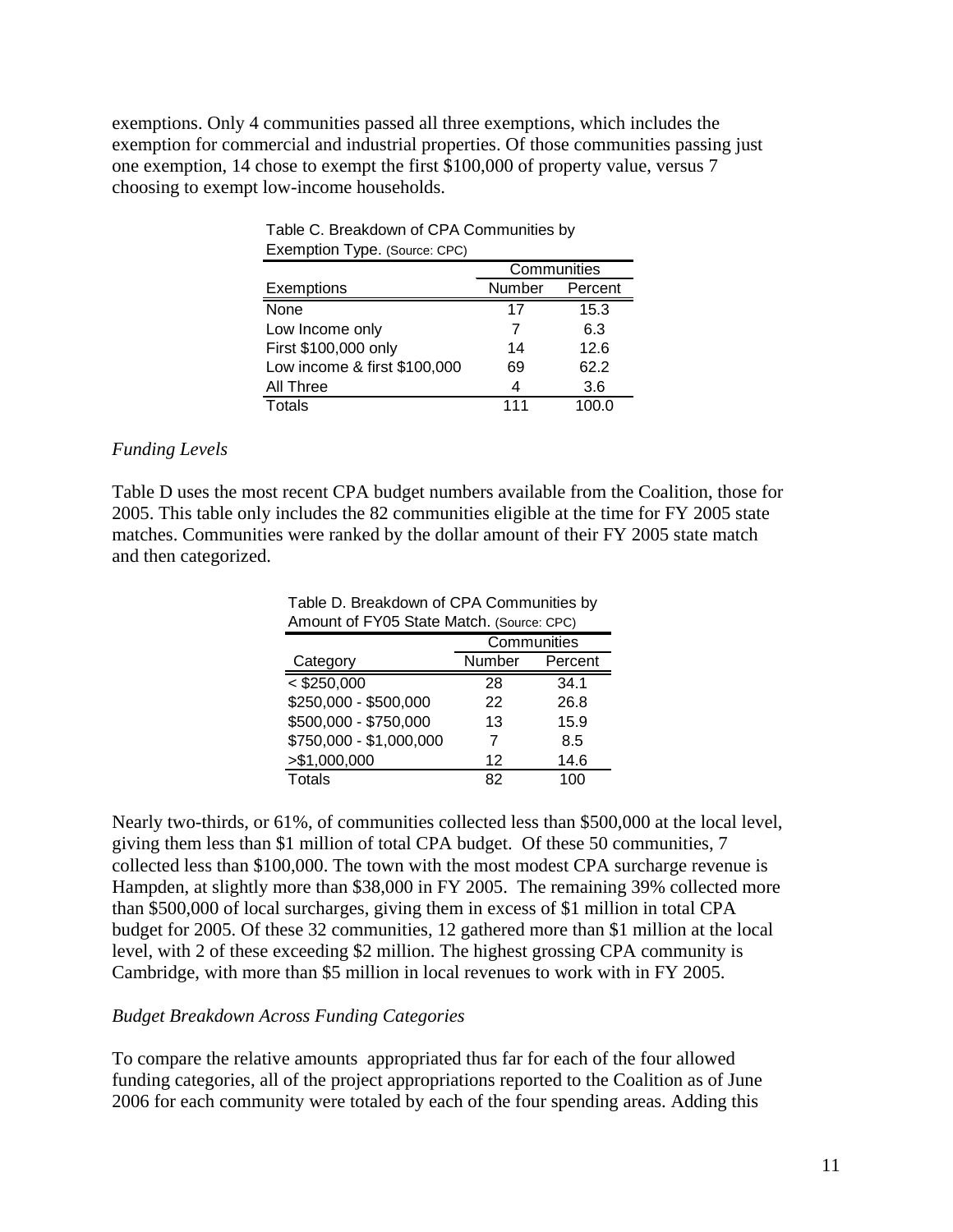information up yielded a breakdown by category of all CPA appropriations. It should be noted that due to the method of reporting, these totals for each year include one-time appropriations as well as the total amount committed for projects with bond funds with a multi-year spending commitment. Most large bonded projects to date fall into the open space category. Reporting bond funds for the year they are approved has made it difficult to accurately compare spending categories since the bonded projects skew the figures for the year in which they are appropriated. In the future, it is hoped that improved reporting methods will allow for a more precise spending comparison for each year.

In addition, these calculations apply only to those communities who have reported at least one round of fund appropriations to the Coalition, a total of 72 as of June 2006. Again, refer to Appendix B for additional information regarding the data. For a table of all dollar appropriation totals for each community, see Appendix C; for a list of the total number of appropriations for each community, see Appendix D**.**

| Table E. Breakdown of All CPA Communities by Total Dollars Appropriated and<br>Total Number of Appropriations (Source: CPC) |                                               |            |      |  |            |      |
|-----------------------------------------------------------------------------------------------------------------------------|-----------------------------------------------|------------|------|--|------------|------|
| <b>Dollars Appropriated</b><br>Number of Appropriations                                                                     |                                               |            |      |  |            |      |
| Category                                                                                                                    | % of Total<br><b>Dollars</b><br><b>Number</b> |            |      |  | % of Total |      |
| Affordable Housing                                                                                                          | \$                                            | 68,439,713 | 30.6 |  | 219        | 21.0 |
| Open Space                                                                                                                  | \$                                            | 97,037,423 | 43.4 |  | 226        | 21.7 |
| <b>Historic Preservation</b>                                                                                                | 41,713,588<br>\$<br>416<br>18.7               |            | 40.0 |  |            |      |
| Recreation                                                                                                                  | 16, 155, 923<br>\$<br>7.2<br>180              |            |      |  | 17.3       |      |
| 223,346,646<br>Total<br>1041<br>100.0<br>100.0<br>S.                                                                        |                                               |            |      |  |            |      |

Table E shows the amounts and percentages appropriated to each of the four categories as reported by June 2006. Open space has the most dollars appropriated, at 43%. Affordable housing is next at 31%, followed by historic preservation at 19% and recreation at 7%. Housing appears to have garnered just under one-third of all dollars appropriated. However, the percentages change when the totals for Cambridge are taken out as shown in Table F below. Again, as noted above, the fact that currently bonded projects are attributed to the year they are approved makes the impact of Cambridge's portion of housing expenditures appear more dramatic than might otherwise be the case.

| Appropriated and Total Number of Appropriations. (Source, CFC) |    |                             |            |        |                          |  |  |
|----------------------------------------------------------------|----|-----------------------------|------------|--------|--------------------------|--|--|
|                                                                |    | <b>Dollars Appropriated</b> |            |        | Number of Appropriations |  |  |
| Category                                                       |    | <b>Dollars</b>              | % of Total | Number | % of Total               |  |  |
| Affordable Housing                                             | \$ | 30,759,713                  | 17.4       | 205    | 20.5                     |  |  |
| Open Space                                                     | \$ | 92,737,423                  | 52.5       | 218    | 21.8                     |  |  |
| <b>Historic Preservation</b>                                   | \$ | 37,003,588                  | 20.9       | 399    | 39.8                     |  |  |
| Recreation                                                     | \$ | 16,155,923                  | 9.1        | 180    | 18.0                     |  |  |
| Total                                                          |    | 176,656,646                 | 100.0      | 1002   | 100.0                    |  |  |

Table F. Breakdown of All CPA Communities Excluding Cambridge by Total Dollars Appropriated and Total Number of Appropriations. (Source: CPC)

Considering its large CPA budget it is not surprising that Cambridge accounts for a full fifth of all CPA appropriations across the board (see Appendix E). Since Cambridge has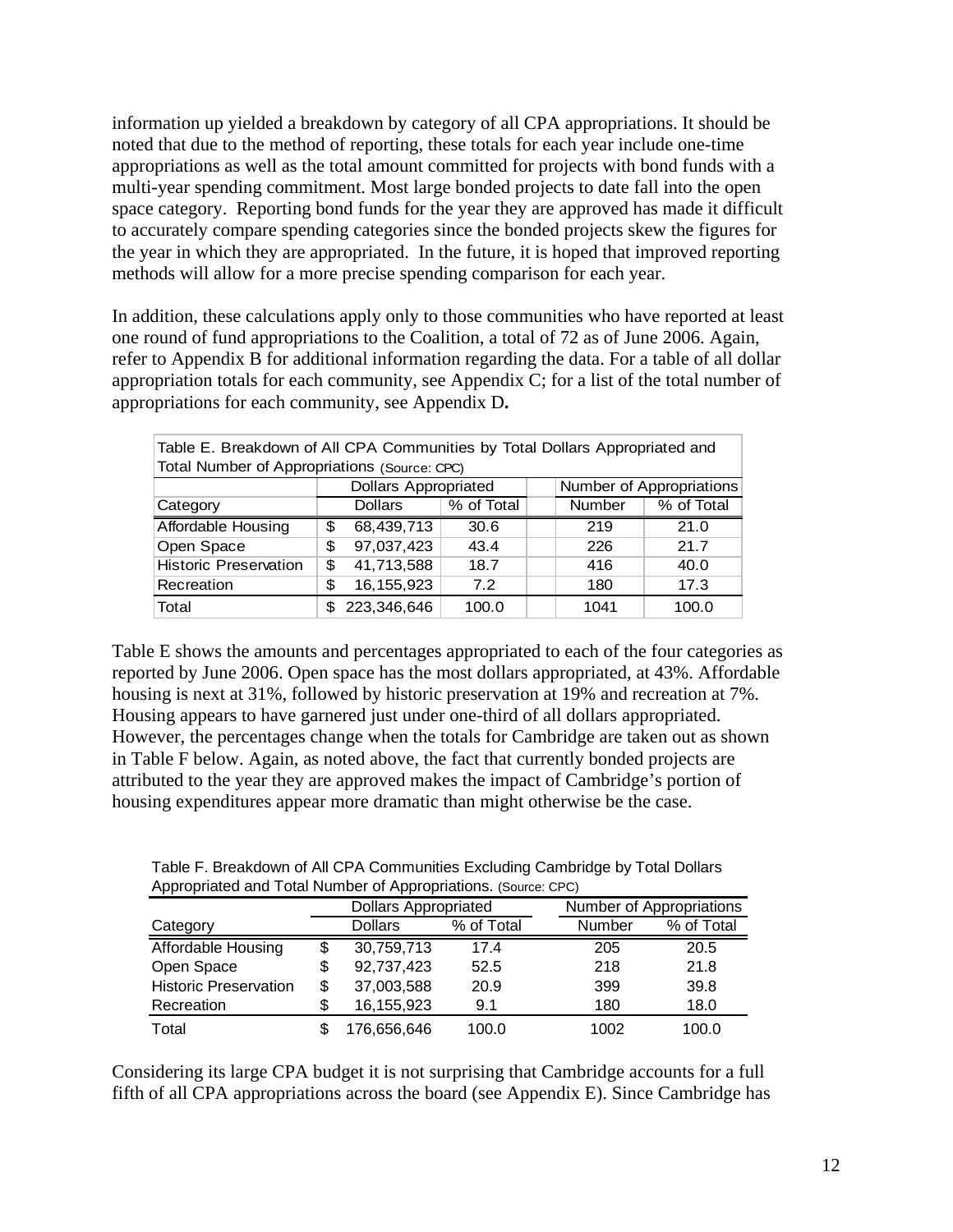pledged the majority of those funds to affordable housing, when Cambridge's 21% is removed, the relative percentages of the four spending areas changes significantly, as shown by Table F. Open space's percentage grows to 53, up 10%, and affordable housing drops by 14 percentage points to 17% of total appropriations, putting it in third place behind historic preservation, which stays relatively stable at 21%. It appears that Cambridge's disproportionately large contribution to affordable housing, 55% of total housing appropriations has a significant impact on the totals for the remaining 71 municipalities. This is also shown in Figure A



*Relative Number of Appropriations Across Funding Categories* 

The same calculations were performed by totaling the number of appropriations for each funding category. The previously cited tables show that when the total number of appropriations is considered, affordable housing and open space come in at 21% and 22%, respectively, with recreation following closely by at 17%. Historic preservation accounts for 40% of all appropriations made. In this case, when Cambridge's contributions are subtracted, the impact is negligible.

Figure B compares the breakdowns across funding categories for both dollars appropriated and number of appropriations. The fact that the *number* of open space and housing appropriations are nearly the same yet the *spending* for open space is more than 10% higher suggests that the average open space appropriation is higher than that for affordable housing. Many open space appropriations reflect high land purchase prices, and have been funded by bonding over several years. Although a few housing appropriations represent large bonded sums, in general more communities have spent large amounts of CPA funds on open space more often than they have on affordable housing.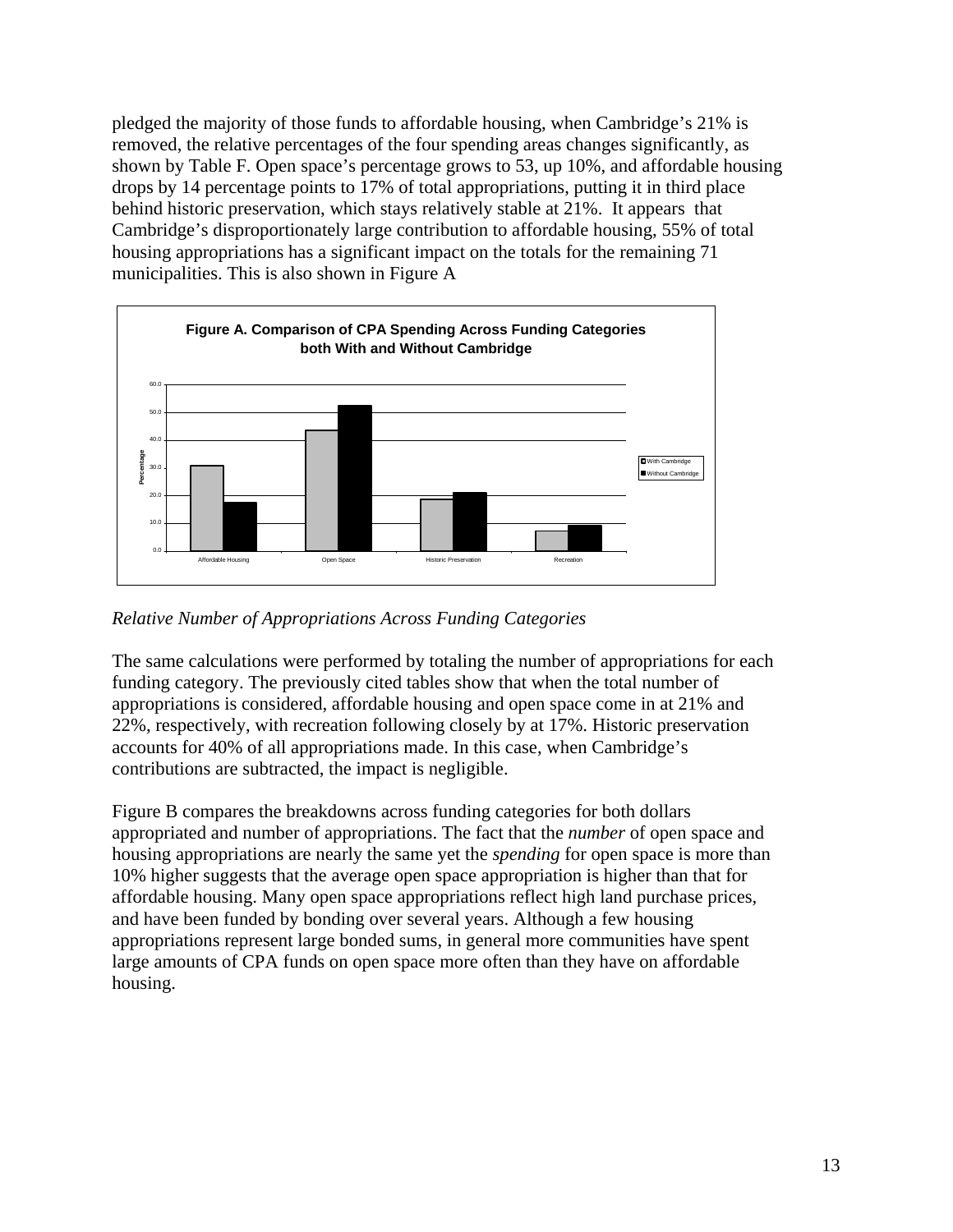

It is interesting to note that historic preservation projects account for 40% of the number of appropriations but only 19% of spending. Similarly, recreation netted 17% of project appropriations but only 7% of spending. This indicates that the average historic preservation or recreation project is smaller in scope and costs less money than the average open space or housing appropriation.

# *Percent of Budget Appropriated to Specific Affordable Housing Activities*

As above, all of the project appropriations reported to the Coalition as of June 2006 for each community were totaled by funding category, and then compared to the overall total for that community to determine the percentage each community has appropriated for affordable housing. The communities were then ranked by percentage. As above, the totals include one-time as well as multiple-year appropriations, and only apply to the 72 CPA communities who reported appropriations to the Coalition as of June 2006. See Appendix F for the ranked list of CPA communities.

Table G shows that for 61% of these communities, less than 10% of their CPA appropriation to date have gone towards affordable housing. Of these 44 communities, 20 have not yet made any appropriations for affordable housing. It is important to note that Table G does not include the balances in communities housing reserve accounts. As previously discussed, these funds are dedicated to future use for housing, but the funds are not yet appropriated. It was beyond the scope of this report to analyze the reserve funds across the categories, but this information would be an interesting addition to this discussion if it were readily available.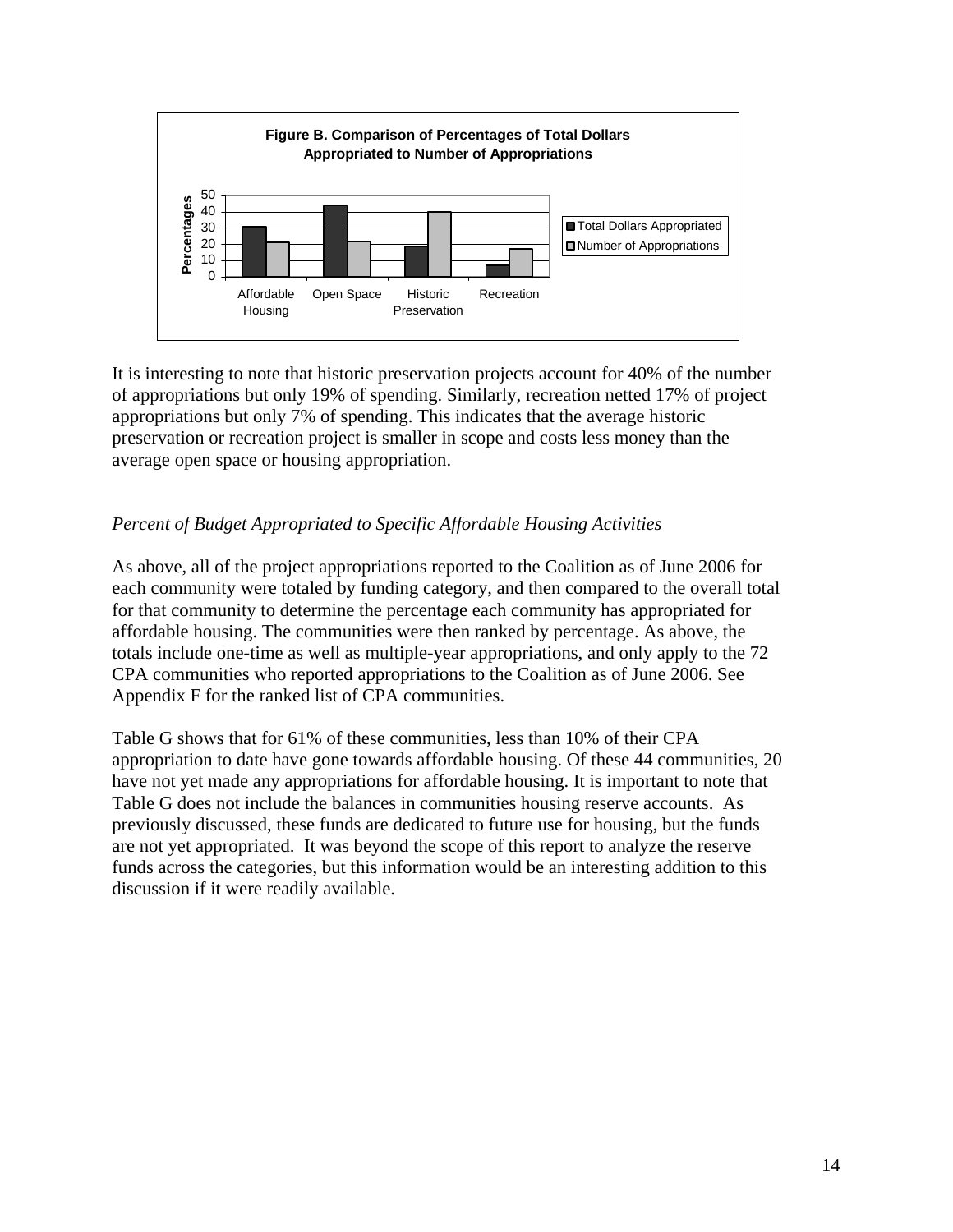| Appropriated to Affordable |             |         |  |  |  |
|----------------------------|-------------|---------|--|--|--|
| Housing. (Source: CPC)     |             |         |  |  |  |
|                            | Communities |         |  |  |  |
| Percentage                 | Number      | Percent |  |  |  |
| 0%                         | 20          | 27.8    |  |  |  |
| $1 - 10%$                  | 24          | 33.3    |  |  |  |
| 11 - 25%                   | 7           | 9.7     |  |  |  |
| $26 - 50%$                 | 12          | 16.7    |  |  |  |
| 51 - 75%                   | 7           | 9.7     |  |  |  |
| 75 - 100%                  | 2           | 2.8     |  |  |  |
| Totals                     | 72          | 100     |  |  |  |

Table G. Breakdown of CPA Communities by Percent of Budget

Almost 10% of the communities have appropriated between 11% and 25% on housing, and the remaining 29% have appropriated over one-quarter of their total budget to housing. This is also shown in Figure C.



# *Comparison of Appropriations*

How do affordable housing appropriations rate compared to the other four funding categories? This is shown by Figure D below, which portrays the breakdown of budget allotment percentages of the CPA communities. Figure D shows that certain funding categories are receiving significantly fewer funds than others. Recreation is not a required spending category, therefore, one might expect this spending area has garnered less funding. This is indeed the case; 46 communities, or 61%, have earmarked less than 10% of their total appropriations towards recreation. It is noteworthy to see that 44 communities, or 60%, have likewise directed less than 10% of their total spending to date towards affordable housing.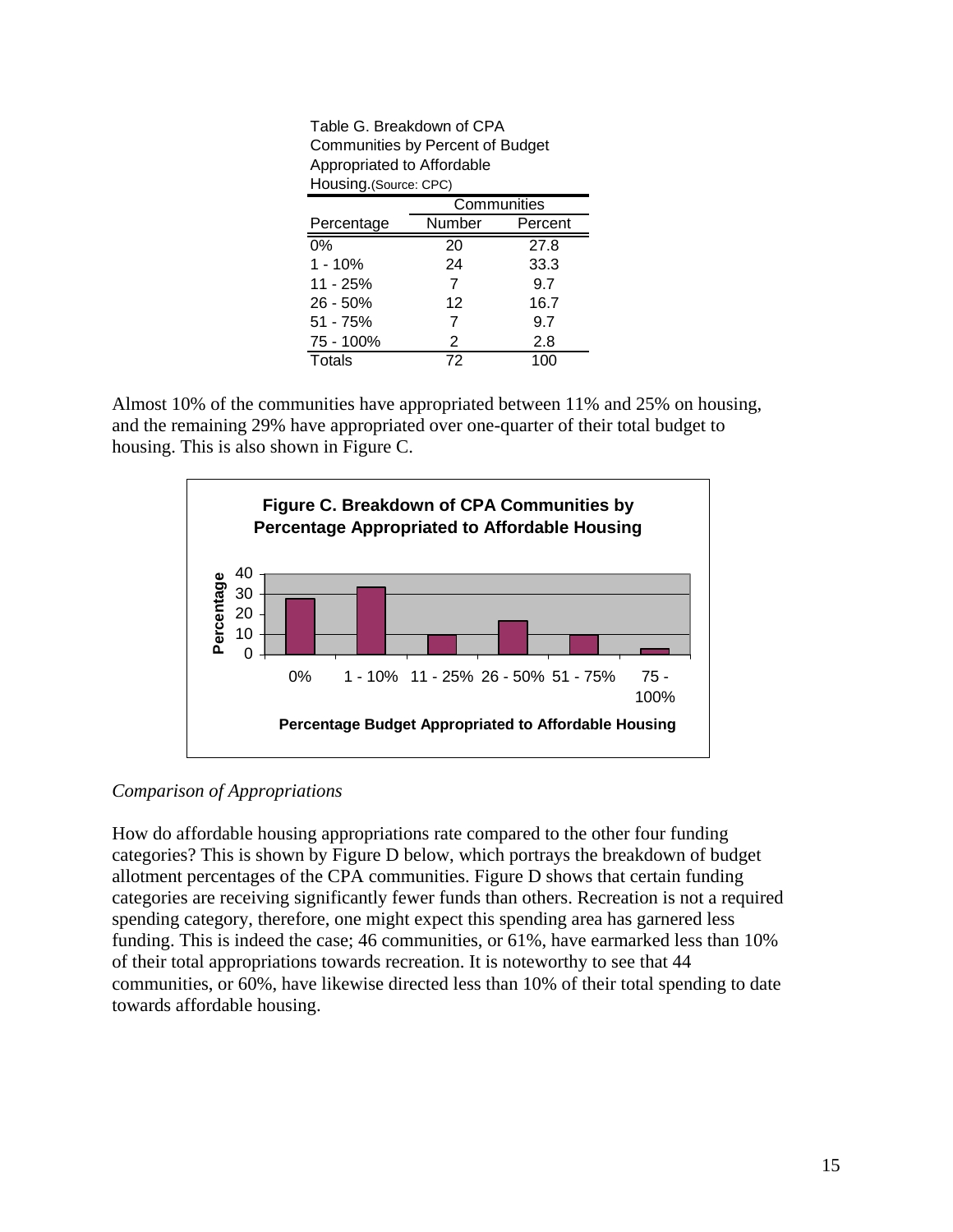

Again, these communities are accumulating 10% of their annual CPA budget in their affordable housing reserves, yet in terms of money that has been actually spent, housing has gotten less than 10%. Open space receives the largest share of appropriated dollars, as seen in the high percentages of communities that have given it over 50% of their appropriations.

Although the impact of open space purchases and land preservation has not been analyzed as to its impact on the cost and availability of land for affordable housing, it has been voiced as a subject of concern and warrants further inquiry. A number of communities have been successful however, in creating mixed use projects that provide open space and affordable housing on the same parcel. This approach holds promise for meeting these shared goals.

# *Units Expected*

Another piece of information collected by the Coalition is how many units of housing each appropriation is expected to produce. This dataset is subject to several caveats, however. First, these numbers do not represent actual units created. Instead, they refer to the number of units initially projected for the project being funded, or the number of units the money appropriated should be able to purchase. This information is given at the time the initial appropriation is made, however whether the units are actually built or bought is not reported to the Coalition at this time.

It should also be noted that there is a lack of consistency in the way projects are reported. For instance, an appropriation for "predevelopment studies" might include the number of units the developer is hoping to put on the site, or it might not. Similarly, an appropriation for a homeownership purchase price buy-down fund might give an estimate of how many units will be purchased, or it might not. Keeping this in mind, it is nevertheless informative to look at these numbers to get a sense of the amount of affordable housing CPA appropriations are intended to produce.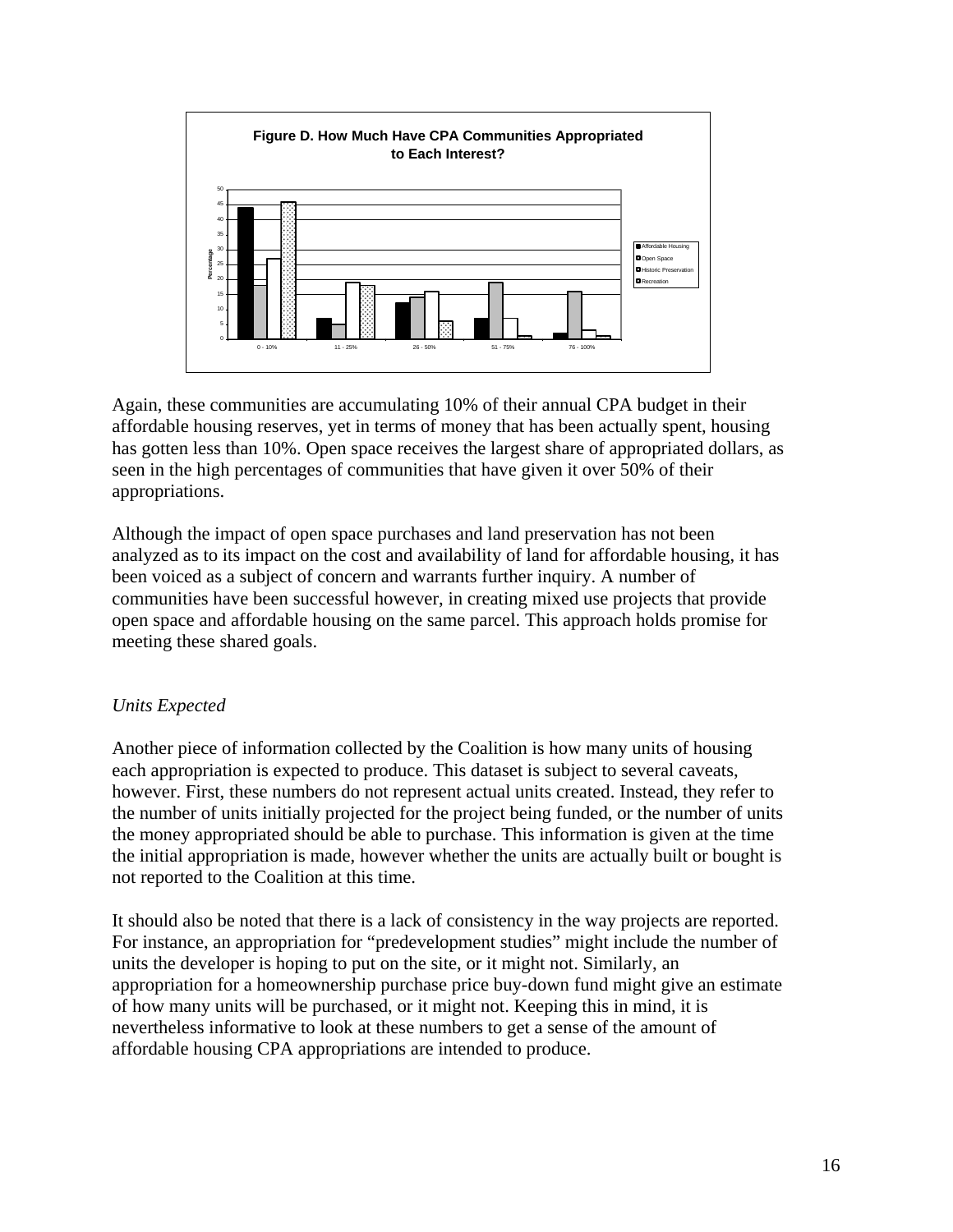Out of a total of 216 housing appropriations reported to the Coalition as of June 2006, 100 of these, or 46%, listed some number of expected units. Bearing in mind the above caveats, it looks as though just under half of all housing appropriations are for projects that are expected to add specific affordable housing units to the community's count. The total number of units expected to ultimately result from all appropriations was 840. For a ranked list of expected number of units per community, see Appendix G.

Table H and Figure E show that of the 72 CPA communities, 37 of them, or 51%, reported no expected units. Given that 20 communities have made no housing appropriations at all, 17 communities, or 24%, have granted funds for housing activities that don't specify an expected number of units. Of the 72 communities, 26% reported up to 10 expected units, and the remaining 22%, reported more than 10 expected units. Many of the CPA communities analyzed in this report have not had the CPA for the five year period under consideration, and it is understood that the planning and development process necessary to complete housing units can be a lengthy multi-year one.

Reflecting its substantial resources, Cambridge tops the list of expected units with 244 (29% of all units expected); Newton comes in next with 80, and Chatham is third with 60. These three communities account for 46% of all expected units. Since Cambridge and Newton together account for 25% of all CPA revenue it is reasonable that they are credited with producing the most housing using CPA funds.

| $1 - 1 - 1 - 1 - 1 - 1 = 1 - 1$ |             |         |  |  |
|---------------------------------|-------------|---------|--|--|
|                                 | Communities |         |  |  |
| Number of Units                 | Number      | Percent |  |  |
| $\Omega$                        | 37          | 51.4    |  |  |
| $1 - 10$                        | 19          | 26.4    |  |  |
| $11 - 25$                       | 6           | 8.3     |  |  |
| $26 - 50$                       | 6           | 8.3     |  |  |
| $51 - 75$                       | 2           | 2.8     |  |  |
| $76+$                           | 2           | 2.8     |  |  |
| Total                           | 72          | 100     |  |  |

| Table H. Breakdown of CPA communities by    |
|---------------------------------------------|
| Number of Affordable Housing Units Created. |
| (Source: CPC)                               |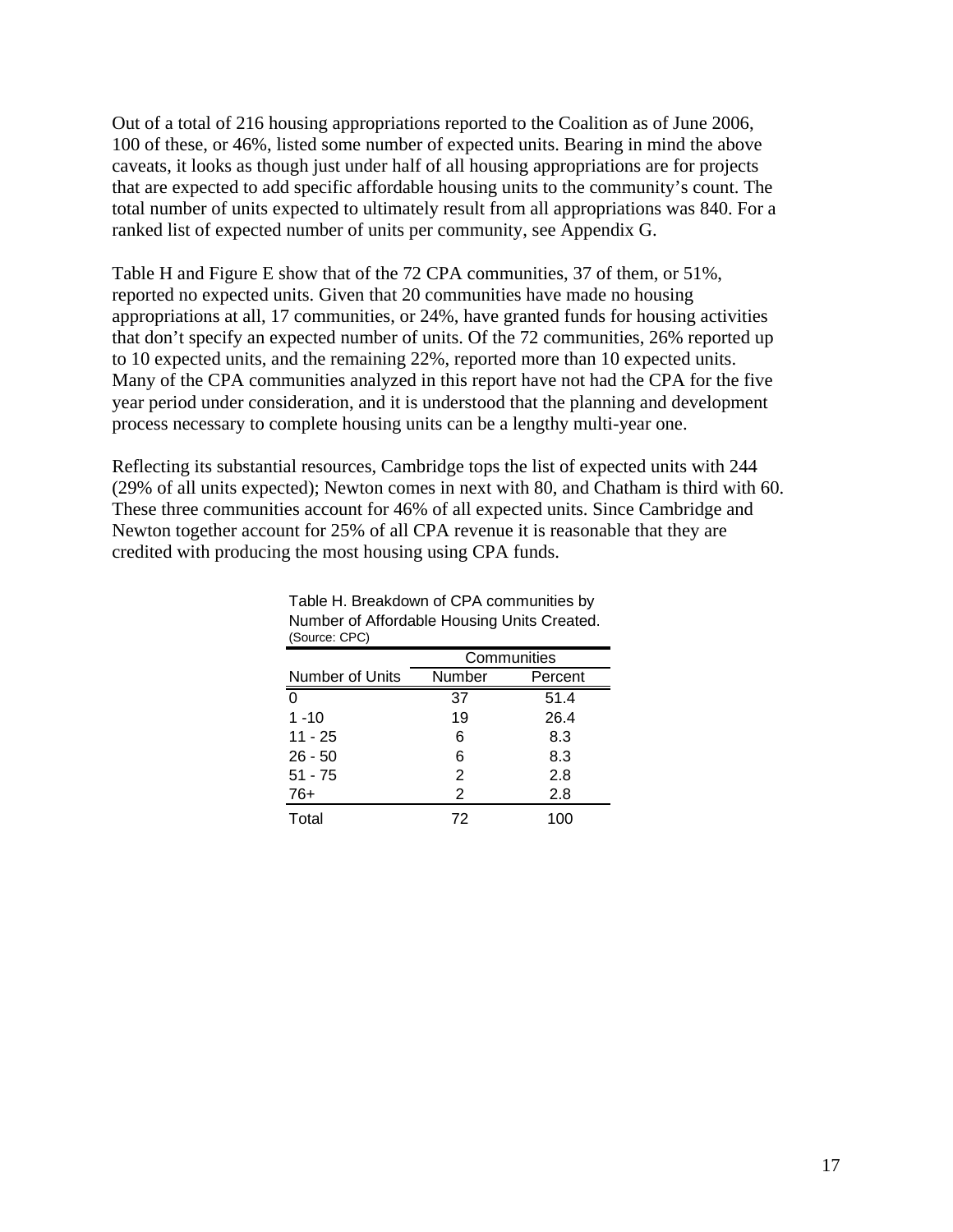

### *Summary*

Since its inception in 2000, 111 of the 351 communities in Massachusetts have passed CPA. Over half have passed the full 3% surcharge, and most have included exemptions for low-income households, the first \$100,000 of property value, or both. Looking at a FY2005 snapshot, nearly two-thirds of CPA communities collected up to \$500,000 in local revenue, thus giving them up to \$1 million in total budget when the 100% state match is added. The other 29% each had in excess of \$1 million of total funding for the year.

Open space has garnered the most financial support, getting 43% of all funds committed thus far, and recreation has the least, at 17%. Affordable housing ranks second at 31%.

As noted earlier, when the sizeable funding contributed by Cambridge is removed, this percentage drops to 17%. In addition, 28% of these communities have yet to fund any specific housing activities and another 33% of them have spent less than 10% of their total appropriations thus far on housing.

Many of these communities are accumulating money in their affordable housing reserve accounts, but it should be noted that there are no requirements in CPA legislation as to when and if communities must spend those funds. Many CPA communities are interested in affordable housing and are seeking technical assistance and other needed resources to plan and implement future housing developments and programs.

# **CPA in Action**

After the CPA was passed in 2000, the Community Preservation Coalition published a guide to help new CPA communities begin to implement the Act *Potential Uses of CPA Funds*

(http://www.communitypreservation.org/PotentialUses2.cfm#3.%20Community%20Hou sing). This publication provided an extensive list of possible ways that CPA money could be used. It remains a great source of ideas, and in the years since then, the Coalition's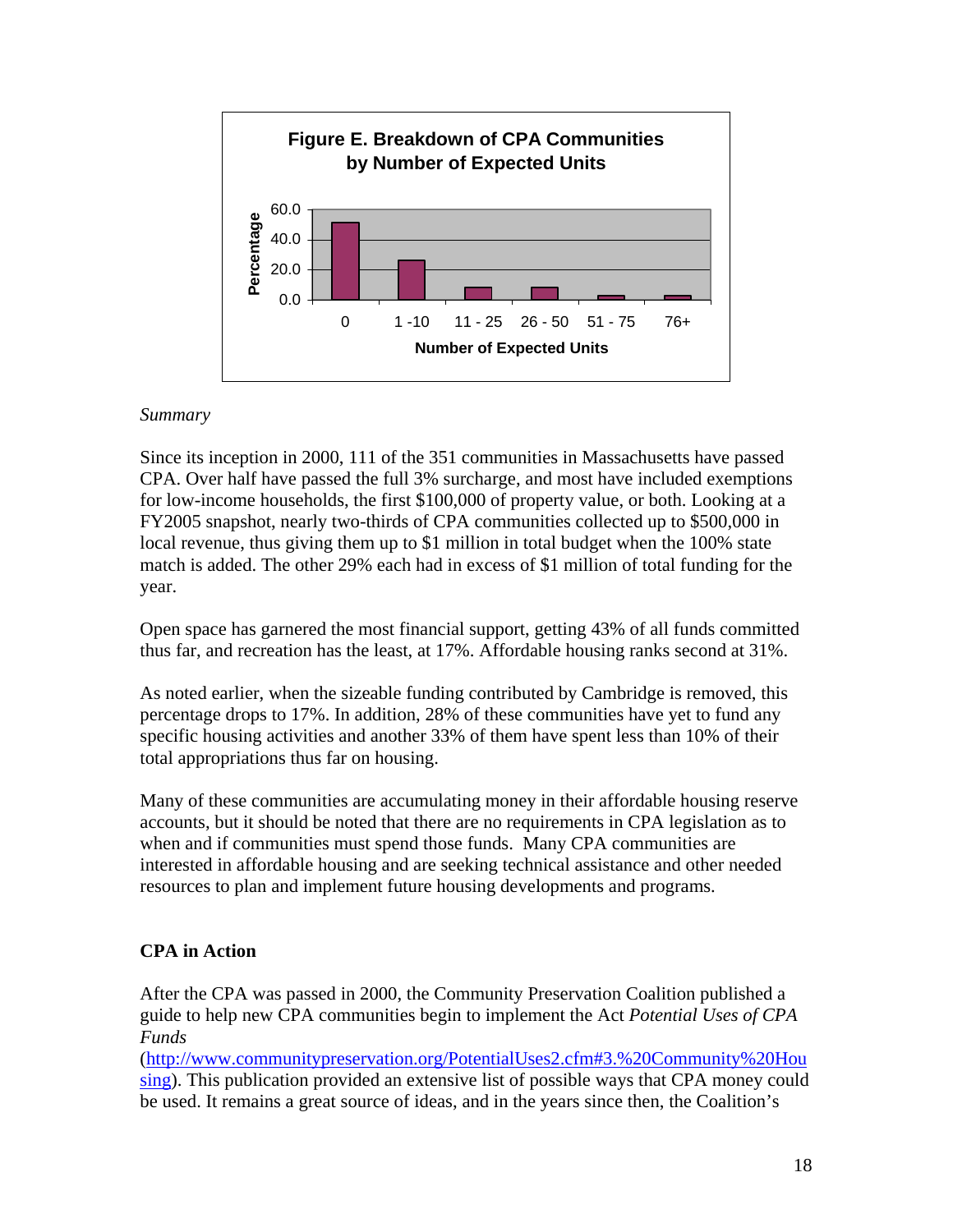project database reveals that nearly all of those initial suggestions have been utilized, in addition to a number of other activities not on this initial list.

The Coalition's project database lists appropriations made in each funding category for every CPA community, including a brief description of the project being funded. Again, this list is available online at

http://www.communitypreservation.org/CPAProjectsSearchStart.cfm. As mentioned above, this analysis concerns those CPA appropriations that had been reported to the Coalition by June 2006. The list of housing appropriations was broken down into several categories. Both the general project categories and individual project examples can be used to help understand the full scope of housing initiatives that CPA money has been able to support.

# *Housing Activities*

Housing appropriations were sorted into three main categories, detailed in Table I:

- Real Property, including
	- Unit Acquisition
	- New Construction
	- Site Acquisition
	- Predevelopment
	- Improvements
- Financial Assistance, including
	- Homeowner Subsidies
	- Renter Subsidies
- Housing Support, including
	- Consultants, Plans, and Studies
	- Organizational Support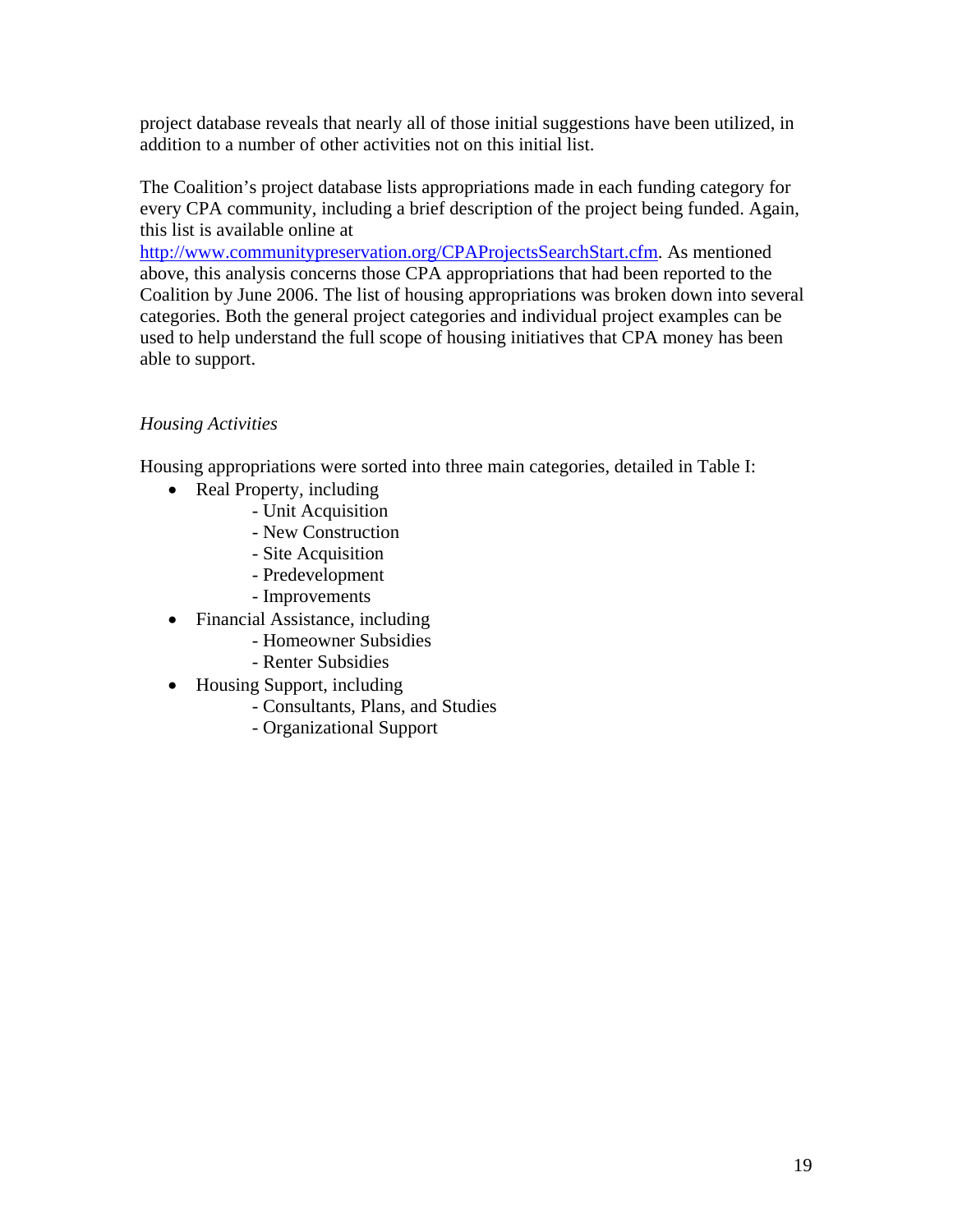|                                       |                |                          |                  | Number of |                 |
|---------------------------------------|----------------|--------------------------|------------------|-----------|-----------------|
|                                       | Number of      | <b>Total Dollars</b>     |                  | Expected  | Number of       |
| Category                              | Appropriations | Appropriated Percentages |                  | Units     | Communities     |
| <b>REAL PROPERTY</b>                  |                |                          |                  |           |                 |
| Unit Acquisition                      | 60             | \$47,856,856             | 71.2             | 337       | $\overline{22}$ |
| <b>New Construction</b>               | 41             | \$12,134,555             | 18.1             | 315       | 19              |
| Site Acquisition                      | 10             | \$4,345,582              | 6.5              | 80        | 8               |
| Predevelopment                        | 31             | \$1,700,400              | 2.5              | 96        | 18              |
| Improvements                          | 13             | \$1,152,930              | 1.7              | 0         | 10              |
| Total                                 | 155            | \$67,190,323             | 94.2             | 828       | 45              |
| <b>FINANCIAL ASSISTANCE</b>           |                |                          |                  |           |                 |
| Homeowner Subsidy                     | 11             | $\overline{$}1,688,000$  | 78.1             | 32        | 9               |
| <b>Renter Subsidy</b>                 |                | \$472,500                | 21.9             | 12        | 4               |
| <b>Total</b>                          | 18             | \$2,160,500              | 3.0              | 44        | 10              |
| <b>HOUSING SUPPORT</b>                |                |                          |                  |           |                 |
| <b>Consultants, Plans and Studies</b> | 33             | \$967,200                | 49.9             | 0         | 19              |
| <b>Organizational Support</b>         | 10             | \$971,750                | 50.1             | O         | 8               |
| <b>Total</b>                          | 43             | \$1,938,950              | $\overline{2.7}$ | $\bf{0}$  | $\overline{25}$ |
| <b>Grand Total</b>                    | 216            | \$71,289,773             | 100.0            | 872       | 52              |

Table I. Breakdown of CPA Project Spending Categories.(Source: CPC)

In addition, a number of CPA appropriations have supported projects that involve more than one of the allowed funding categories. This is discussed later in the section.

# *Real Property*

This category covers CPA appropriations made for projects involving real property: the purchase of affordable housing units or land, funding for predevelopment or construction of units, and improvements to structures. This is by far the biggest category, accounting for 94% of all funds appropriated.

• *Unit Acquisition.* The purchase of existing structures accounts for 71% of real property appropriations. Twenty-two communities have spent funds on some sort of unit acquisition, making this the most popular spending category. Converting existing units to affordable housing is easier, less expensive and often less controversial than new construction.

Cambridge has funneled nearly all of its money through its Housing Trust Fund towards purchasing existing units. Because this money, as mentioned above, accounts for 55% of all CPA funds committed to housing thus far, taking it out of the equation provides a picture of spending trends for the rest of the communities involved. Table J shows the breakdown of unit acquisition funds without Cambridge's contribution.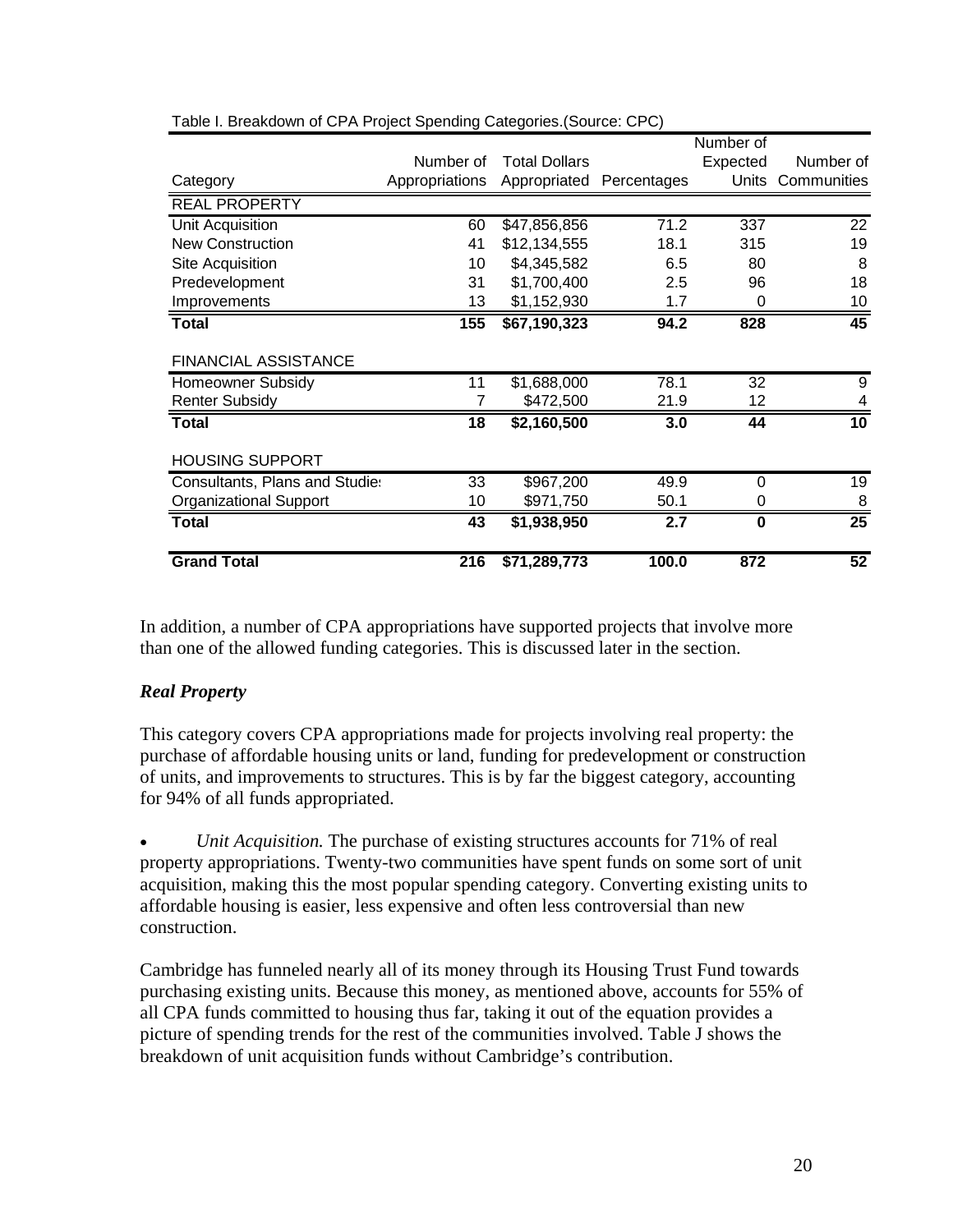| Table J. Comparison of Real Property Spending With and Without Cambridge's Funds. |              |         |              |         |  |  |  |  |  |
|-----------------------------------------------------------------------------------|--------------|---------|--------------|---------|--|--|--|--|--|
| With Cambridge<br><b>Without Cambridge</b>                                        |              |         |              |         |  |  |  |  |  |
|                                                                                   | Total \$     |         | Total \$     |         |  |  |  |  |  |
| Category                                                                          | Appropriated | Percent | Appropriated | Percent |  |  |  |  |  |
| <b>REAL PROPERTY</b>                                                              |              |         |              |         |  |  |  |  |  |
| Unit Acquisition                                                                  | \$47,856,856 | 71.2    | \$13,274,111 | 50.6    |  |  |  |  |  |
| <b>New Construction</b>                                                           | \$12,134,555 | 18.1    | \$7,648,850  | 29.2    |  |  |  |  |  |
| Site Acquisition                                                                  | \$4,345,582  | 6.5     | \$2,450,022  | 9.3     |  |  |  |  |  |
| Predevelopment                                                                    | \$1,700,400  | 2.5     | \$1,700,400  | 6.5     |  |  |  |  |  |
| Improvements                                                                      | \$1,152,930  | 1.7     | \$1,152,930  | 4.4     |  |  |  |  |  |
| Total                                                                             | \$67,190,323 | 100.0   | \$26,226,313 | 100.0   |  |  |  |  |  |

Several different activities are represented within this category. Many communities have purchased structures outright, to be either resold or rented as affordable housing. Some of these buildings have been affordable units with expiring deed restrictions. CPA funds have also gone towards conversion/rehabilitation, where a building is converted into multiple-unit structures or restored to usable condition. Some of these projects have involved adaptive reuse of non-residential structures. A few CPA communities have spent CPA funds on house relocation. These projects can be complicated and difficult, although when all the pieces come together they can be popular with the public.

• *New Construction.* About 20% (30% not including Cambridge) of real property money, \$12.1 million has gone towards new construction projects in 19 communities. This is an important category as it represents the creation of new housing stock. Money in this category includes grants leveraged to secure additional state or federal funding for affordable development projects, as well as money given to increase the percentage of affordable units in a new development above the number proposed by the developer. The expected number of units to be gained from new construction at 315 is a few less than the number gained from unit acquisition. Cambridge accounts for 171 of those units, however, and so across the rest of the CPA communities, new construction accounts for nearly 100 more expected units than unit acquisition.

• *Site Acquisition.* About 7% of all real property money has gone toward the purchase of land for new affordable housing development in 8 communities. Several of these projects involve larger parcels purchased with CPA open space funds, where housing funds have been added to pay for land set aside for affordable housing construction. This is one of several ways in which the different funding categories can be combined in one project.

• *Predevelopment.* Eighteen communities have spent CPA funds on 33 predevelopment appropriations. Projects range from feasibility studies to explore a site's possibility for housing to predevelopment work such as environmental assessments, site planning, design studies, and legal costs. Although at \$1.7 million predevelopment's share of real property funds is only 3%, this is a very important category. Predevelopment work is an essential first step of any new project but one for which it is often difficult to find funding. The CPA is a good source of funds to get the ball rolling on a proposed project, which can then enable additional funding to be secured.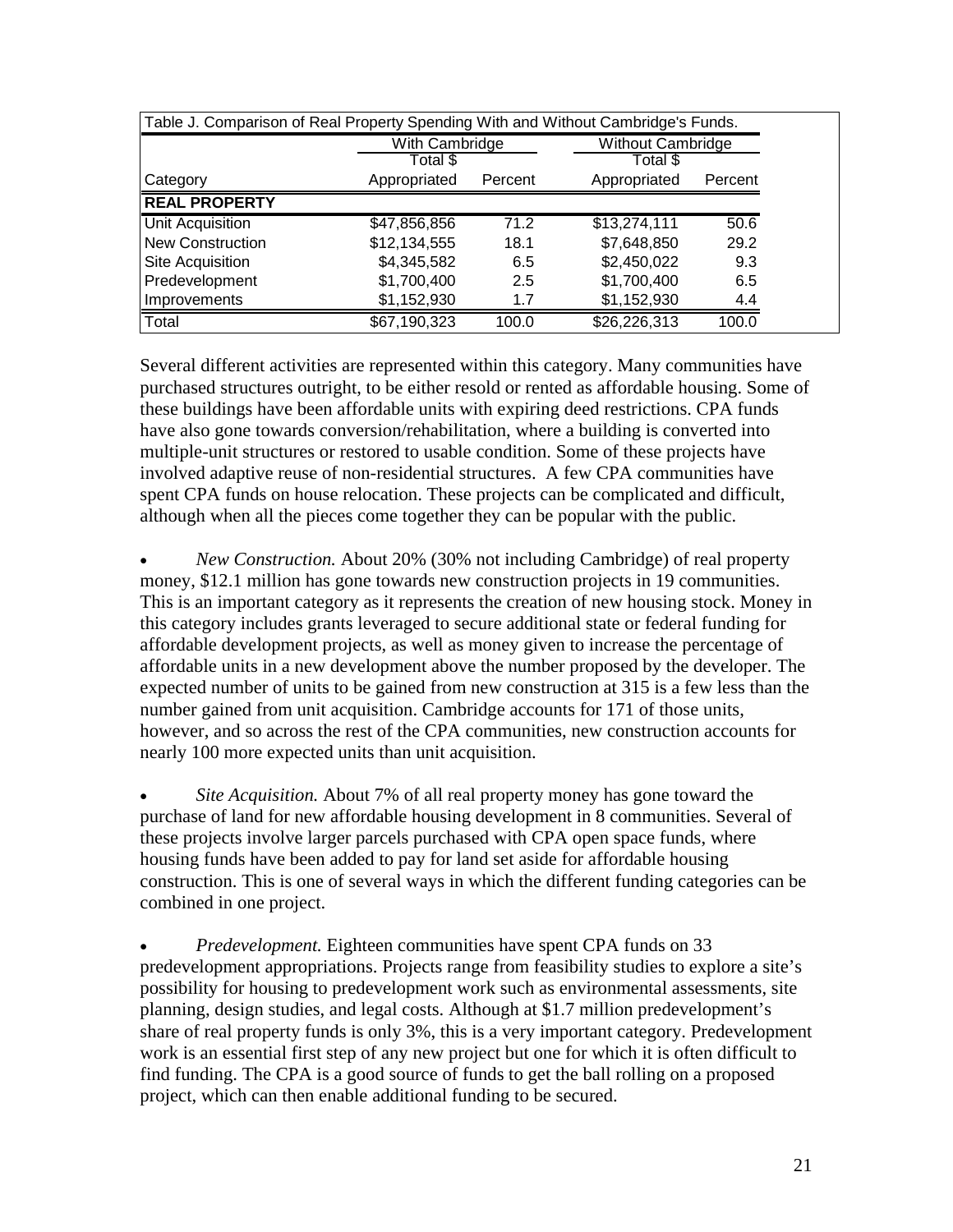• *Improvements.* This final category accounts for \$1.2 million or just under 2% of real property appropriations. About half of this money has gone towards handicapped accessibility improvements, often in senior housing managed by a Housing Authority. The other half has gone towards capital improvements, including additional parking, new locks, and fire safety in Housing Authority owned buildings. It should be noted that there is a prohibition on using CPA funds for maintenance of real property. It is up to each community to ensure that CPA funds are not being used to cover costs that are the prohibited under the Act.

# *Financial Assistance*

 This category covers CPA appropriations that create affordable housing opportunities through direct assistance to homebuyers or renters. At \$1.9 million it represents about 3% of all CPA housing funds committed to date.

• *Homeowner Assistance.* Three-quarters of financial assistance funding has gone towards homeowner assistance programs in 9 communities. Most of these programs offer down payment assistance to either first-time homebuyers or those with ties to the community, such as those who grew up in the community or presently work there, and a few provide grants or loans for home improvement. The exchange for such assistance is an affordable deed restriction.

• *Rental Assistance.* The remaining quarter of financial assistance funding has gone towards rental assistance programs in 4 communities that subsidize the difference between market- rate rents and the amount that a family can afford to pay. Until recently, state funding for rental vouchers was declining. Even with recent, small, increases, the state rental assistance program falls short of current needs. CPA can provide a local source of money to assist tenants, enabling them in some cases to put the money that they save towards future homeownership savings.

# *Housing Support*

This category accounts for about 3% at \$1.8 million and covers CPA appropriations that support affordable housing awareness and creation in a community. This includes funding for consultants, for housing needs assessments and housing plans, and support for organizations working to promote affordable housing.

• *Consultants, Plans and Studies.* Nineteen communities have spent 46% of housing support money on consultants, plans and studies. This total of \$817,000 has been used to hire consultants to, among other things, prepare housing plans, write funding grants, and provide professional expertise to local housing committees. Consultants can be brought in for their specific expertise, for particular projects, or to augment municipal resources that already exist.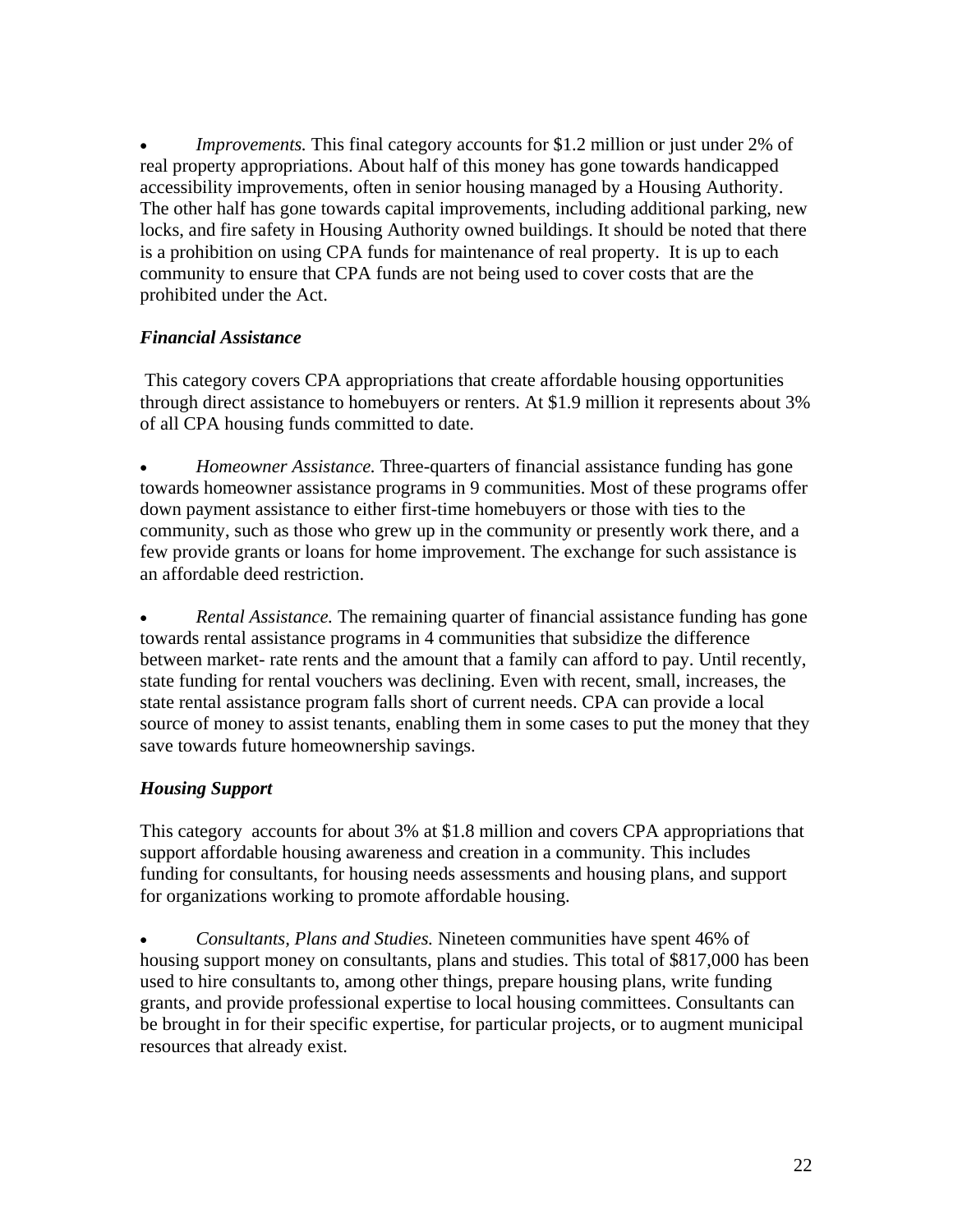Money in this category was also committed towards creating housing plans, which is often done by consultants. CPA is one of the few funding sources that can be used to pay for housing plans. Many Massachusetts communities are developing "Planned Production" plans. If they can show the Massachusetts Department of Housing and Community Development (DHCD) that along with this plan their percentage of affordable housing is increasing, they can be granted a reprieve from the local zoning overrides allowed by Ch. 40B. For more information on Planned Production, see http://www.mass.gov/dhcd/ToolKit/PProd/default.htm

For communities that have not dealt with affordable housing issues, hiring a consultant to do a housing needs assessment and plan can be a good first step and can help raise local awareness about affordable housing needs. The financial outlay in this category tends to be relatively small, and consultants can be engaged according to the needs of the community.

• *Organizational Support.* The \$972,000 in this category represents CPA funds put towards creating organizations that help create or support affordable housing. Most of these appropriations have been start-up grants for private or, more recently, Municipal Housing Trusts. Recently enacted state enabling legislation, G.L. Ch. 44, Sec. 55C, allows municipalities to set up Municipal Housing Trust Funds without petitioning the General Court. The text of this legislation can be found at http://www.mass.gov/legis/laws/mgl/44-55c.htm.

Several communities have been exploring the Municipal Affordable Housing Trust option. One problem with using CPA money for affordable housing purposes is that the proposal approval process takes months, when real estate opportunities are often sudden and fleeting. When money is placed in a Trust, however, it is readily available to use when an opportunity presents itself. Some communities feel that they lose control over CPA money once placed in a Trust, but these concerns can be allayed by several factors, such as choosing an experienced and financially responsible board, setting conditions for spending funds, and requiring the return of funds if not used after a certain time period.

# *Multiple Funding Categories*

In what could be seen as the ultimate expression of the intent of the CPA, several communities have approved funding for proposals that encompass more than one funding category. One of the purposes of the Act is to bring these sometimes competitive areas together, and projects that combine the areas further benefit from being able to draw from more than one funding reserve.

Appropriations involving multiple funding categories are shown in Table K. Over half of the money spent (64%) involved affordable housing. Three housing-related appropriations representing 45% of housing-related funds mixed affordable housing with open space, usually by setting aside part of a land purchase for future affordable housing development. Five appropriations accounting for 17% of funds spent combined affordable housing with historic preservation by creating affordable housing units within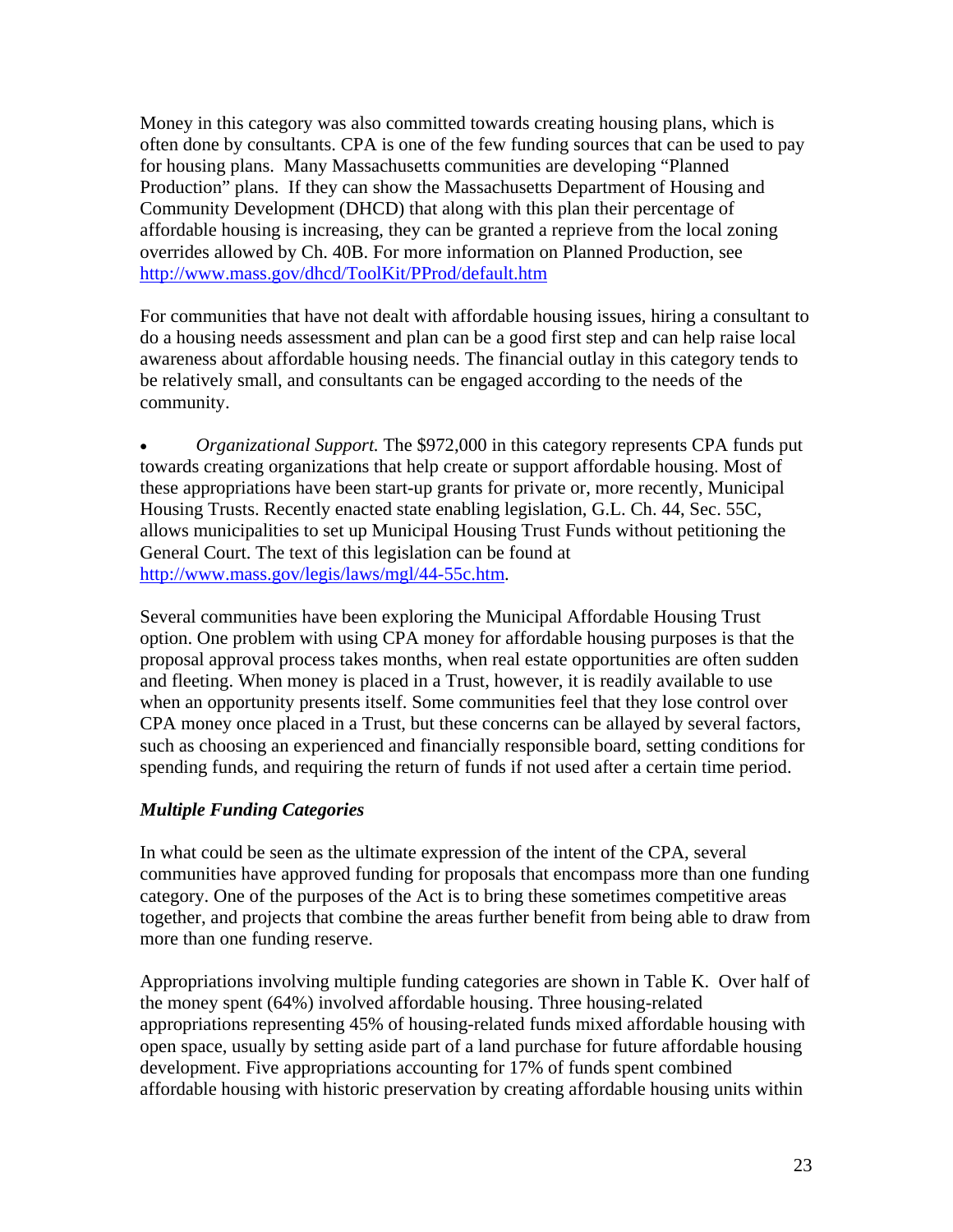historic structures. Three additional appropriations representing 39% of the expenditures mixed affordable housing with recreation and either historic preservation or open space, again by dividing a purchased parcel into areas for affordable housing development, open space, and recreational fields.

|                                          | Number of      | Dollar Amount of | Percent of<br><b>Dollars</b> |
|------------------------------------------|----------------|------------------|------------------------------|
| Multiple-Area Categories                 | Appropriations | Appropriations   | Appropriated                 |
| <b>Housing Related</b>                   |                |                  |                              |
| Housing and Open Space                   | 3              | \$4,299,000      | 44.6                         |
| Housing and Historic Preservation        | 5              | \$1,589,493      | 16.5                         |
| Housing and Two Additional Funding Areas | 3              | \$3,751,000      | 38.9                         |
| Total                                    | 11             | \$9,639,493      | 64.2                         |
| Non-Housing Related                      | 9              | \$5,365,000      | 35.8                         |
| <b>Grand Total</b>                       | 20             | \$15,004,493     | 100.0                        |

Table K. Breakdown of Multiple Funding-Area Appropriations. (Source: CPC)

Although affordable housing is included in the majority of multiple funding category projects, the \$15 million spent on these proposals represents only 7% of the \$223 million of CPA As open space acquisition is the most popular use of CPA funds, arranging to set a portion of those sites aside, when appropriate, for future affordable housing development is one way to increase the production of affordable housing.

#### **Portraits of Successful CPA Communities**

In order to give a general portrait of how the CPA has been successfully implemented, six communities were examined in depth: **Amherst, Bedford, Chatham, Holliston, Newton, and Westford.** They represent a range of locations, resources, and needs; all have managed to utilize their CPA money to fund a variety of housing proposals. It is informative to see how the CPA has been implemented in these communities and to examine the results of their CPA affordable housing funding.

These communities share an early support of the CPA. All but one passed the CPA in 2001, with Chatham following in 2002. Bedford, Chatham and Westford passed the full 3% surcharge. Holliston, 1.5%; and Amherst and Newton opted for 1%. All but Newton passed exemptions for both low-income households and the first \$100,000 of property value. The range of financial resources available to these communities is wide. In FY2005, Amherst and Holliston were at the lower end with total budgets of \$368,000 and \$570,000, respectively. Chatham was in the middle with \$1.1 million. Bedford was towards the upper end at \$1.8 million; and Westford and Newton received \$2.2 and \$3.8 million in total, respectively.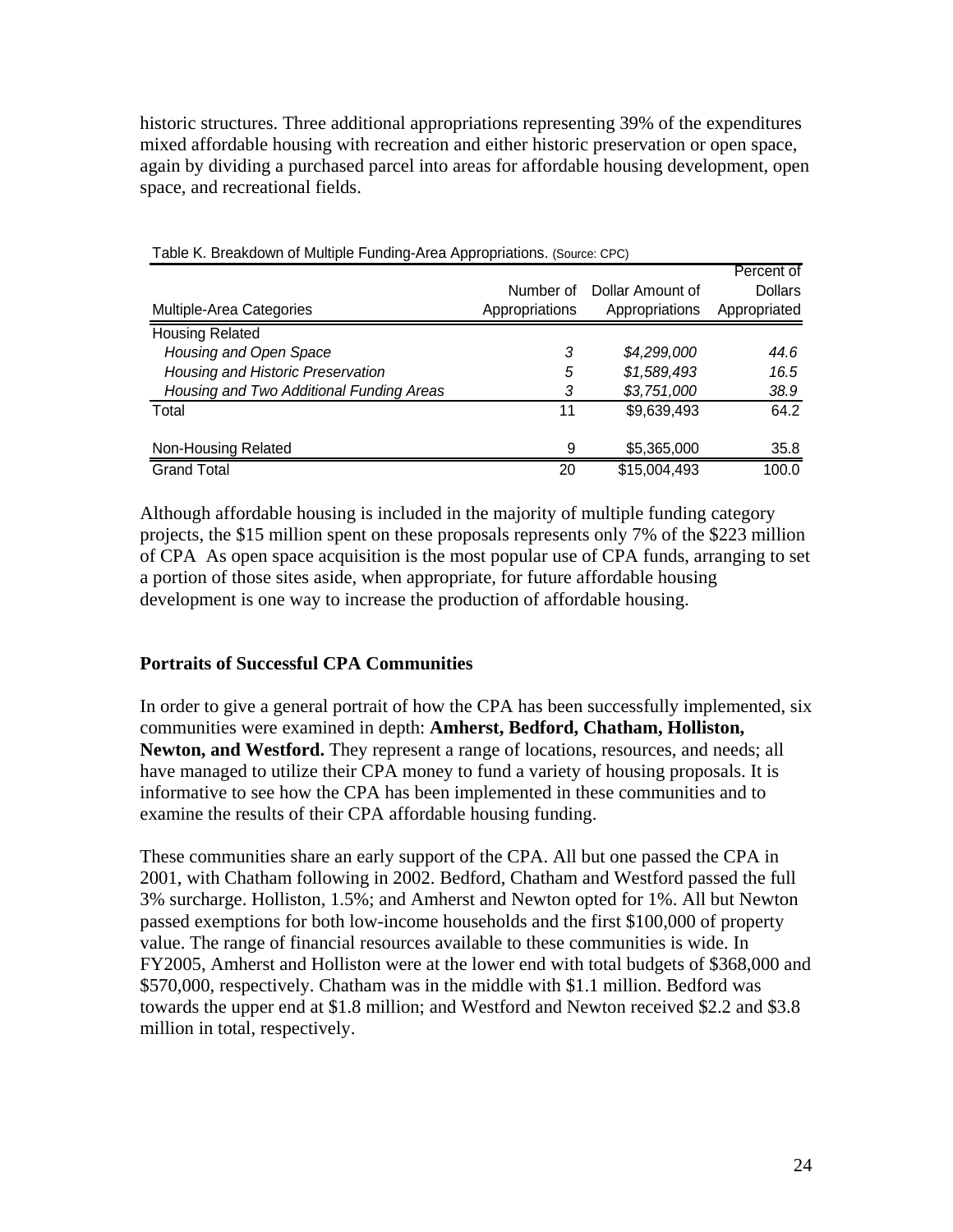#### *Initial Impetus for Passing the CPA*

In most of these communities, initial support came from a coalition of the interests addressed by the Act: open space, affordable housing, and historic preservation. Open space advocates predominated in the "stealth campaign" in Holliston. Open space also provided a big push for the CPA in Westford, but support also came from a number of people concerned about the area's lack of affordable housing. In Chatham, a member of the Cape's Land Bank, affordable housing and historic preservation interests put together a task force recommending that the CPA be put on the ballot. In Amherst, according to those interviewed for this report, the CPA committee believes that because each funding category of the Act received voters' support, they have a mandate to ensure that all funding categories receive roughly equal funding. In all cases, the CPA was seen as an opportunity to get additional funds from the state in an era of state and federal budget cuts for proposals that otherwise might never find funding.

#### *CPA Committee Makeup*

All of these communities have opted to add four positions to the five statutory members of their CPA committees, and have tried to maintain a balance of interests. Amherst, Chatham, and Bedford have an additional position dedicated to housing besides the mandated Housing Authority representative. The role of Bedford's Housing Authority is limited to property management; since the Housing Partnership plays a broader advisory role in housing affairs, it was given a slot on the CPA committee. In Holliston, two of the four at-large positions were filled by open space advocates. In order to ensure that open space interests wouldn't dominate the CPA discussion, an at-large member of the committee with no formal affiliations was elected chair, and the committee makes a conscious effort to ensure a balanced appropriation of funds. Many of the statutory members are chairs of their respective committees, bringing additional power and expertise to the CPA committee. In Newton, each at-large member represents two wards of the city and one of the funding categories; six committee members are lawyers.

#### *Annual Needs Report and Community Preservation Plans*

The Massachusetts Department of Revenue guidelines call for CPA committees to publish an annual needs report. This has been addressed in various ways. Bedford and Newton immediately set their committees to work at preparing a CPA plan examining needs, resources and goals in each of the four funding categories and proposing criteria and guidelines for funding recommendations. Bedford already had a consultant working on an affordable housing plan for the town. Her expertise was used in addition to help from municipal staff and volunteers. Bedford's Community Preservation Program and Plan is updated for each funding round. Newton's committee educated themselves on local issues by asking town committees for information on needs and issues affecting the city, and drew from existing plans. Their Community Preservation Plan is augmented by an extensive Annual Report.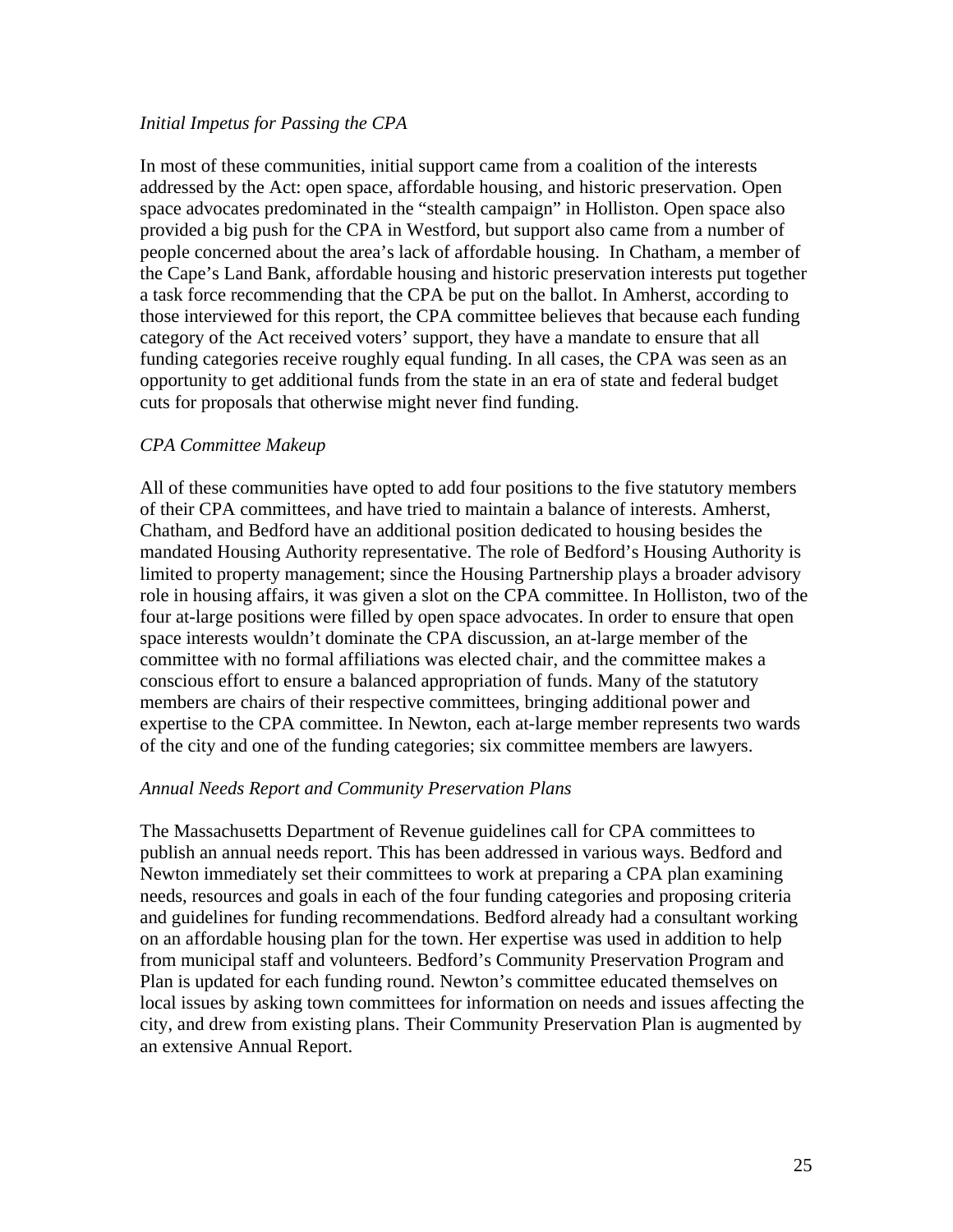Chatham recently drew up a long-range CPA plan which is currently awaiting approval from the Board of Selectmen. Westford draws from a plethora of local plans, including an affordable housing action plan and a land use priority report, to inform their needs assessments, and has a list of criteria to help evaluate proposals. Holliston used CPA funds to create an affordable housing master plan, which helps guide CPA spending decisions. Amherst draws on an existing housing needs report to generate proposal ideas, but does not publish a formal annual report.

#### *Public Involvement and Outreach*

Each community welcomes public input into the process in accordance with the CPA enabling legislation. All hold annual public hearings as required and find that for the most part, few members of the public show up. Westford makes a special effort to engage senior citizens through the local senior center. In Newton, the public is welcome at regular CPA committee meetings, and is encouraged to write or email members of the committee or CPA staff with comments. Different groups and commissions can comment on the process and the League of Women Voters review each proposal.

In Bedford, the public appreciates CPA-funded projects that touch their lives; a popular CPA-funded skate park is one example. Town meeting is the biggest outlet for public outreach; copies of the CPA plan and a write-up of proposals are distributed to all present. The committee also displays information on the CPA at "Bedford Day", an annual town festival. The committee uses town meeting as a forum to raise awareness for issues such as affordable housing needs, recognizing that it is in each community's interest to provide such housing.

# *Project Proposal Solicitation*

Project proposals are sought in various ways. Westford notifies all town committees each year, and advertises for proposals through websites, the local cable TV station and newspaper, and at town hall meetings. Most of the proposals come from the committees represented on the CPA committee; proposals from outside these committees are encouraged, but outreach is difficult. In Newton, proposals often come from committees or city departments, and community groups need a city department co-sponsor if their proposal involves city land. Several active nonprofit organizations have also successfully applied for CPA housing funds.

In Bedford, CPA committee members are expected to bring or encourage proposals from their area of affiliation, and in Amherst CPA committee members generate most of the proposals as well. Holliston's CPA committee notifies all relevant town committees by letter as to annual deadlines, referring them to their website for more information. A local cable station, bulletin boards, and the media are also used to disseminate relevant information. The CPA committee has also played a more active role in suggesting housing appropriations to assist the Housing Committee.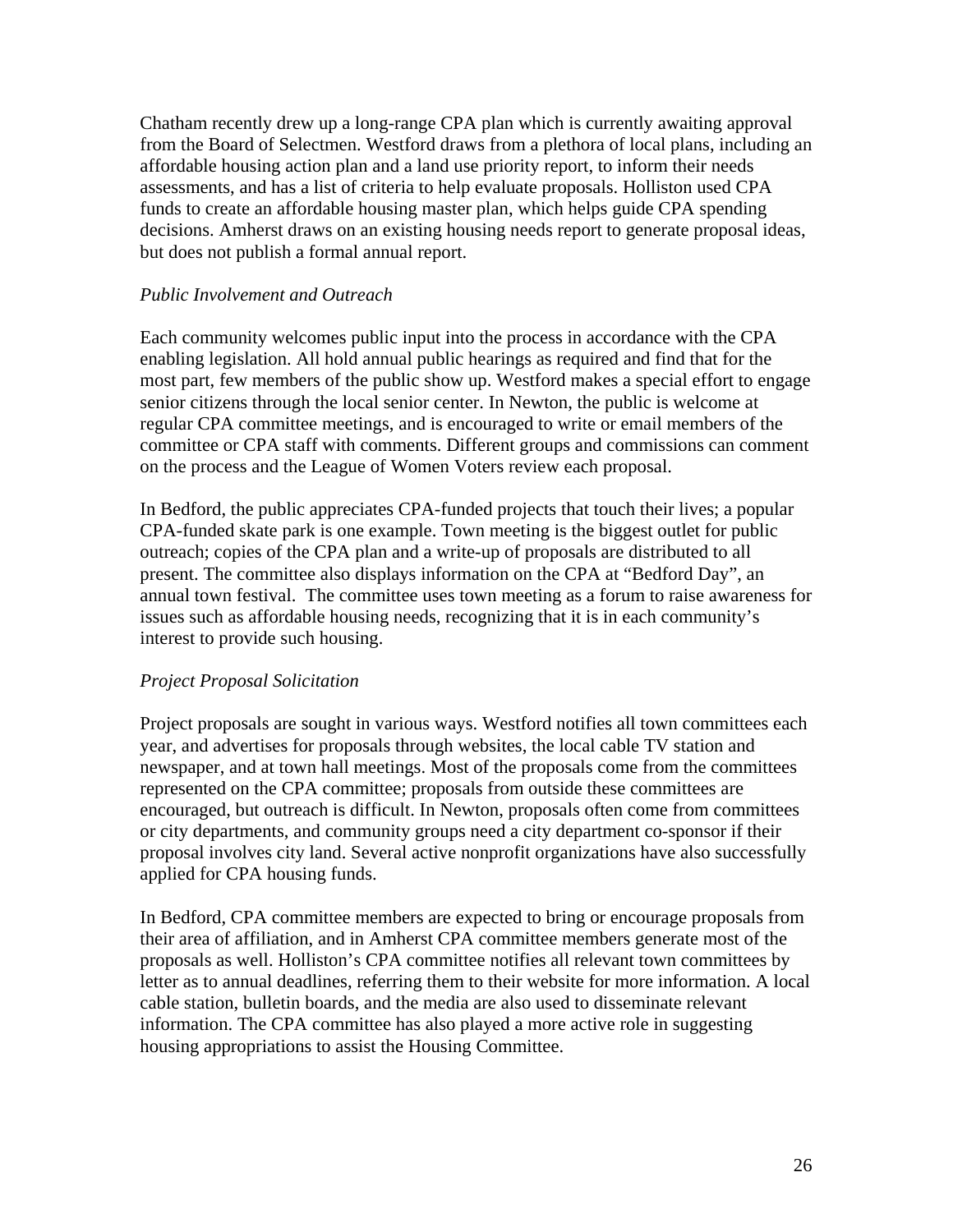#### *Proposal Recommendation Process*

All of the CPA committees discussed hear project proposals and make recommendations to their legislative board, which is a town meeting for all but Newton. Newton's CPA committee takes an active role in reviewing proposals, accepting most of them but changing many during the process, and submits their recommendations to their Board of Aldermen. Their CPA Plan gives guidelines and criteria for project acceptance, and a CPA-funded staff member is available to help groups make sure they understand those criteria. The committee will often reduce the amount of money being asked for, and remove elements that don't quite conform to CPA standards. The Board of Aldermen can also decrease the amount of funding or make changes in the proposals.

The other communities review proposals, often assigning each group a member of the CPA committee as a liaison. Their recommendations, often unanimously voted upon, go to the Board of Selectmen to be put on a warrant for town meeting. Most communities reported that the Board doesn't always approve of all the recommendations, and financial committees often disapprove, but the recommendations are always put on the warrant. In Bedford, for example, the Board is not considered to have a decision-making role in the process. Thus far, in the communities discussed, all CPA committee recommendations have been passed.

#### *Tensions over CPA Spending*

Because of tightening municipal budgets, CPA funds can be a tempting source of money for financially strapped towns, and some communities reported some slight tensions over fund allocations. Bedford's capital expenditures committee has tried to get CPA funds to cover some of their costs, and the CPA committee looks at the capital expenditures list each year to see what if anything could be covered by CPA funds. Thus far, some CPA funds have helped with rehabilitation of historic town buildings, but for the most part the committee reserves CPA funds for those projects that wouldn't happen without CPA money.

In Chatham, the town has submitted proposals that the CPA committee considered to be maintenance, which is not allowable under the statute. In Holliston, the Board of Selectmen has tried to solicit CPA funds for items in their capital budget and will sometimes pass funding requests along to the CPA committee. The committee takes a strict constructionist role in their interpretation of allowable requests, however, and considers it their responsibility to protect CPA funds from being substituted for operating budgets. In general, CPA committees have good working relationships with their towns.

#### *Additional Administrative Assistance*

Most communities have municipal staff liaisons that assist the committees to some degree, and in all cases town Finance Directors, Treasurers or Accountants are responsible for the disbursement of CPA funds. Additional professional support can be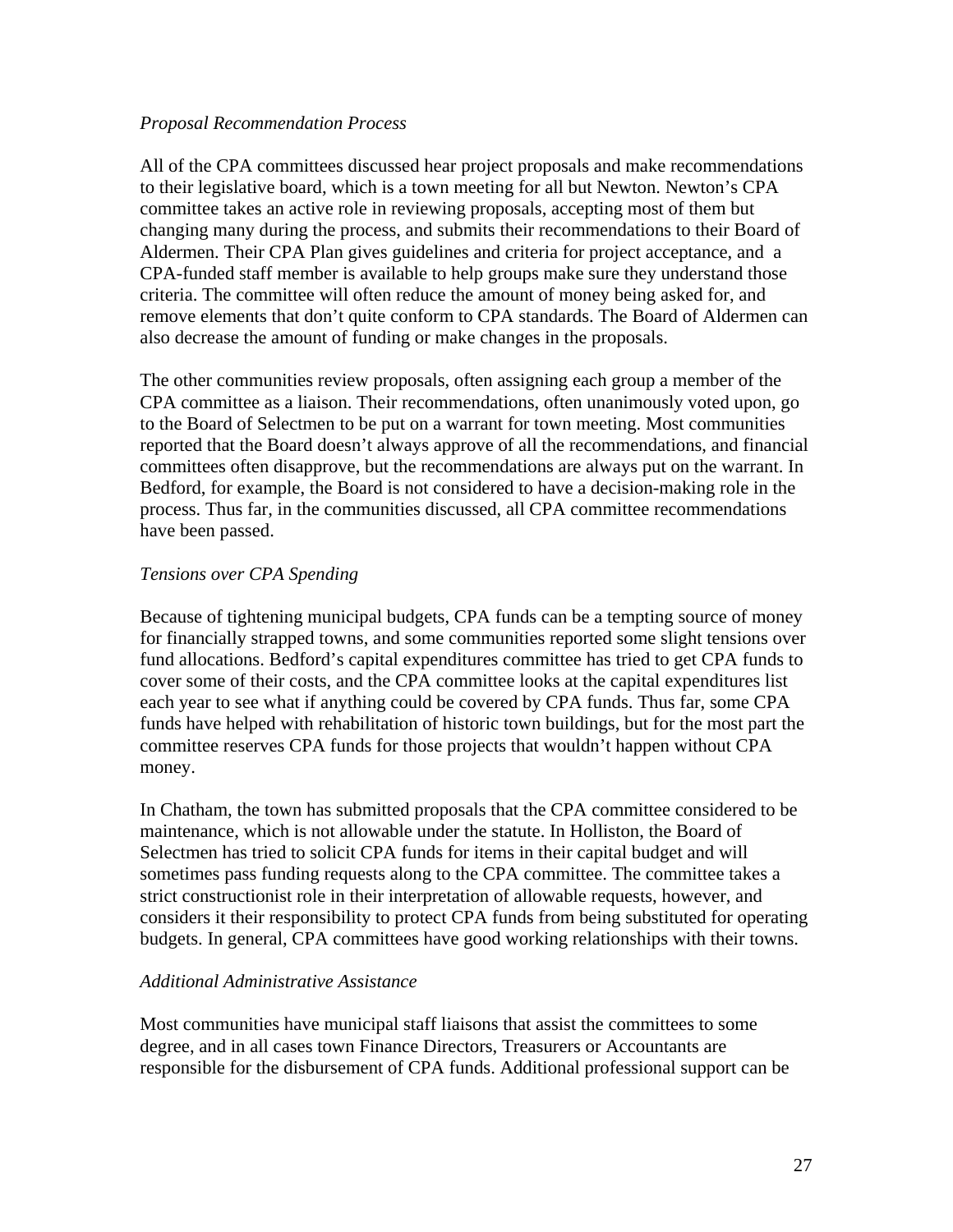funded by the 5% budget allowance for administrative costs. This money, however, is not often utilized to its full extent.

Newton makes the most of this resource by far. Newton already has a well funded and staffed city planning department, and spends about 3 to 4% of their annual budget on administration. CPA funds support a full-time CPA staff member, who oversees implementation of the CPA in Newton. This includes assisting the CPA committee and Board of Aldermen in all aspects of their CPA work, tracking projects that have received funding, supplying information and guidance to groups working on proposals, and making this information accessible to the public. CPA money also pays for supplies, has funded consultants when necessary, and is used to offset the cost of legal advice from the city law department.

In Westford, as projects have gotten bigger and more complicated, a need was felt for a stronger liaison to town government. As a result, CPA money has been used to fund an additional 10 hours per month for someone already working part-time in the town's planning department. This "CPA Liaison" is responsible for financial records, paperwork, outreach, and meeting minutes. In Bedford, the Assistant to the Town Manager acts as a liaison to the CPA committee by coming to meetings and circulating agendas. Groups that have been funded are expected to report back on their progress; budget expenditure is limited to website support and a recently hired minute-taker for meetings.

Chatham sets aside \$13,000 for administrative needs each year, but has yet to spend more than \$5,000. The remaining money goes back into the reserve fund. This money pays for a secretary to take notes at meetings, and advertising if necessary. Holliston sets aside \$15,000 a year, which has gone towards hiring an administrative assistant who takes notes at meetings, printing drafts of the Community Preservation report, and hiring consultants if necessary to help create and review proposals. The chair of the Committee is responsible for overseeing project progress and the committee tracks expenditures themselves with the help of the town accountant. In Amherst, the Town Manager and various members of the planning department serve as liaisons to the committee members, but the committee has no outside administrative assistance.

# *Online CPA Information*

One additional benefit to engaging administrative assistance for CPA committee members, who are often busy with their primary career demands, is that more time and energy becomes available to maintain websites and make CPA-related information easily available to the public. See Appendix J for links to the following resources.

Newton has an extensive website. Its Community Preservation Plan includes a project application and lists of additional funding resources, and its Annual Report gives financial information as well as project descriptions. Bedford maintains a CPA website with general information, contact info and a project status report. More extensive information, including a vision statement, goals, selection criteria, project status update,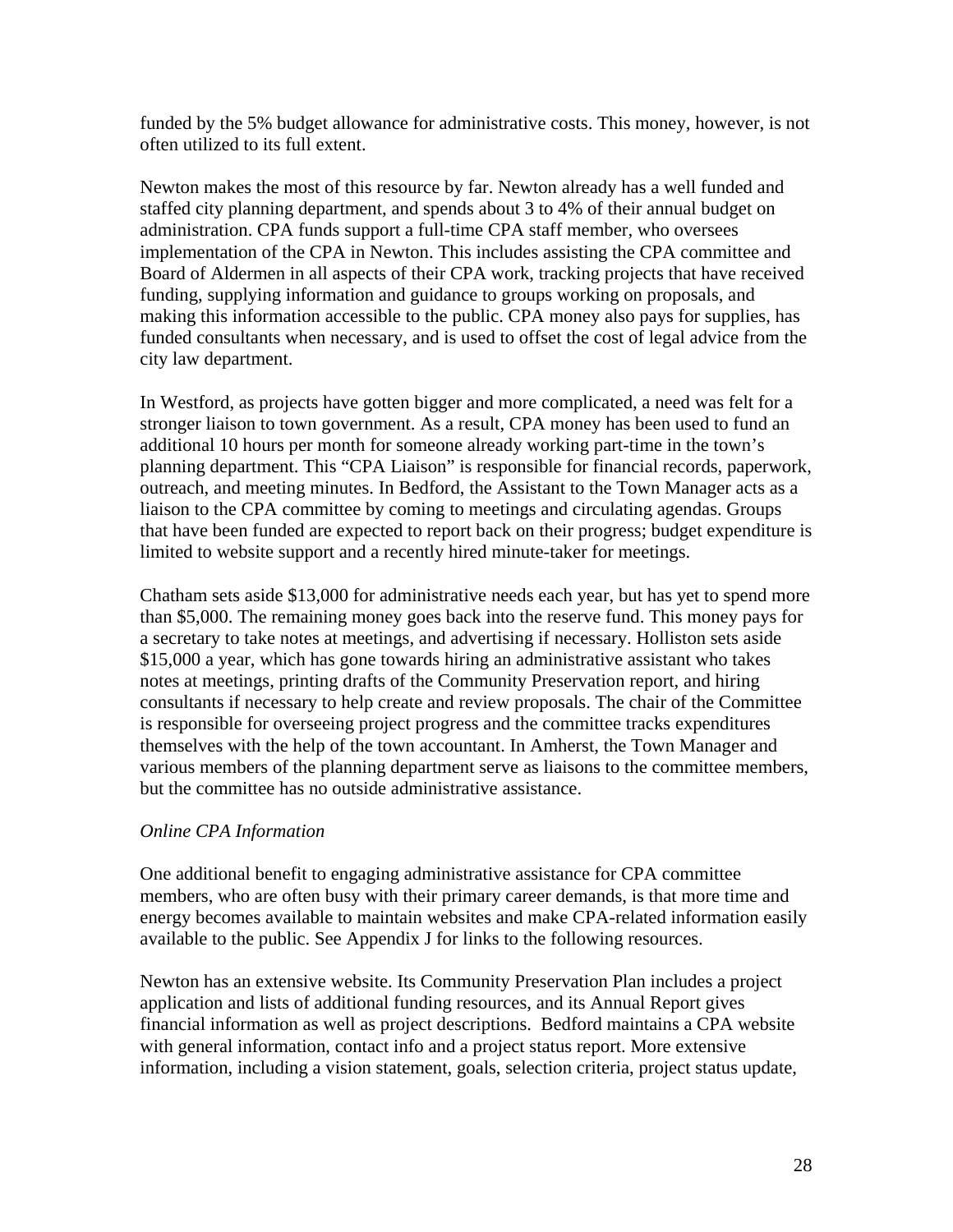proposals, maps, financial information, and a project submission form, is found in their Community Preservation Program and Plan.

At Westford's website, the public can find an application form, proposal guidelines and selection criteria, a list of past recommendations and projects, financial information, meeting minutes, a FAQ page, and a status report on CPA-funded projects. Holliston's website offers links to funding guidelines, the CPA application, meeting minutes, and an annual report of appropriations.

Chatham's website has basic information and links to meeting minutes, the application form, and an informational presentation. Once the long-range CPA Plan is officially approved, it should hopefully be accessible on the site as well. Amherst simply maintains a page on the town's "Committees" site with an overview of CPA and a list of committee members.

### *Local Awareness of Affordable Housing Issues*

An important element in the success of CPA-funded housing proposals is the strength of local housing advocacy groups and public attitudes towards affordable housing. The communities examined tend to score well on one or both counts. Amherst has a strong, active and well-established Housing Authority as well as a Housing Partnership. Affordable housing has long been a town priority given the tight rental market created by the presence of the University of Massachusetts. Both Amherst and Bedford have achieved the 10% affordable housing minimum set by the state under Ch. 40B.

 In Newton, high housing prices are universally recognized as a threat to upcoming generations of residents and to municipal workers, and several CPA-funded programs seek to give financial assistance to those with "Newton connections". Several nonprofit developers and organizations are also active in working to create new affordable housing opportunities.

In the 1980's Chatham created a Housing Task Force and a Housing Committee which have been joined by an active, innovative Housing Authority and a fundraising group called Friends of Chatham Affordable Housing. These groups have been active in updating Chatham's Housing Plan and are working on changes in the town's zoning bylaws. The initial response to the push for affordable housing was skepticism, but the findings of a subsequent needs assessment convinced residents that high housing prices were a problem. Similarly, Holliston's affordable housing needs went unrecognized until a CPA funded housing report raised the issue, providing information about housing resources and needs in the community.

As a suburb with lots of open land, Westford's priorities tend to lie in the open space direction, and housing is hindered by negative public attitudes as well as infrastructure deficiencies. The actions of a strong Housing Authority have nonetheless reaped dividends for affordable housing development.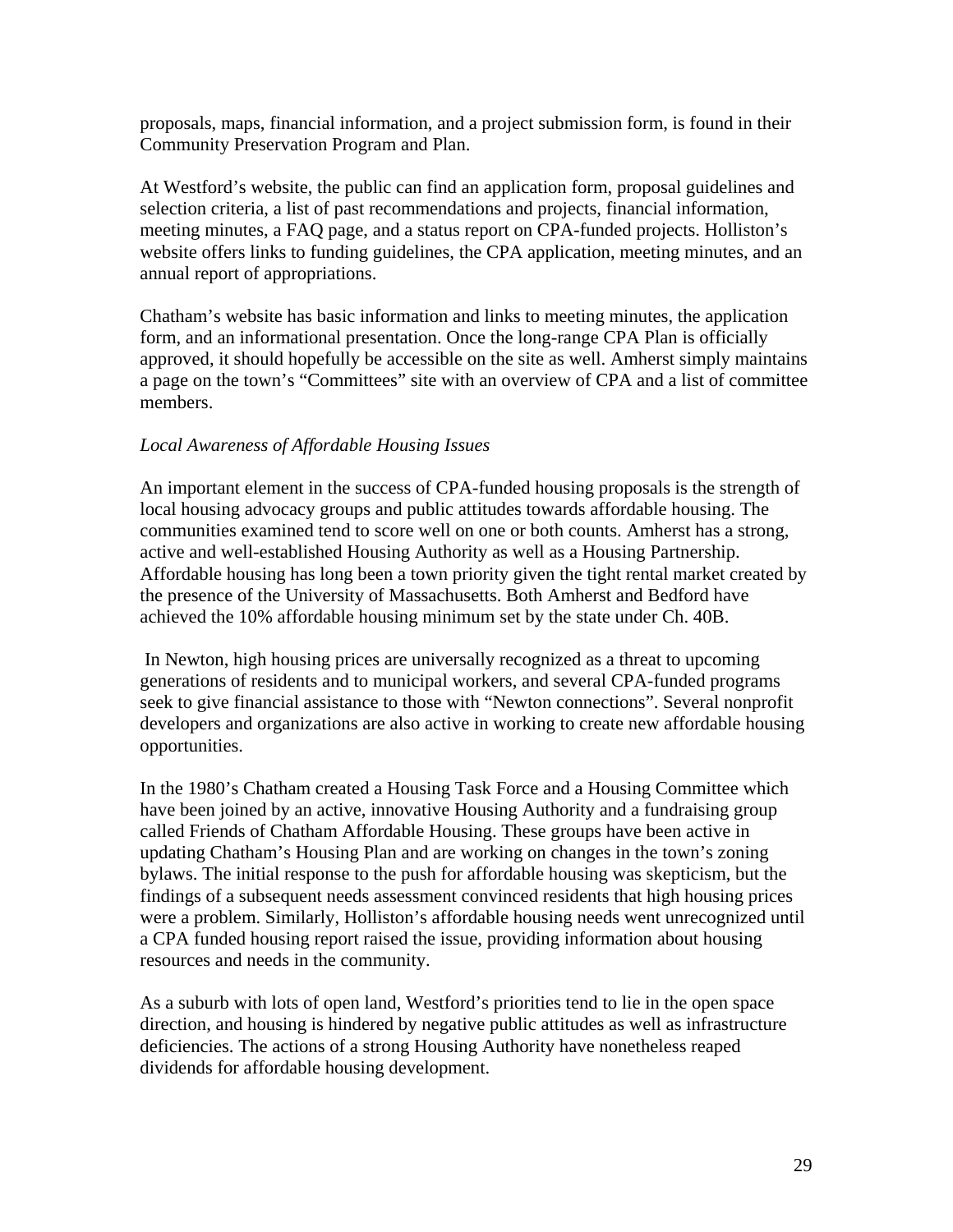#### *Concerns and Suggestions For Improvement*

The communities all expressed different concerns about CPA and suggestions on how to improve its implementation. One theme that emerged was a need for more information, including listing alternative sources of affordable housing funding that CPA money could leverage or development consultants and their areas of expertise.

Many communities have learned from others or cited the Coalition and their CPA conferences as important sources of information and inspiration. Another idea mentioned was creating a list serve, e-newsletter or other opportunity for CPA committee members to exchange information and highlight innovative uses of funding. More marketing and publicity about CPA to increase public awareness was also wished for.

Some communities called for more support from the state and federal government for affordable housing development, especially for the suburbs. Concerns were expressed for safeguarding the state matching fund from use for non-CPA purposes to allow a continuing high level of state match for those who have made the commitment to tax themselves, as well as simplifying and streamlining the proposal and recommendation processes to get funds through the pipeline and out into the community.

Finally, many communities emphasized that using consultants to help address housing issues, as well as developing housing plans, is a great help in guiding the spending of CPA funds, especially for communities with little experience and few resources.

#### *Specific Uses of CPA Funds for Affordable Housing*

Finally, each community has used CPA funds for a number of successful and innovative programs. Some have resulted in the development of new units of affordable housing while others have paved the way for greater improvements in housing resources down the line. All of these communities' successes are in some way a result of the unique opportunities that have arisen at the local level, but an understanding of the importance of housing issues and a dedication to seeing these complicated, costly and often long-term projects through is common to all. The following are outlines of each community's CPAfunded housing successes.

#### **Amherst**

In Amherst, the majority of CPA housing funds have been funneled through the Amherst Housing Authority. Executive Director Donna Crabtree explains that Amherst's Housing Authority is an active, effective, well-established local organization with a good reputation within the community, which makes it a good funding conduit. The Housing Authority has used CPA funds to purchase a property containing four affordable expiring-use apartments, thereby preserving the affordability of those units in perpetuity. A recent appropriation went to Habitat for Humanity to help fund one of their local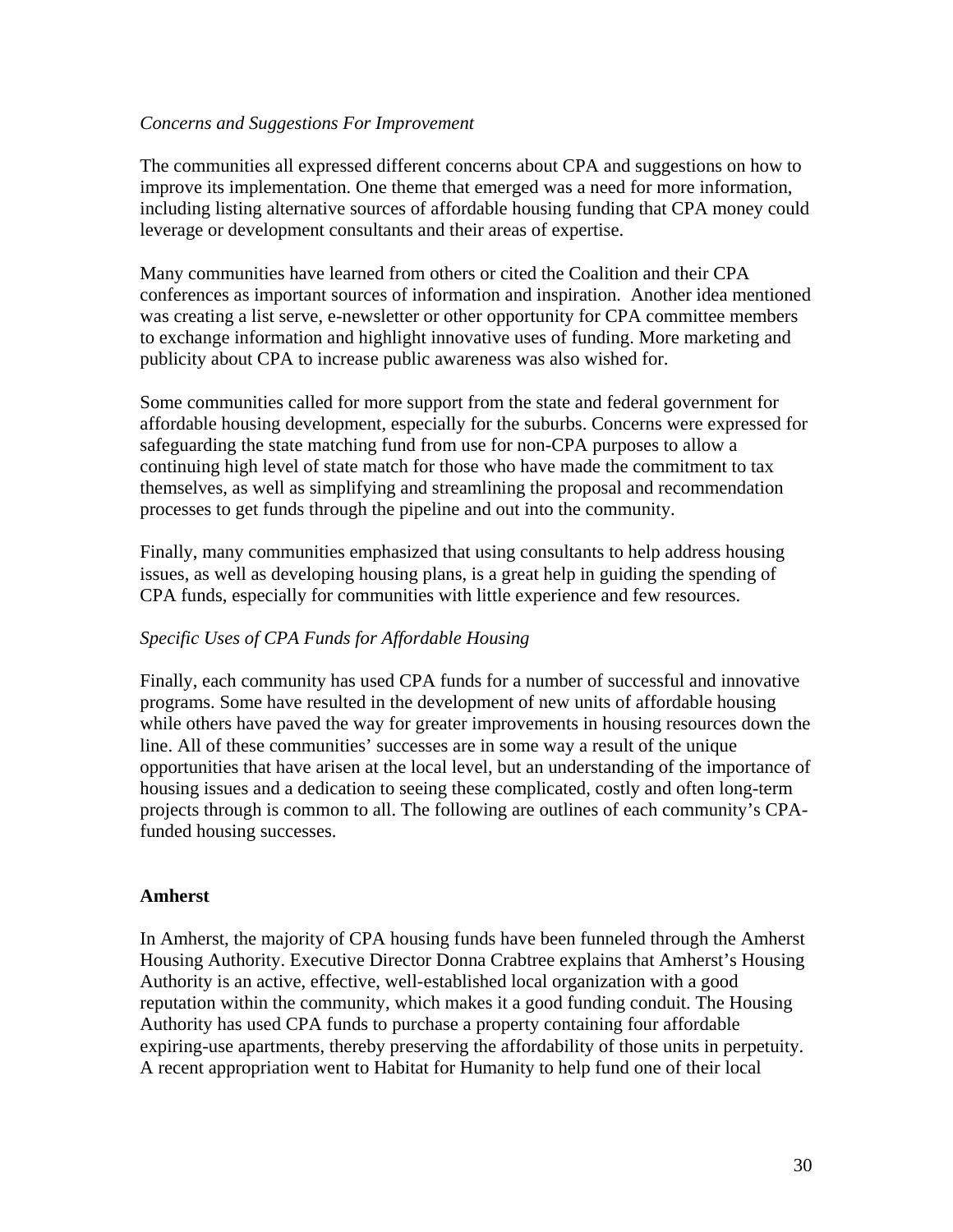projects. The Housing Partnership received funding to explore setting up a Municipal Housing Trust Fund.

Most of the funds have gone towards two new Housing Authority developments. Peter Jessop, chair of the Amherst CPA committee and Housing Authority Commissioner, points out that in Amherst, CPA funds are not substantial enough to pay for entire projects, but rather, they have an important use as seed money to leverage other funds for a project. Crabtree adds that CPA funds can be used to show "local commitment" to a project, often a prerequisite to obtaining other funding.

In Amherst, CPA funds have been used as part of total funding packages, and are a source of limited or nonexistent funding for feasibility studies and predevelopment work including environmental studies, legal fees, site planning, and design work. For communities with less experience with housing issues, she suggests using CPA funds to complete a demographic and housing needs study, develop an inventory of town and state-owned land, or run feasibility studies on certain properties or areas of town that might be appropriate for affordable housing development. These are low-cost items that can be done by a consultant or in concert with the municipal planning office, and are good places to start. Establishing a first-time homebuyers fund, or a revolving loan fund for rental assistance, are also good ideas, but she warns that these programs take time, money and expertise to administer, which must be taken into consideration.

Amherst is lucky in that, in Jessop's opinion, it might have slightly more public sympathy and awareness towards affordable housing than other towns in Massachusetts. He also takes care to point out that voting for CPA funding doesn't mean automatically approving the final project. That is the job of the Planning Board or Zoning Board of Appeals, and there will be plenty of opportunity for public feedback and concerns during the regular permit process. Crabtree notes that in Amherst, CPA funded housing developments are in neighborhoods where the Housing Authority already has a trusted presence as a good landlord and neighbor. These things have helped all CPA housing recommendations to pass in Town Meeting with little controversy.

# **Bedford**

The first community to pass the CPA in March of 2001, Bedford has since seen its percentage of affordable housing go from 4.5% to the 10% threshold established under 40B and has funded a number of successful housing initiatives with CPA money.

Some of these projects have been done under the auspices of the Bedford Housing Trust, a nonprofit organization that is involved with housing implementation and development. Steve Hanna, a Bedford Housing Authority Commissioner and CPA committee member, explains that because of the Housing Trust's non-municipal status, state regulations such as purchasing laws and public bidding may be avoided, which is especially important in making small projects feasible. The Housing Trust administers a condo buy-down program in which condos that are partly affordable (100-130% AMI) are purchased when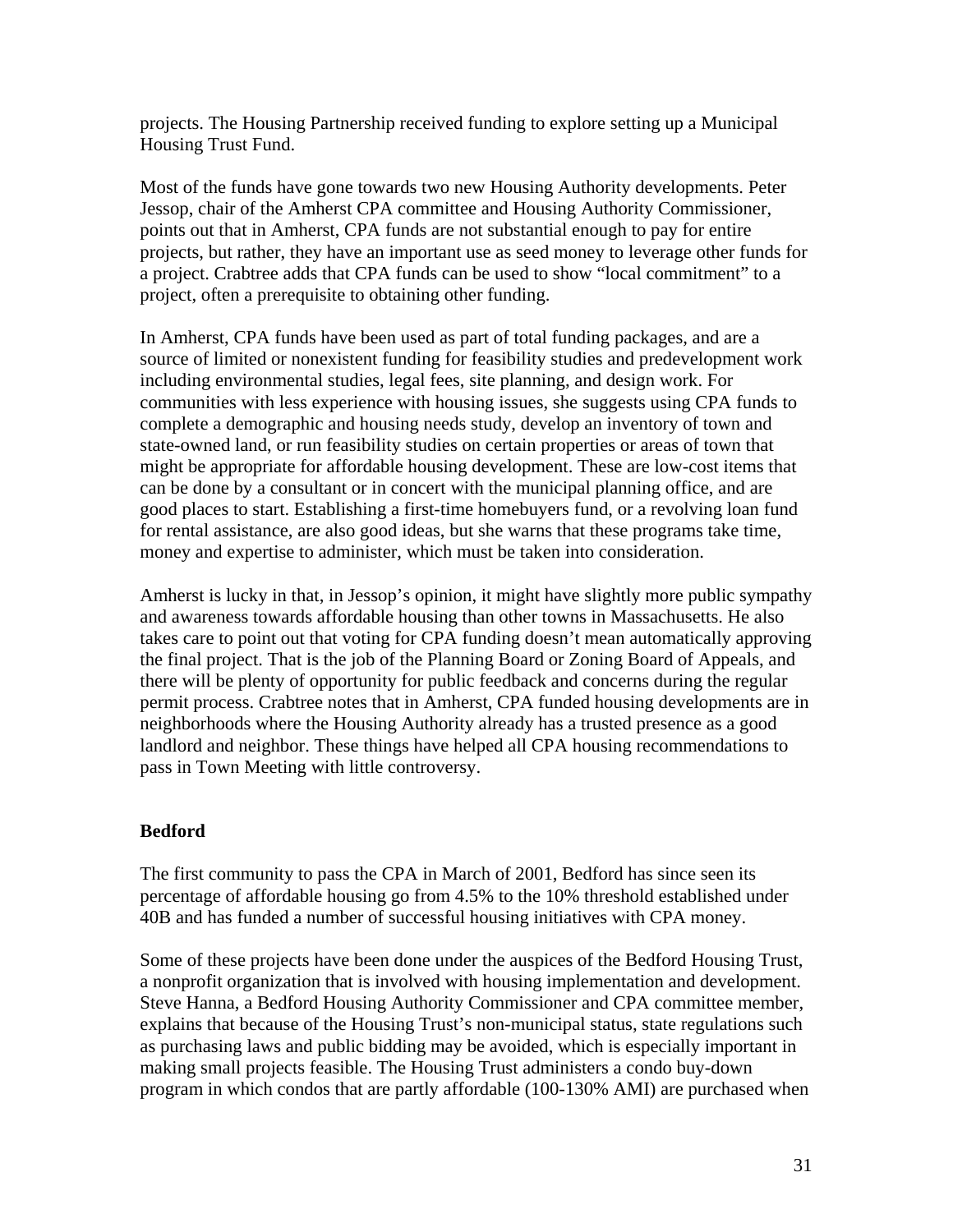they come on the market and resold with deed restrictions at 80%. This same program also helps subsidize condo fees for the new owner, which Hanna points out is not required by the state but seems like an important financial support.

The Housing Trust also managed a duplex conversion project partially funded by CPA money in which the town bought an inexpensive two-family house and converted it to two affordable condominiums. Local churches and volunteers got involved; the result was a successful project with strong public support.

Because the Bedford Housing Trust is an independent non-profit, they were able to commission a confidential land survey of the town as part of an overall survey of needs and resources. This land survey picked out the "hidden parcels", undeveloped pieces of land that might be possibilities for affordable housing development. The confidential nature of this survey ensured that developers wouldn't be able to use the report as a "shopping list" for their own plans.

CPA funds have been used towards new developments as well. One appropriation allowed a private developer to increase the number of affordable units from 3 to 7 in a "friendly 40B" development. The affordable and market prices were similar, in this case, but the affordable units now have a permanent deed restriction. CPA funds have also been used for another affordable housing development on town-owned land, both for predevelopment studies including environmental, drainage, and historic relic surveys, as well as to satisfy a town funding requirement as part of the total funding package.

Innovative approaches to affordable housing creation have also been funded. In 2005, CPA money was put towards a pilot of the ECHO program. This program was conceptualized by a UMass professor as a way to give low-income homeowners, particularly seniors, some financial support towards remaining in their homes. A homeowner would receive a \$50,000 payment in exchange for signing an affordability deed restriction on their house; this money could make staying in their homes affordable for low-income seniors, and the property would become affordable housing once it finally turned over. The gap between market and affordable rates was too high in Bedford, however, and no interest was shown; the money was eventually returned to the CPA fund reserve.

Finally, Bedford has used its CPA funds to engage consultants to support the town's affordable housing strategies. The CPA committee sets aside \$25,000 a year to hire consultants as the need arises; some years less than half of that is actually spent. Hanna notes that getting professional help in the housing arena is important, as consultants can help communities see the bigger picture as well as any opportunities that may arise. This is especially important for smaller communities, which might lack the resources of cities and larger towns. In Bedford, consultants assist the Housing Partnership in its advisory role for the town by analyzing permit applications, preparing annual reports and plans, and providing general expertise.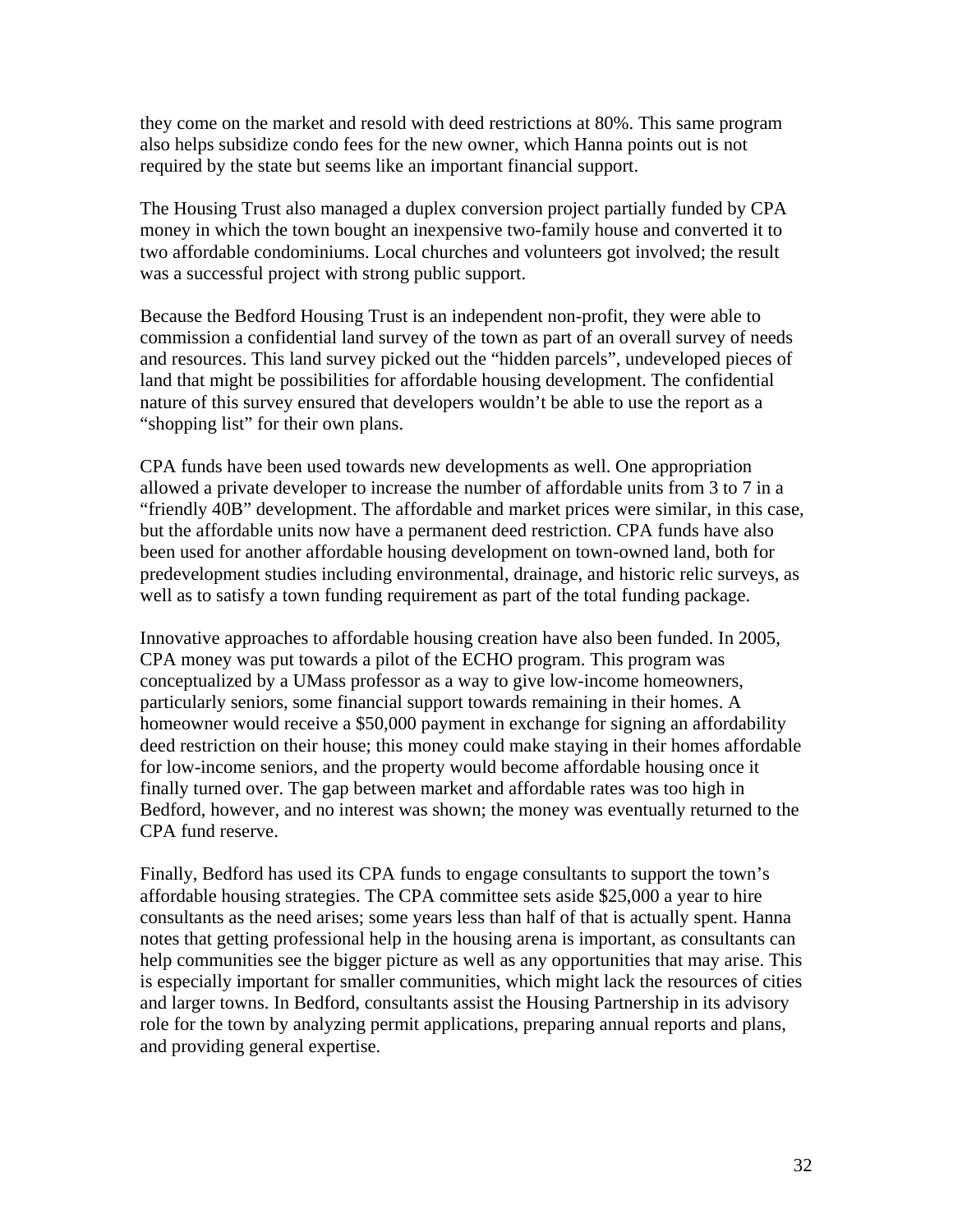#### **Chatham**

CPA funds have supported a wide range of affordable housing proposals in Chatham. CPA Committee Chair, Florence Seldin, who is also a housing advocate, is proud to report that CPA money has helped to fund 4 Habitat for Humanity homes, bringing Chatham's total to 7. This represents 14% of all Habitat houses on the Cape, while Chatham has only 5% of the Cape's total population.

Additional nonprofit housing developers have won CPA funding in Chatham. In 2003, the Chatham Housing Authority put out an RFP for an affordable housing development, which was won by The Community Builders, Inc., a national nonprofit affordable housing developer. In order to apply for additional funding, local investment proving community involvement was required. \$300,000 of CPA money satisfied this requirement, and by 2005 a full funding package was in place, including state tax credits and HOME funds. This project will add 47 affordable rental units to the town's count. A lottery for the units was recently held, and a full 85% of the future tenants have Chatham connections, more than the 70% requirement. Other CPA money has gone to the Lower Cape Community Development Agency, which used CPA funds to help purchase four 2 bedroom condos for affordable housing ownership.

Finally, CPA money has gone towards several innovative programs administered by the Chatham Housing Authority aimed at bringing homeownership opportunities to local low-income residents. The first is a rental voucher program funded through CPA. State support of rental voucher programs is shrinking. Chatham had 48 allotted Massachusetts Rental Vouchers 15 years ago, but that number has dwindled to 4. Valerie Foster, the Executive Director of the Chatham Housing Authority, explains that vouchers remain an important means of support when rental prices are high and the market competitive, especially for older low-income residents who don't yet qualify for the town's senior housing.

In 2005, \$100,000 in CPA money was used to support 5 households through a rental voucher program. This funding request included an administration budget. Two of these were singles who don't yet qualify as "seniors", yet are old enough to be limited in their ability to work. The voucher is an important safety net for these residents. The other three vouchers were used to help previously under housed families find more appropriate living situations. Voucher assistance is limited to a maximum of \$400 per month to bridge the gap between market rates and 30% of the recipient's income; assistance ends after five years. Recipients are encouraged to save money for eventual homeownership and to work towards increasing their income, and annual reviews help keep them on track. As incomes go up, the amount of assistance needed is less, and that money can then be put towards an additional recipient. The program was deemed a success after its first year, and funding was increased for the second year, bringing the number of vouchers to 6. Foster has also received funding for a homebuyers down-payment assistance program, for which she is still fine-tuning the requirements.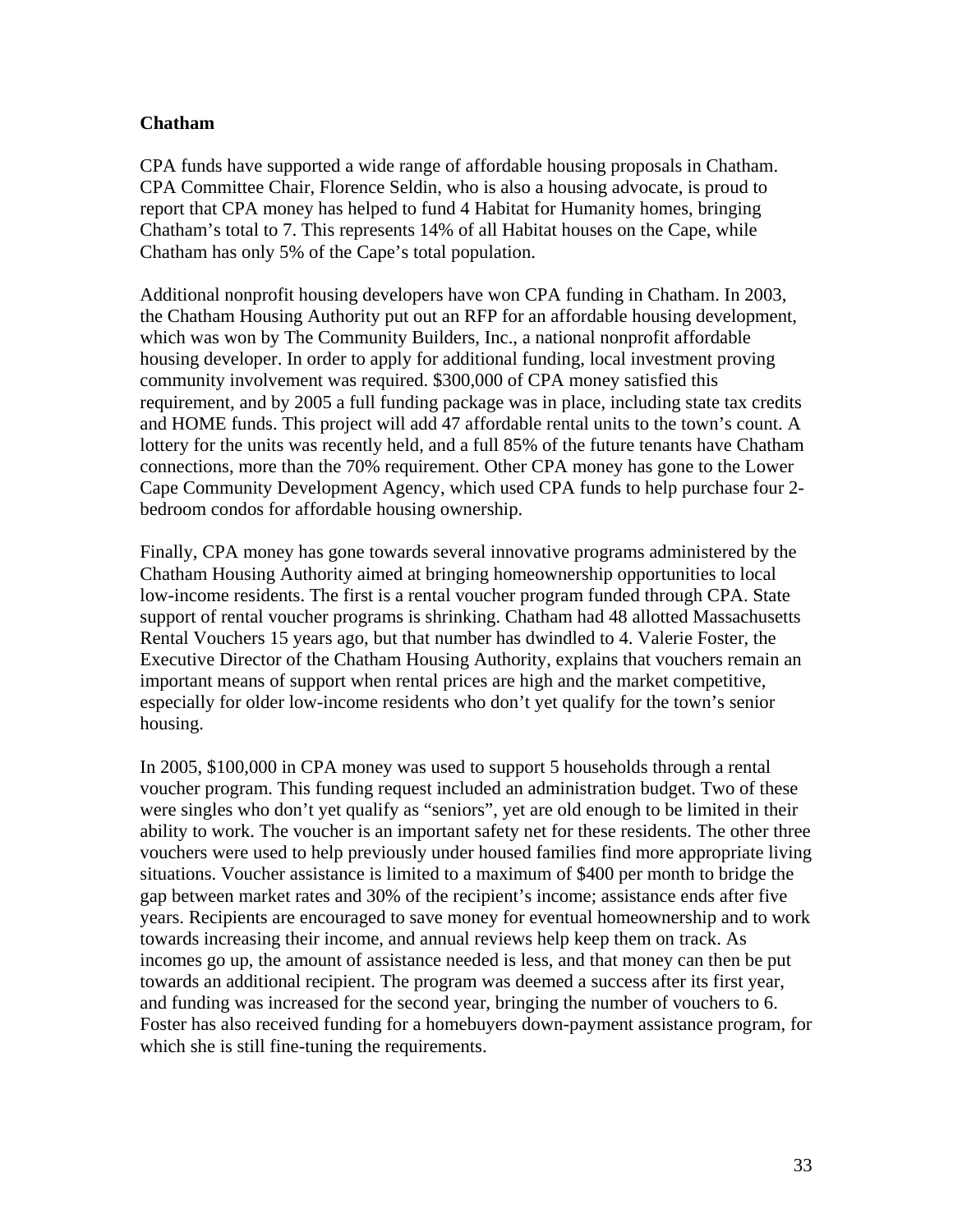Another program was initiated before CPA was passed in Chatham, but CPA has since supplied important funding support. Several years ago, the town had an opportunity to buy a parcel of land, the old MCI-Marconi Radio campus, which included 6 dwellings. Foster expanded upon an early suggestion that the houses might make a good first-time homebuyers opportunity and created the Rent to Home Ownership Escrow Program. The town approved funds to renovate two buildings, and \$160,000 in CPA money was used to renovate two more. The money came from both housing and historic preservation. Housing money went towards interior renovations, while historic preservation money paid for restoration of the exteriors.

The Housing Authority manages the program, in which 50% of rent goes into an escrow account for the tenant, who begins the program at 80% of Area Median Income but must then within three years show an increase in income. The other half of the rent goes towards building maintenance. Participants must meet certain criteria, including having previously been denied a conventional mortgage. Foster works closely with each tenant to ensure they are on track to meeting their homeownership goals. The program has been a success and the first graduates were able to save about \$18,000 for a down payment and have purchased homes in Chatham or neighboring towns. The Housing Authority is seeking additional CPA funds to renovate the two remaining houses on the property. Foster acknowledges that not every municipality has this kind of opportunity, but this program is just one example of what can be done if a town purchases or is donated a home.

#### **Holliston**

Since passing the CPA in 2001, Holliston has put about one-third of its CPA money towards housing but has yet to see any new housing units created. Nevertheless, Holliston is an excellent example of the groundwork that can be laid in a suburb with little experience in the affordable housing realm. Its experience also serves as a reminder that developing affordable housing requires long-term commitment. Holliston is finally in the process of permitting its first CPA-funded affordable housing development.

Like Bedford, Holliston used its CPA funds to hire a housing consultant, to create a housing needs assessment and plan. Sam Tyler, the CPA committee chair, recalls the results as "startling". The report raised issues and provided information about housing resources and needs in a town that hadn't given much thought to affordable housing. The town is now working to support implementation of the suggestions developed in that plan, including developing a condo buy-down program and exploring the possibilities of expanding an accessory apartment bylaw.

Holliston has allocated CPA funds towards consulting fees and predevelopment work for two affordable housing development possibilities. A small community, Holliston doesn't have the resources and experienced volunteers of its larger counterparts. As a result, the Housing Committee appointed by the Board of Selectmen lacks the depth of experience needed to successfully lead a development proposal to fruition. Recognizing this, the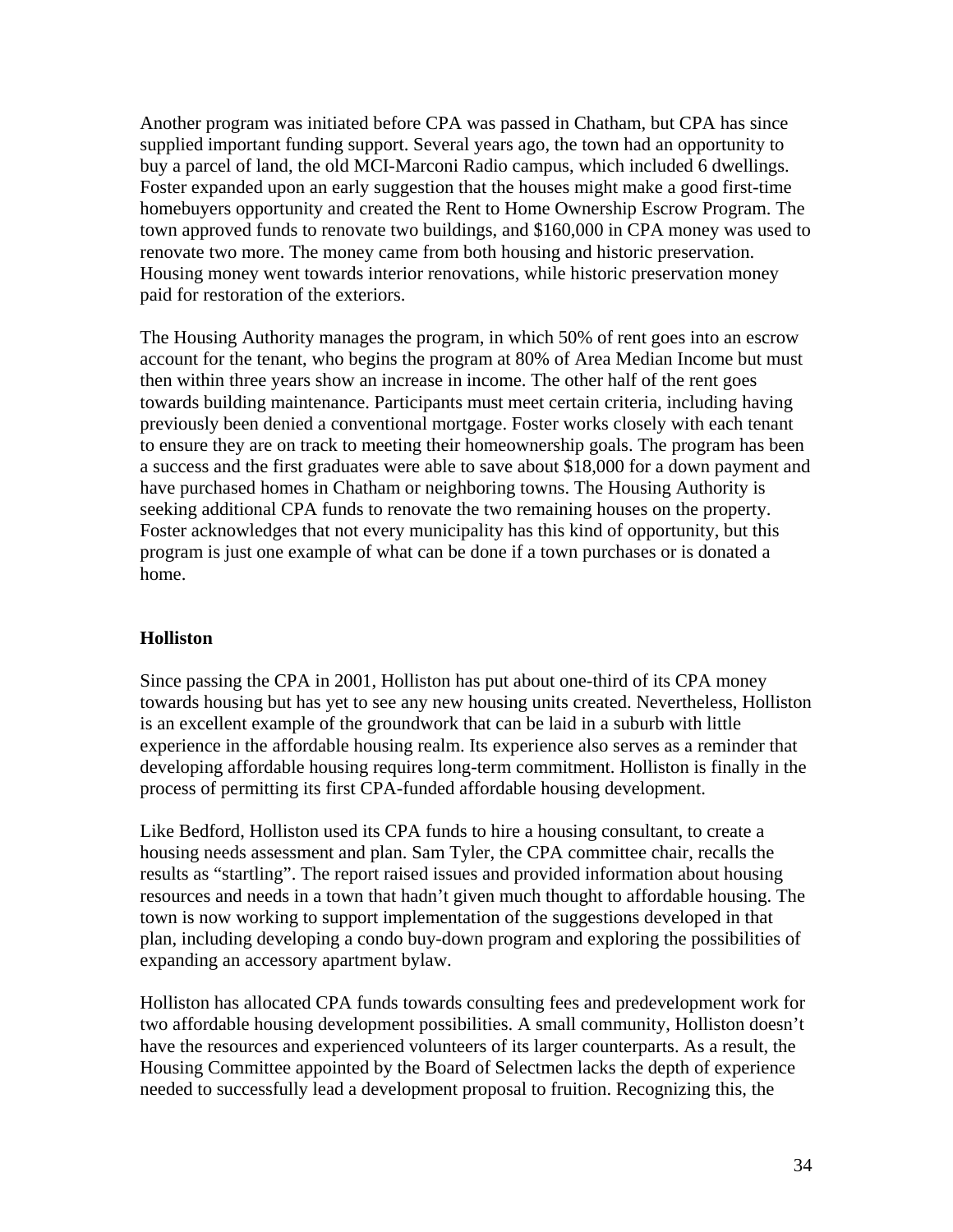CPA committee encouraged the Housing Committee to retain a consultant to assist it with developing the Affordable Housing Master Plan. She also has worked with them on an adaptive reuse plan to convert a vacant downtown elementary school to 16 units of affordable housing.

This undertaking is especially challenging, as Holliston lacks a sewer system. CPA funding is especially important for towns like Holliston with little infrastructure. Environmental testing and intensive design are critical, and CPA is one of the few sources of funding for such predevelopment work. In this case, money was needed to develop a septic system design that would withstand neighborhood opposition. CPA funds were also used to fix roof leakage, as the building stands dormant until final approvals are granted. CPA money also helped develop the Request for Proposal (RFP), and now that a developer has been selected, CPA funds are supporting the Chapter 40B Comprehensive Permit process. The Housing Committee also solicited CPA funds for soil testing and preliminary work on a town-owned parcel of land.

The Holliston Housing Authority is involved with the other proposal, a planned 30 unit affordable rental complex. This project involved a land swap between the Housing Authority and the town.. The local soccer association has built several recreational fields on the flats, and CPA money has gone towards feasibility studies, architectural and engineering analysis, and securing funding for the multi-family housing development.

CPA funds were also earmarked for a buy-down strategy for rental units. Money would be given to the owners of multifamily rental properties to pay for improvements, including new septic systems, in exchange for affordability deed restrictions. Once deed restricted to maintain long term affordability the units could then be counted towards the town's 10% minimum affordable housing requirement. Negotiations were entered into with one property owner, but with rising energy costs, the owner became concerned with maintaining fair market rents (30% of 80% AMI), and the venture was called off. The potential for this avenue of affordable housing conversion still remains.

Finally, Holliston is in the process of putting together a Municipal Housing Trust, now that state enabling legislation has been passed. Tyler sees this as a chance to assemble a strong management group to oversee affordable housing funding and development in Holliston. One program that could be overseen by the Housing Trust is a revolving fund to purchase condos, improve them, and subsidize their sale with CPA money to first-time homebuyers; the purchase money would get rolled back into the fund. The details for this program and the Trust itself are in the process of being worked out.

#### **Newton**

Being a fairly large and affluent community, Newton has a substantial amount of money to disburse each year and has been able to fund a wide range of housing proposals. The work of Newton's CPA-funded staff person is instrumental in ensuring that the process runs smoothly and effectively, and makes resources available for analyzing such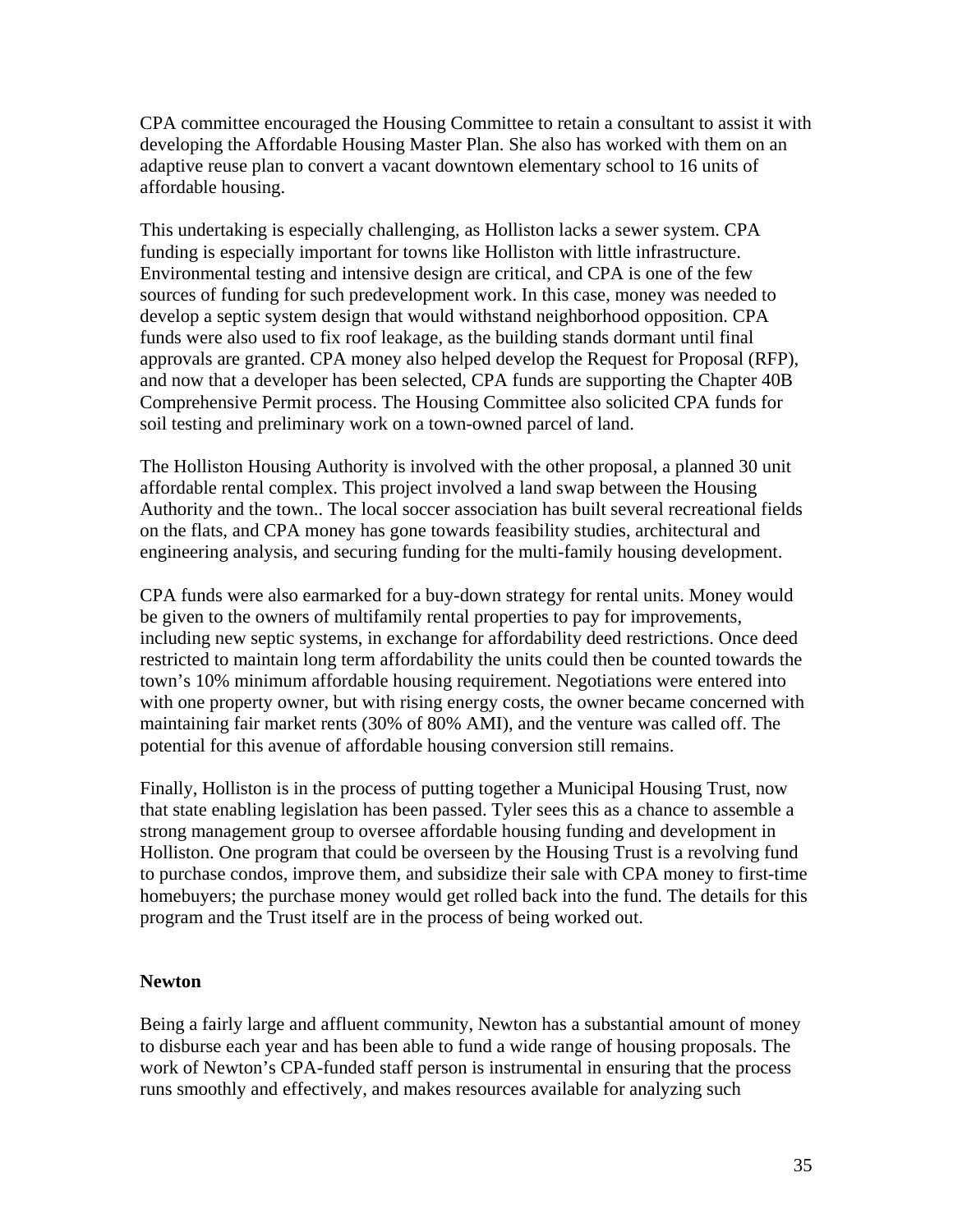important details as the cost per housing unit for CPA-funded proposals. Increased administrative capacity also allows for greater project accountability, as CPA staff can monitor project progress and help resolve problems or slowdowns.

Newton also benefits from strong municipal planning and housing departments, as well as a number of local nonprofit organizations committed to affordable housing creation. Robert Ricchi, Newton's Community Preservation Planner, explains that undeveloped land is limited in Newton and new construction is expensive, so focus has shifted to the conversion and rehabilitation of existing properties as well as adding buildings on underutilized lots to create both rental units and home ownership opportunities for low and moderate income households.

The majority of the housing proposals funded in Newton have come from non-profit organizations, in particular a local community development organization known as the Citizens for Affordable Housing in Newton Development Corporation, Inc. (CAN-DO; see http://www.newtoncando.org for more information). CPA money has supported 5 different CAN-DO projects, resulting in 29 completed or expected affordable housing units. CPA money has been used to help pay down mortgages on multi-family structures obtained by CAN-DO, as well as for construction costs and historic renovation. The latter has proved to be an important aspect of project success.

Although support for housing issues is fairly high in Newton, residents are often wary of affordable housing proposed for their neighborhood. Spending a little extra money to maintain the historic exteriors of existing structures has paid off. At an open house celebrating the completion of a duplex conversion, an elderly neighbor was so impressed by the rehab job that she deeded her home to CAN-DO. That property has since turned over and CPA funds are involved in that renovation. In another CAN-DO project where an additional structure was added to a site, being able to use CPA funds to pay for historic exterior details and careful landscaping allayed neighbors' concerns about the new construction.

Other organizations have applied for and received CPA money for housing proposals in Newton. CASCAP, Inc., a non-profit developer of housing and support systems for the disabled and elderly, received CPA funds towards a 35-unit development for low-income senior in collaboration with the Newton housing Authority. This project also received a HUD Section 202 grant of \$3 million (for more information on HUD's Section 202 Supportive Housing for the Elderly Program

http://www.hud.gov/offices/hsg/mfh/progdesc/eld202.cfm).

Another organization that recently received \$1.2 million in CPA funds is B'nai B'rith Housing New England (http://www.bbhousing.org/home.htm), who is planning to develop a 57-unit housing complex in Newton. Fifteen of those units will be affordable. In this case, CPA funds were used to finance affordable units while allowing the project size to be held down, a compromise with neighbors concerned about the height of the building. The city has a complicated revenue share agreement in this project, which could return up to \$300,000 to the CPA fund.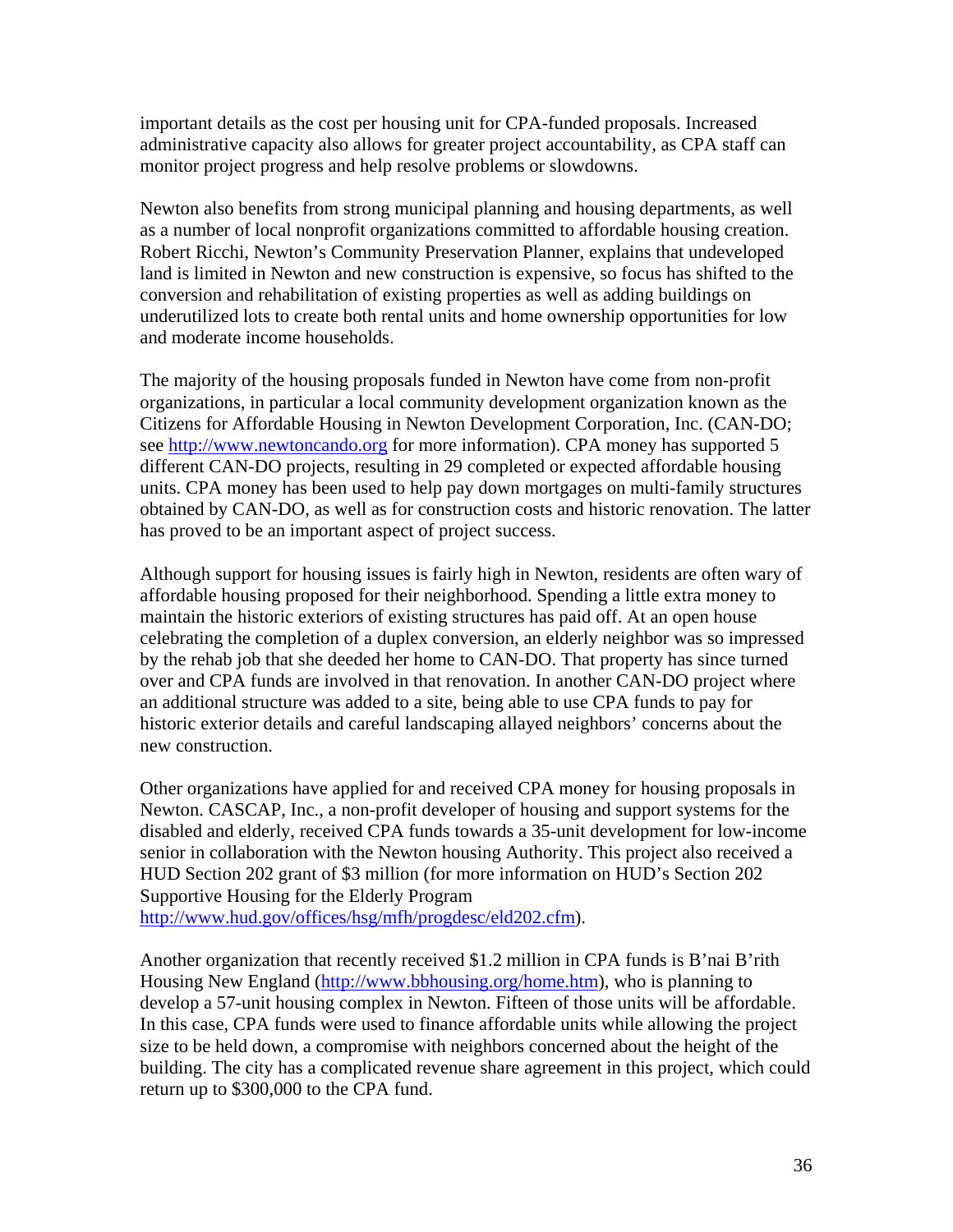Other local advocacy groups are involved in affordable housing issues. The Advocates, a non-profit agency servicing the disabled, received CPA money which helped them acquire two housing units for the mentally ill. Community Living Network, Inc., another local non-profit which focuses on senior issues

(http://www.communitylivingnetwork.org/), received two allocations of CPA funding towards an adaptive reuse proposal to convert a vacant nursing home into 10 units of elderly housing.

The Newton Housing Authority has also received CPA funds. In addition to its involvement in various projects, it submitted a proposal for \$1 million to help purchase a 10-unit apartment building, to be maintained as affordable rental units. The Housing Authority was also involved in a proposal that combined CPA funding category uses, in this case affordable housing and open space; part of the parcel in question was added to an adjacent conservation area, and the rest was deeded to the Housing Authority with plans to rehabilitate an existing structure and coordinate with Habitat for Humanity to build up to two additional units of housing. This project was recently completed.

Newton is also exploring several innovative programs, both administered through the Newton Housing Office. One is a homebuyer's assistance program. Initially created in 2004 as the Newton Connection Homebuyer Program, it was expanded in 2006 to work in conjunction with the city's existing First Time Homebuyer Program, which is federally funded through Community Development Block Grants and HOME funds. The Newton Homebuyer Assistance Program (NHAP), as it is now known, provides housing assistance both to first-time homebuyers as well as households with a Newton connection, which includes employees in or of the city, as well as those who have graduated from a Newton high school in the last ten years. This provides a means of support for those who may already own a house elsewhere but who have strong connections to the city and couldn't otherwise afford to move in. Eligible low-income households can receive grants of \$100,000 towards purchasing existing market-rate units and deed restrictions then ensure future affordability.

The second program is the Accessory Apartment Incentive Program, a pilot project created in collaboration with Community Living Network (CLN), mentioned above. Trisha Guditz of the Newton Housing Office sees several benefits to such teamwork. The Housing Office has the advantages of municipal infrastructure, including bookkeeping, administrative resources, and in-house expertise. CLN brings their experience with Newton's seniors, their connections and networking abilities. Guditz adds that such programs build other organizations' capacities; as they learn more, they are better able to win grants and federal money, which ultimately broadens the city's reach.

This program is being developed to help create affordable accessory apartments throughout the city and could provide a resource to help low-income seniors remain in their homes. CPA money would fund two program components. A Technical Assistance component would provide information on permitting, financing and constructing an accessory apartment and assist homeowners with this process, and the Financial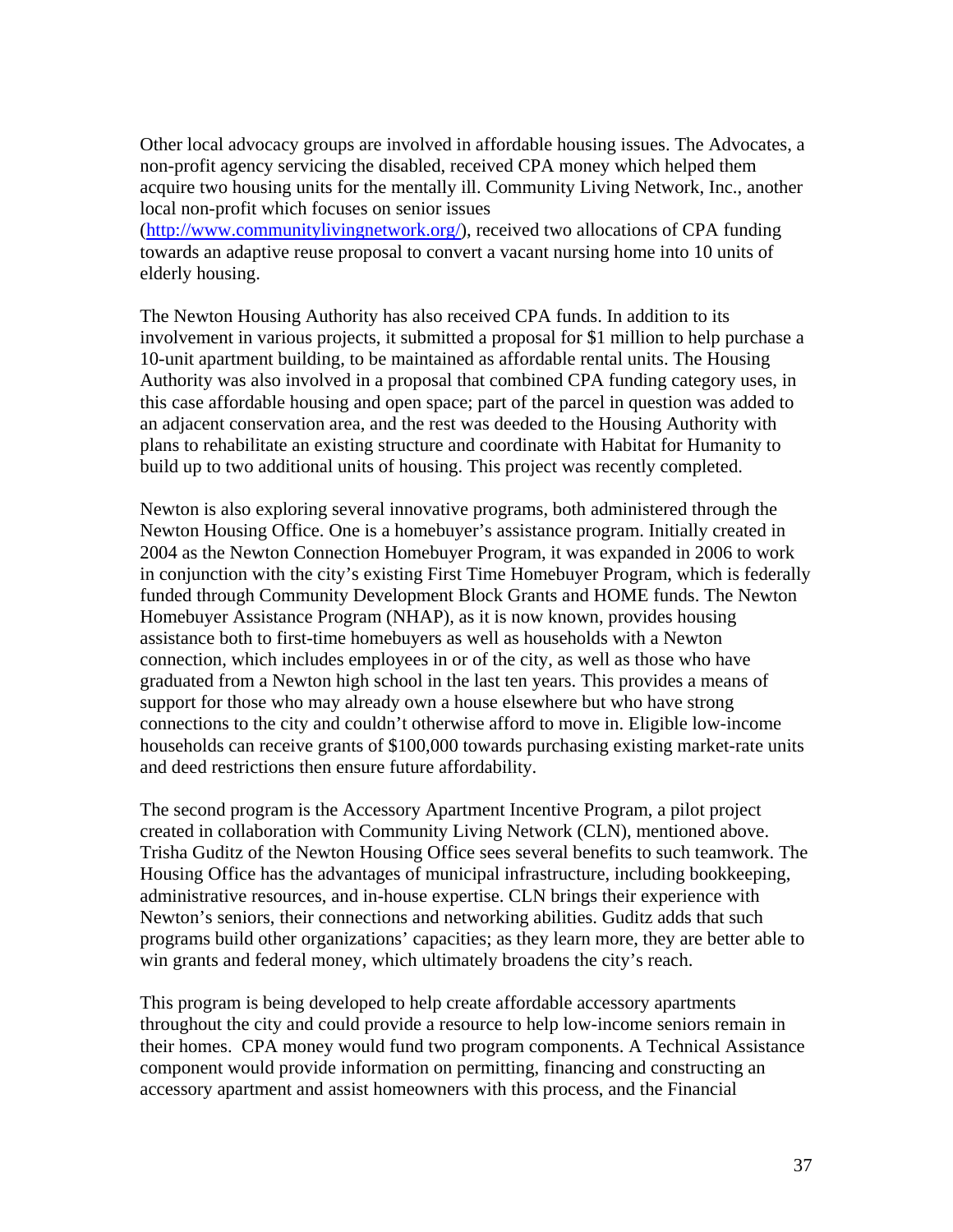Assistance component would offer loans or grants of up to \$100,000. The details are still being worked out, but if successful, this program could contribute to the diversity of housing available in Newton.

# **Westford**

Westford's inclusion on this list may seem at first like an anomaly. The primary focus of CPA spending is on open space acquisition, reflected in the 87% of financial commitments that have gone towards this funding category; only 4% of CPA spending has gone towards affordable housing. A suburb in an area where large-lot single family home development and septic systems are the norm, Westford struggles to maintain its relative percentage of existing affordable units while having to counter public resistance to density and development issues. Thanks to an active Affordable Housing Committee and Housing Authority, however, Westford has spent the little CPA housing funds they've had wisely, with maximum "bang for the buck".

Westford's success is showcased by two CPA-funded projects coordinated by their Housing Authority. Katherine Healy, Chair of the Westford CPA committee and former member of the Affordable Housing Committee, emphasizes the importance of creativity in the leveraging of limited funds. In the first year of CPA funding, the Housing Authority applied for \$75,000 to pay for consulting and predevelopment work, including a suitability analysis and environmental and topographical surveys, for a proposed 36 unit addition to an existing senior housing complex. The goal was HUD Section 202 funding. In an exemplary case of leveraging, that initial investment of CPA funds was parlayed into a \$5 million HUD funding, which even allowed for the reimbursement of those predevelopment expenses to the town.

That same year, CPA funds were used to solve a seemingly intractable problem holding up another affordable housing development. Chris Pude, Executive Director of the Westford Housing Authority, explains that CPA money is especially important in small towns that don't have the budget to fund predevelopment work. A master plan had been created for a large parcel of land containing a school, athletic fields, and affordable housing. The site that the Housing Authority had to work with was topographically challenging The area had been an old sand pit and the resulting bowl was not conducive to development. \$250,000 in CPA funds was used for engineering work and moving dirt to make the site buildable. Once the site was ready for development, the rest of the process could move along. The project has since been completed, providing 15 rental units, 10 of which are affordable.

Another challenge Westford faces is the loss of affordable housing units. Deed restrictions created in the 1990s with 0% discount rates have not been able to keep prices from creeping up over time; when these units go back on the market, they are no longer affordable to those within prescribed income limits. To address this issue, the Housing Authority created an Affordable Housing Buy-Down Fund in 2002. The fund can contribute about \$10,000 per unit to bring the prices back down and maintain their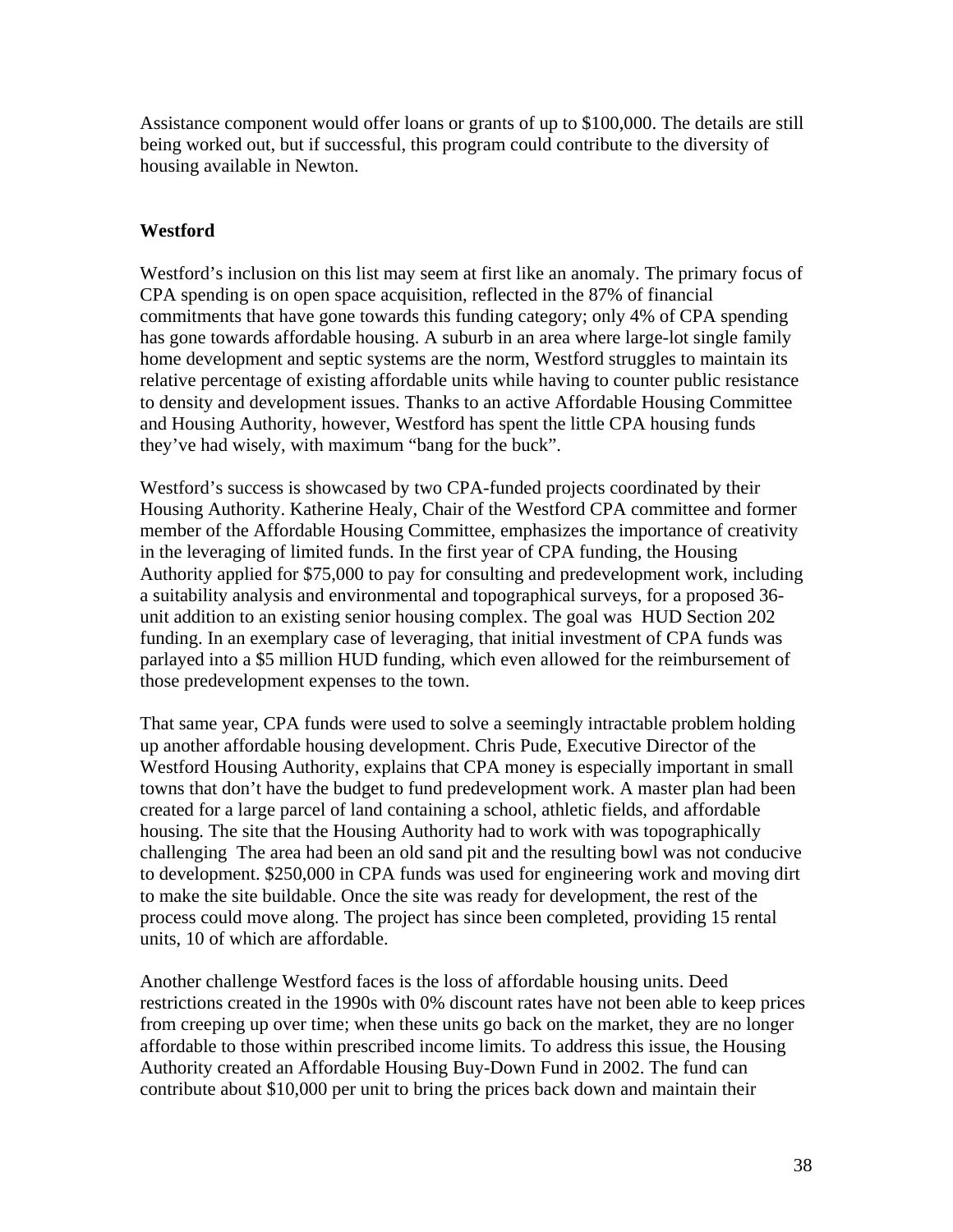perpetual affordability. The Affordable Housing Committee and the Housing Authority are proactive in monitoring these at-risk units for buyback opportunities.

One important area that Westford CPA funds have gone to support is the development of special needs housing. As Healy points out, not only is this a critical need, but the state counts each bedroom in a group home as one unit towards the 10% affordable housing minimum. CPA funds were appropriated to either renovate an existing building or construct a new one for a group home. An older ranch-style house in tax arrears was eyed for this purpose, but ultimately the owner won the building back in land court. Undaunted, the Housing Authority is negotiating with an interested and experienced Ch.40B developer to add a 4-bedroom handicapped-accessible home to an existing development plan. Additional funds will be necessary to complete this venture.

Finally, Westford recently voted to establish a Municipal Housing Trust. Concerns exist regarding how much authority over CPA funds to give away, as well as over the possibility that money could end up sitting unused in trusts. These are issues that will be addressed as the fund is set up and spending guidelines are decided upon.

# *Profile Summary*

As the above community profiles show, CPA money can be used in many different ways to both create and support affordable housing. These communities have several things in common which have helped them in that process. All have CPA committees that either try to ensure equitable distribution of funds or actively focus on housing needs, and most have an additional housing advocate holding one of the four at-large positions. Key in successful utilization of CPA funds, though, seems to be strong, active, and dedicated housing organizations and advocacy groups.

To most effectively use CPA money for housing, there must be existing awareness of local housing needs and resources. Opportunities— buildings coming up for sale, land parcels becoming available, funding sources newly announced—must be identified and seized in a timely manner. Expertise, resources and long-term commitments are necessary to navigate the complicated and lengthy development process. And an element of creativity and willingness to innovate is vital to continue expanding the avenues available to create affordable housing. Thanks to their Housing Authorities and Committees, local non-profits, advocates, and dedicated volunteers, these communities, and many others not profiled in this report, have been able to put their CPA housing dollars to good use. All provide models, examples and resources that can inform and inspire communities throughout the Commonwealth.

# **In Conclusion**

The findings of this report indicate that the Massachusetts Community Preservation Act is a valuable resource for affordable housing, but one that may be underutilized by some of the communities that have adopted the Act. This report represents the first detailed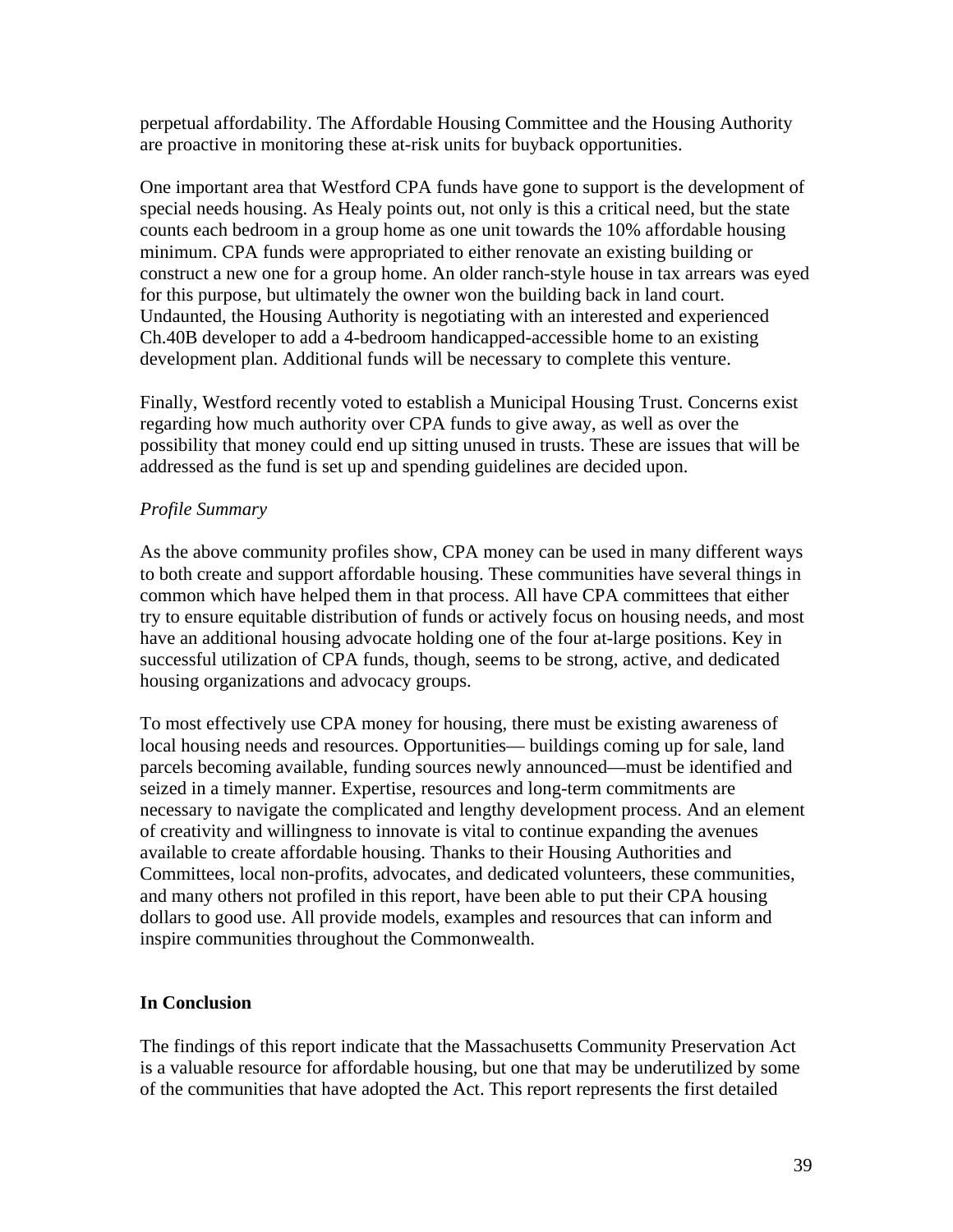look at the way in which CPA funds have actually been spent. The CPA can provide a substantial affordable housing funding resource for those communities who have chosen to adopt it. Each year at least 10% of annual CPA fund revenue must be placed in an affordable housing reserve fund. In addition, up to the full 70% of each year's discretionary funds could be used for housing. Thus far, a lot of money has already been dedicated to future affordable housing endeavors, and even more is potentially available.

The findings reveal that the affordable housing proposals that CPA communities have funded thus far have indeed been innovative and diverse. Affordable housing has benefited by local CPA funds, however, spending in this category once Cambridge is removed from the total remains behind spending for both open space and historic preservation. To date over half of the 72 communities considered have put less than 10% of their funds thus far appropriated towards affordable housing, excluding any funds they have appropriated to their reserves. Many have yet to spend any money on specific affordable housing activities. The reasons for this vary across communities, however, it suggests that there is a need for additional technical assistance to CPA communities in this area.

There are several reasons why affordable housing may be a more complicated issue than open space or historic preservation. Open space acquisition involves spending money to preserve undeveloped land, an action that is popular with the public, easily understood, and often easily accomplished. Historic preservation projects tend to be smaller in scope, easily delineated and publicly appreciated. Affordable housing, on the other hand, often suffers from negative public opinion due to a lack of understanding of the issues involved. Sometimes it includes new development, which is often fought in any form by neighbors who don't want to see their familiar surroundings change. It is a complicated endeavor, where a multitude of different pieces including a substantial financing package must all come together, and it often takes years for a slew of dedicated individuals with a variety of expertise to guide a new development from conception to completion. To put the financial requirements into perspective, Newton's CPA affordable housing appropriations have contributed \$25,000 to \$175,000 to each unit of housing created, and these sums represent only part, and often a small part, of the project's total financing.

Given these complications, it is understandable that spending on affordable housing lags behind other funding categories, and every community faces its own difficulties. A community might lack the experience and resources to figure out what to do with their housing funds, especially those communities who have never addressed the issue. Those at the lower end of the revenue range might think that 10% isn't enough to make an effective difference. Some communities may have a big affordable housing proposal in mind, and are biding their time while saving up the funds in their reserve accounts. Others might generate affordable housing proposals, only to have them voted down at town meeting or by the city council. But for every community that has these issues, there is another who has overcome them and has put CPA housing dollars to work in the community. The Community Preservation Coalition's project appropriation list showcases the wide range of possible ways that CPA money can be constructively spent,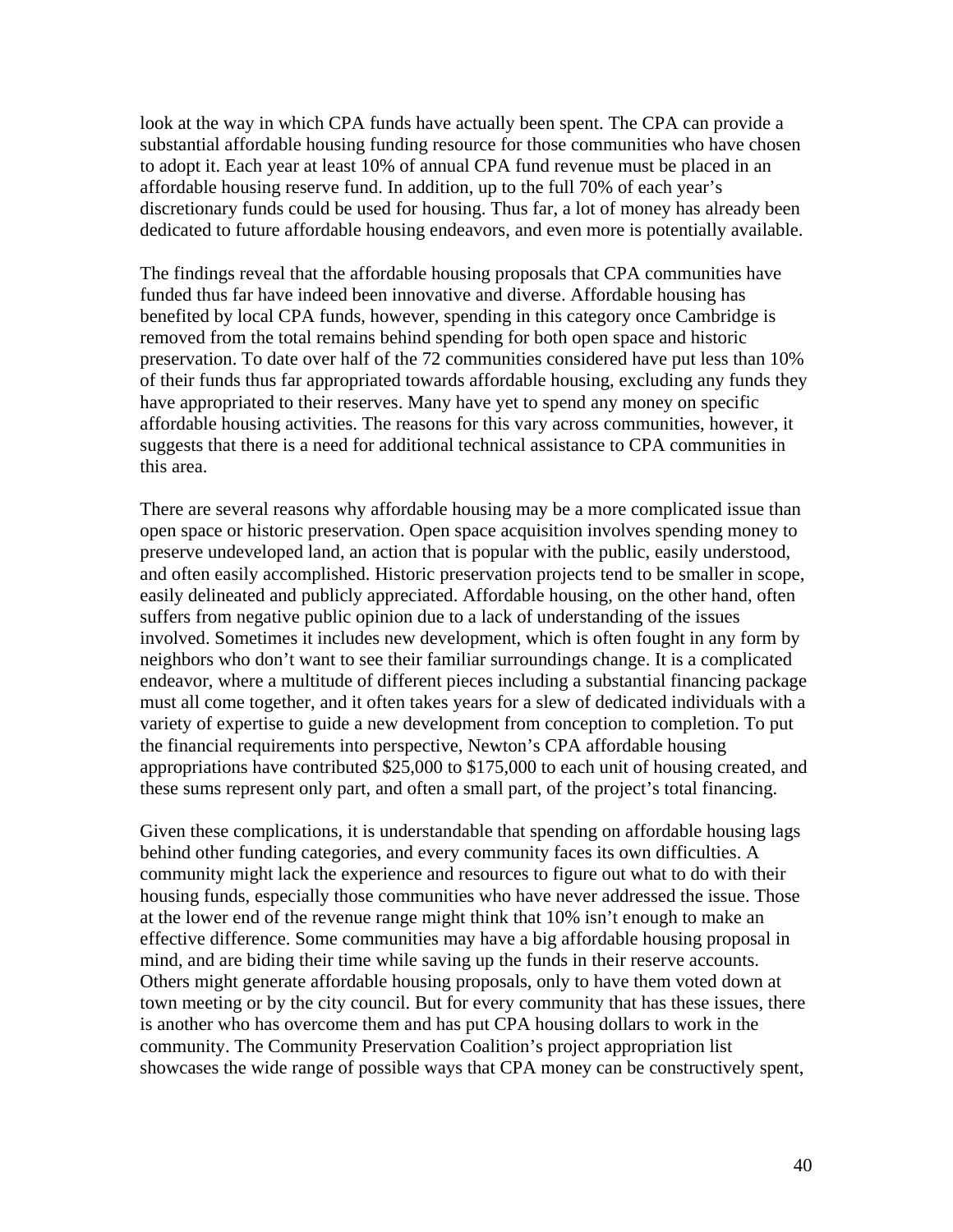and the individual communities profiled provide a further level of detail into the many ways that this has been accomplished.

Much has been made of the CPA's ability to be locally implemented and controlled; this has its benefits but also some drawbacks. Obviously, local control allows each community to tailor the Act and the spending of funds to its own specific needs. It is this feature that contributes to the appeal of adopting the CPA. The CPA initiative is relatively new and additional data about what has or has not been accomplished combined with increased local capacity and technical assistance resources could further local efforts to implement projects with CPA funds. This may be particularly important in the area of affordable housing due to the myriad of technical, financial and political issues that may be encountered.

 The CPA legislation does not provide detailed rules as to allowable expenditure of funds, which does give a level of flexibility that facilitates local control of funds. At times this can also result in confusion over what might or might not be allowed. In the case of Acton mentioned earlier in the report, the DOR issued a clarification on fund expenditures. However, many communities are still individually grappling with similar questions. Such uncertainty can result in wasted time, resources and energy, and one community's interpretation might prove to be unnecessarily restrictive compared to another's. It should also be noted that there is nothing in the legislation that stipulates a timeframe for spending the 10% reserve accounts, so money can continue to build up in the housing reserve without being spent on housing projects.

The Massachusetts Department of Revenue tracks revenues and expenditures and has issued guidelines for implementation, but it lacks the administrative capacity to provide regulation, feedback, or follow-up. The Community Preservation Coalition and the agencies that it represents provide a CPA information clearinghouse and maintain the only centralized database on the five years of CPA appropriations thus far. These databases are in turn dependent on each community's diligence in voluntarily selfreporting their appropriations data, and the Coalition lacks the resources to track whether all appropriated funds ultimately get spent or expected housing units actually get created.

Historically, the CPA communities have all learned from each other, whether by presenting information at past CPA conferences or scouring other communities' CPA websites for proposal application templates or other details. The successes to date of CPA-supported affordable housing endeavors add another layer of instruction to those trying to follow in their predecessors' footprints.

In addition, the degree of cooperation seen among the members of CPA committees has allowed dialogue and fostered understanding across the various interest groups involved. Continuing to share information on both successes and frustrations of spending CPA money will benefit all communities, as will attempts to discover and address areas of legislative confusion and local impediments to affordable housing development.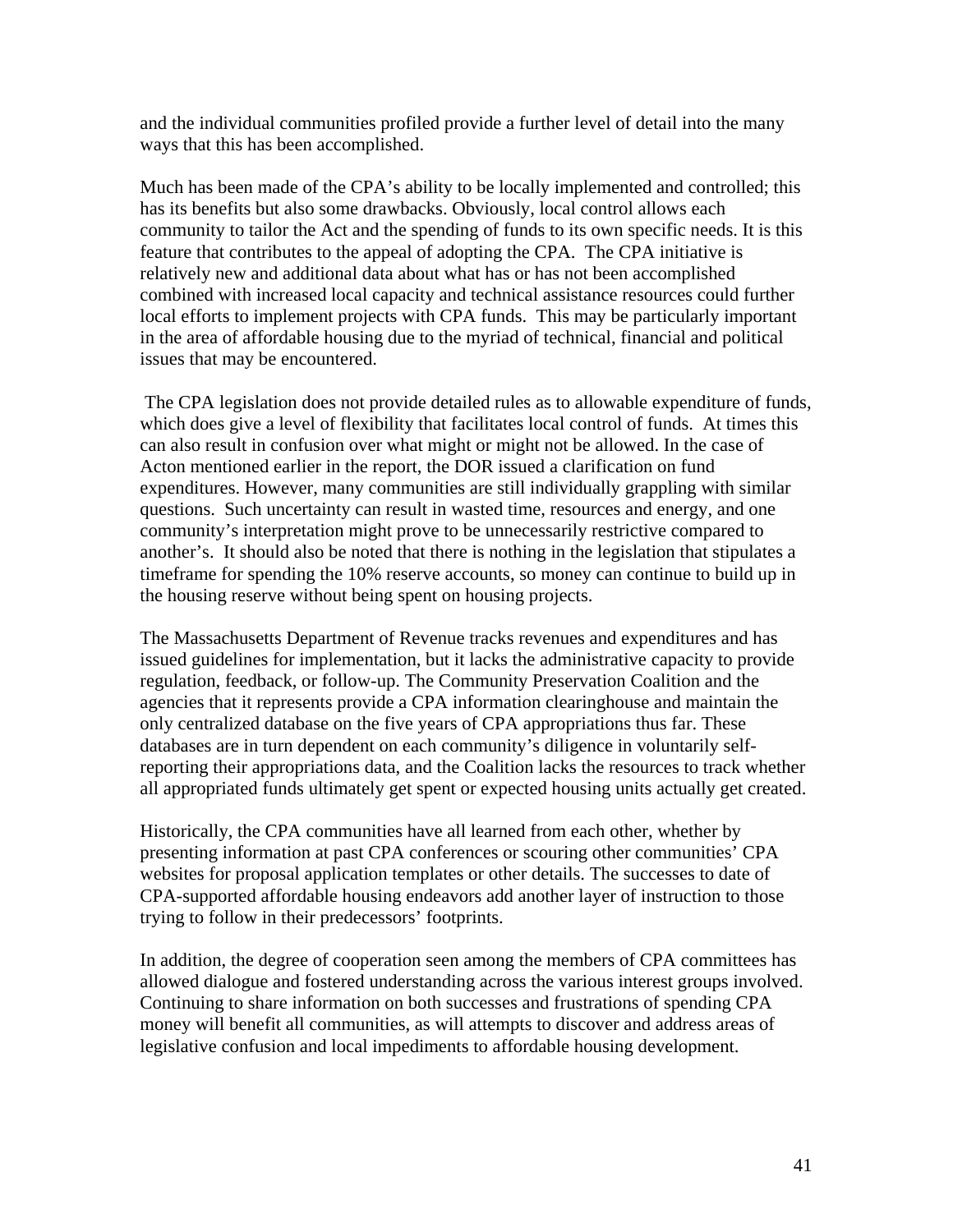Ultimately, it is up to each community to realize the full potential of CPA, which is to support open space, historic preservation, affordable housing, and to a lesser extent recreation. Each of these areas is vital in preserving a community's character and livability. Karen Sunnarborg, the housing consultant who works with Bedford and Holliston on CPA and other issues, is optimistic after seeing CPA in action over the past five years. She notes that for many communities, CPA was adopted primarily as a source of funding for open space acquisition, but since then they have "stepped up to the affordable housing plate" and begun to use that new resource to delve into housing issues, perhaps for the first time.

A strong local affordable housing movement is the best guarantee that CPA funds will be fully taken advantage of, and CPA funds can help provide the resources to build the necessary awareness and support.

This report should make clear that while some of the potential of the CPA to provide affordable housing has been realized, even more can be achieved, and the accomplishments of these first five years have provided a firm foundation on which to build the successes of the next five years and beyond.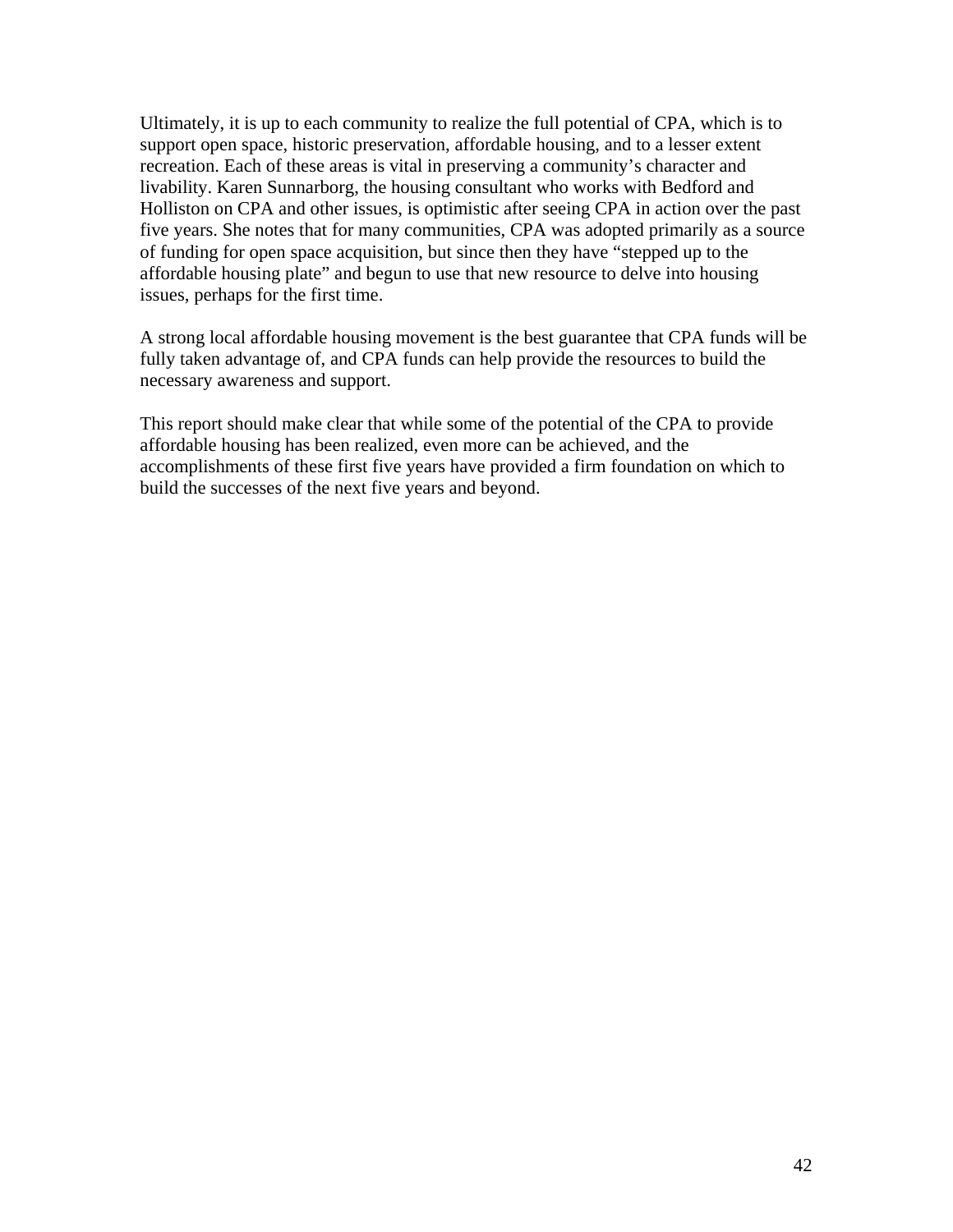**Appendices**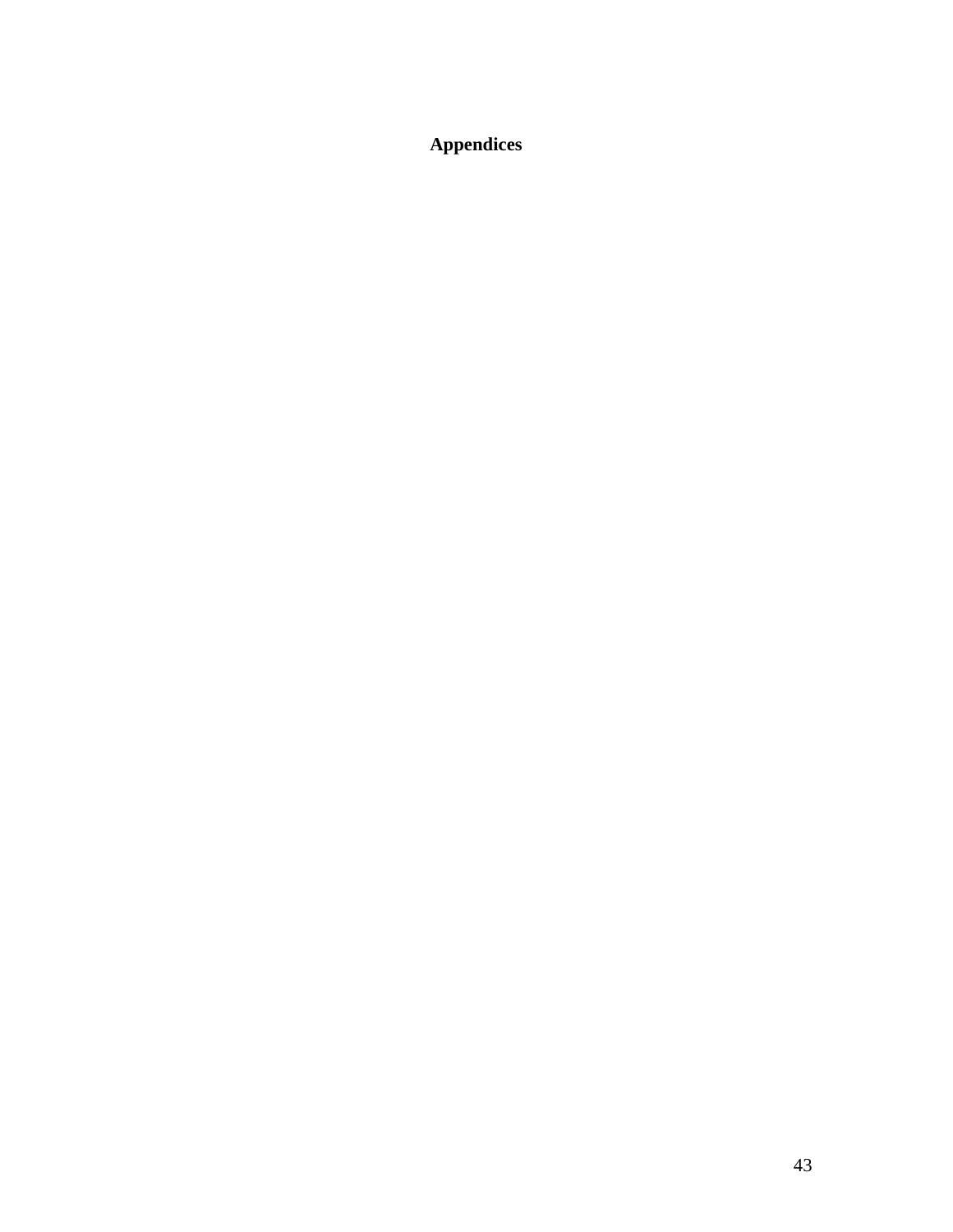# Appendix A. Map of Community Preservation Act status in Massachusetts communities. (Source: CPC)

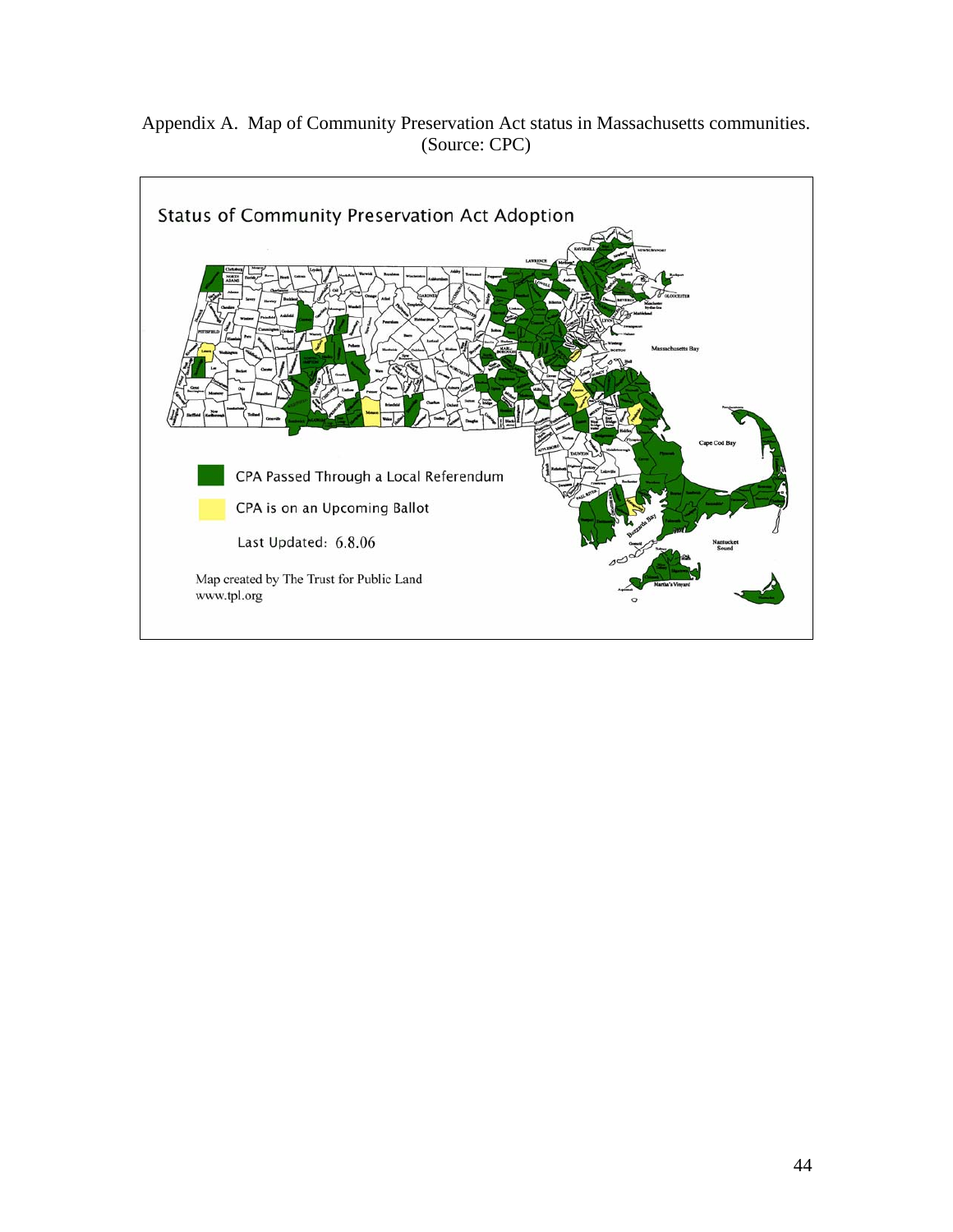### Appendix B. Data and Methodology

All of the data examined in this report were obtained from the Community Preservation Coalition. As noted in the report, two databases were used. The first lists information on CPA adoption and annual funding; it is accessible online at http://www.communitypreservation.org/CPAVotes.cfm. The second is a list of CPA affordable housing appropriations as voluntarily self-reported to the Coalition and collated into one table; this is accessible online at http://www.communitypreservation.org/CPAProjectsSearchStart.cfm.

Several important points must be emphasized regarding the database of CPA affordable housing appropriations:

 This is the only source of collated appropriations data at this time, and thus was the only source of data available for this report. All the information in contains was voluntarily reported to the Coalition at the time the appropriation was passed. It is possible that certain projects fell through and that appropriation was never spent or those expected housing units never materialized; the Coalitions lacks the resources to track each funded proposal through to completion.

Although some communities interviewed in greater detail provided current, accurate records of fund expenditures, the Coalition figures were used in all cases to provide consistency between all communities. While the figures gleaned from this dataset therefore might not reflect the *actual* amounts of CPA funds that have been spent by each community on affordable housing to date, it nevertheless remains an accurate record of each community's intended expenditures.

There are additional sources of error that should be pointed out. As the data is individually submitted by each community, there is a lack of consistency as to how and in what detail appropriations are reported. It is also possible that projects changed over time and the initial appropriation description may no longer apply. Sorting the appropriations into project type categories for the "CPA in Action" section is therefore based solely on how projects were described when first reported to the Coalition.

The data for "Expected Units" is likewise subject to caveats; as noted above, it was not possible to ascertain whether expected units have been completed and so this information should be seen as recording a community's intent. As noted in the main body of the report, some appropriations listed expected units, while others that might result in housing creation did not, and some communities listed the same number of expected units multiple times if the project received multiple funding grants.

As also noted above, bonded multiple-year appropriations were recorded in total for the year the initial appropriation was made, rather than as the fraction of the total funding package that was actually paid out that year.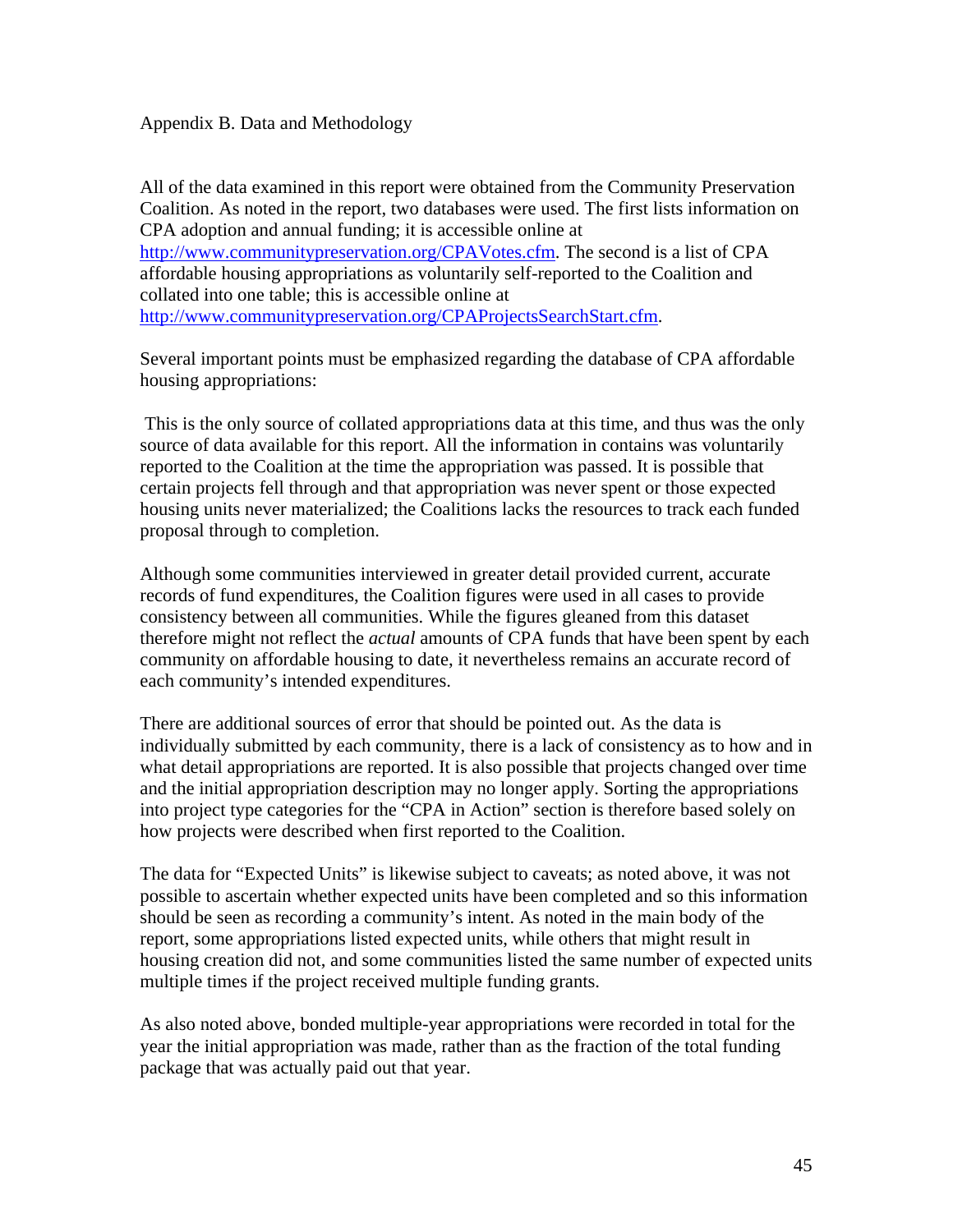Finally, this report uses only data reported to the Coalition as of June 2006; subsequent housing appropriations that might change the result of the analysis could not be included. Additional research beyond the scope of this report is necessary to provide exact records of each community's ultimate CPA spending; the data as available remains the only window on CPA spending to date.

The information in Appendices C and D was obtained by adding up the total dollar amount of appropriations as well as the total number of appropriations in all four funding categories from the Coalition's project appropriations database. The information in Appendices E and F is based on those totals. The information in Appendix G was also obtained from the Coalition's project appropriations database by adding up the number of expected units listed.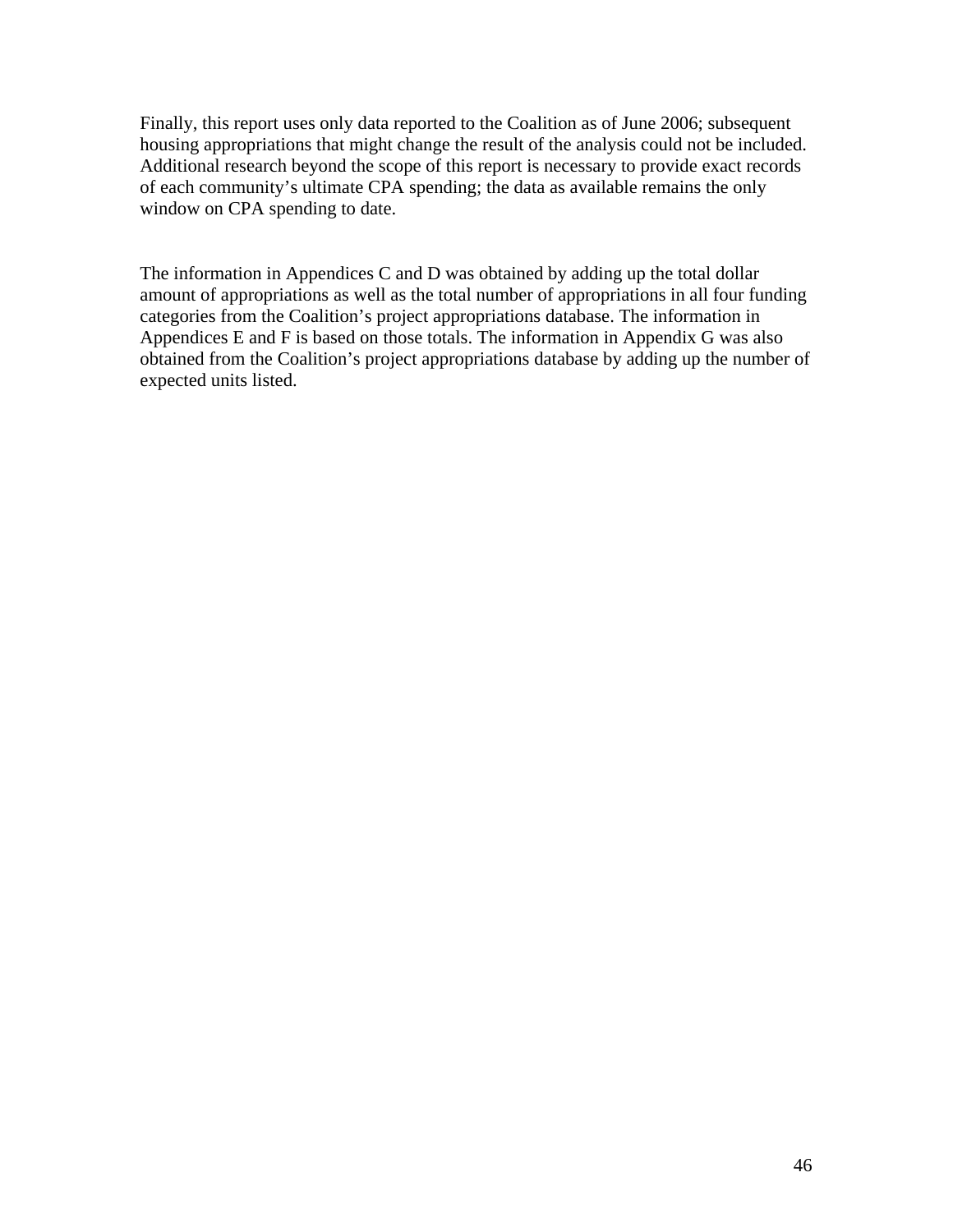Appendix C. Breakdown of CPA Fund Appropriations as Reported to the Community Preservation Coalition by June 2006.

|                  | <b>Total Dollars Appropriated</b> |            |    |            |    |              |                 |                  |
|------------------|-----------------------------------|------------|----|------------|----|--------------|-----------------|------------------|
|                  |                                   | Affordable |    |            |    | Historic     |                 |                  |
| Community        |                                   | Housing    |    | Open Space |    | Preservation | Recreation      | Total            |
| Acton            | $\overline{\mathcal{S}}$          | 410,000    | \$ | 59,800     | \$ | 309,035      | \$<br>582,000   | \$<br>1,360,835  |
| Acushnet         |                                   | 0          | \$ | 696,000    |    | 0            | \$<br>20,000    | \$<br>716,000    |
| Agawam           |                                   | 0          |    | 0          | \$ | 34,800       | \$<br>1,071,200 | \$<br>1,106,000  |
| Amherst          | \$                                | 468,550    | \$ | 425,300    | \$ | 371,565      | \$<br>400,000   | \$<br>1,665,415  |
| Aquinnah         | \$                                | 67,500     | \$ | 13,000     | \$ | 54,000       | \$<br>10,000    | \$<br>144,500    |
| Ashland          | \$                                | 172,500    | \$ | 180,500    | \$ | 1,429,800    | \$<br>155,301   | \$<br>1,938,101  |
| Ayer             | \$                                | 411,661    | \$ | 500,000    | \$ | 95,000       | \$<br>282,000   | \$<br>1,288,661  |
| Bedford          | \$                                | 1,738,140  | \$ | 1,471,981  | \$ | 3,541,240    | \$<br>2,052,000 | \$<br>8,803,361  |
| <b>Bourne</b>    |                                   | 0          | \$ | 300,000    |    | 0            | \$<br>65,000    | \$<br>365,000    |
| <b>Boxford</b>   | \$                                | 160,000    | \$ | 3,485,000  | \$ | 301,225      | \$<br>231,300   | \$<br>4,177,525  |
| <b>Braintree</b> | \$                                | 251,069    |    | 0          | \$ | 977,054      | \$<br>218,750   | \$<br>1,446,873  |
| Cambridge        | \$                                | 37,680,000 | \$ | 4,300,000  | \$ | 4,710,000    | 0               | \$<br>46,690,000 |
| Carlisle         | \$                                | 662,222    | \$ | 1,185,555  | \$ | 38,000       | \$<br>272,222   | \$<br>2,157,999  |
| Chatham          | \$                                | 871,800    |    | 0          | \$ | 2,862,800    | \$<br>73,267    | \$<br>3,807,867  |
| Chelmsford       | \$                                | 187,700    | \$ | 25,000     | \$ | 133,375      | 0               | \$<br>346,075    |
| Chilmark         | \$                                | 368,400    | \$ | 13,000     | \$ | 36,000       | 0               | \$<br>417,400    |
| Cohasset         | \$                                | 800,000    | \$ | 810,000    | \$ | 395,150      | \$<br>239,500   | \$<br>2,244,650  |
| Dartmouth        | \$                                | 283,000    | \$ | 1,360,000  | \$ | 443,106      | 0               | \$<br>2,086,106  |
| Dracut           |                                   | 0          | \$ | 963,000    | \$ | 550,000      | 0               | \$<br>1,513,000  |
| Duxbury          | \$                                | 573,300    | \$ | 4,158,779  | \$ | 3,310,264    | \$<br>229,500   | \$<br>8,271,843  |
| Easthampton      | \$                                | 130,000    | \$ | 1,335,000  | \$ | 275,357      | 0               | \$<br>1,740,357  |
| Easton           | \$                                | 65,000     | \$ | 1,750,000  | \$ | 100,000      | 0               | \$<br>1,915,000  |
| Georgetown       | \$                                | 32,000     | \$ | 585,000    | \$ | 108,248      | \$<br>64,000    | \$<br>789,248    |
| Grafton          |                                   | 0          | \$ | 746,800    | \$ | 139,674      | \$<br>120,314   | \$<br>1,006,788  |
| Groton           |                                   | 0          | \$ | 5,835,000  | \$ | 82,500       | \$<br>23,190    | \$<br>5,940,690  |
| Hadley           |                                   | 0          | \$ | 75,200     | \$ | 37,800       | \$<br>6,000     | \$<br>119,000    |
| Hampden          | \$                                | 950        | \$ | 120,630    | \$ | 16,400       | \$<br>4,000     | \$<br>141,980    |
| Harvard          | \$                                | 65,000     | \$ | 405,000    | \$ | 195,300      | \$<br>141,000   | \$<br>806,300    |
| Hingham          | \$                                | 16,500     | \$ | 1,012,200  | \$ | 698,629      | 0               | \$<br>1,727,329  |
| Holliston        | \$                                | 262,200    | \$ | 318,873    | \$ | 125,400      | \$<br>137,500   | \$<br>843,973    |
| Hopkinton        | \$                                | 100,000    | \$ | 2,402,000  | \$ | 540,000      | \$<br>185,000   | \$<br>3,227,000  |
| Leverett         |                                   | 0          | \$ | 26,637     | \$ | 36,940       | 0               | \$<br>63,577     |
| Lexington        |                                   | 0          |    | 0          | \$ | 260,000      | $\Omega$        | \$<br>260,000    |
| Lincoln          | \$                                | 938,500    | \$ | 513,500    | \$ | 660,750      | 0               | \$<br>2,112,750  |
| Manchester       |                                   | 0          |    | 0          | \$ | 168,000      | 0               | \$<br>168,000    |
| Marshfield       | \$                                | 252,393    | \$ | 2,094,200  | \$ | 569,730      | \$<br>87,650    | \$<br>3,003,973  |
| Medway           |                                   | 0          | \$ | 890,700    | \$ | 519,000      | \$<br>91,800    | \$<br>1,501,500  |
| Mendon           |                                   | 0          | \$ | 1,870,000  |    | 0            | 0               | \$<br>1,870,000  |
| Middleton        |                                   | 0          | \$ | 494,000    | \$ | 1,524,500    | \$<br>46,200    | \$<br>2,064,700  |

Appendix C. Breakdown of CPA Fund Appropriations by Funding Category. Source: CPC, June 2006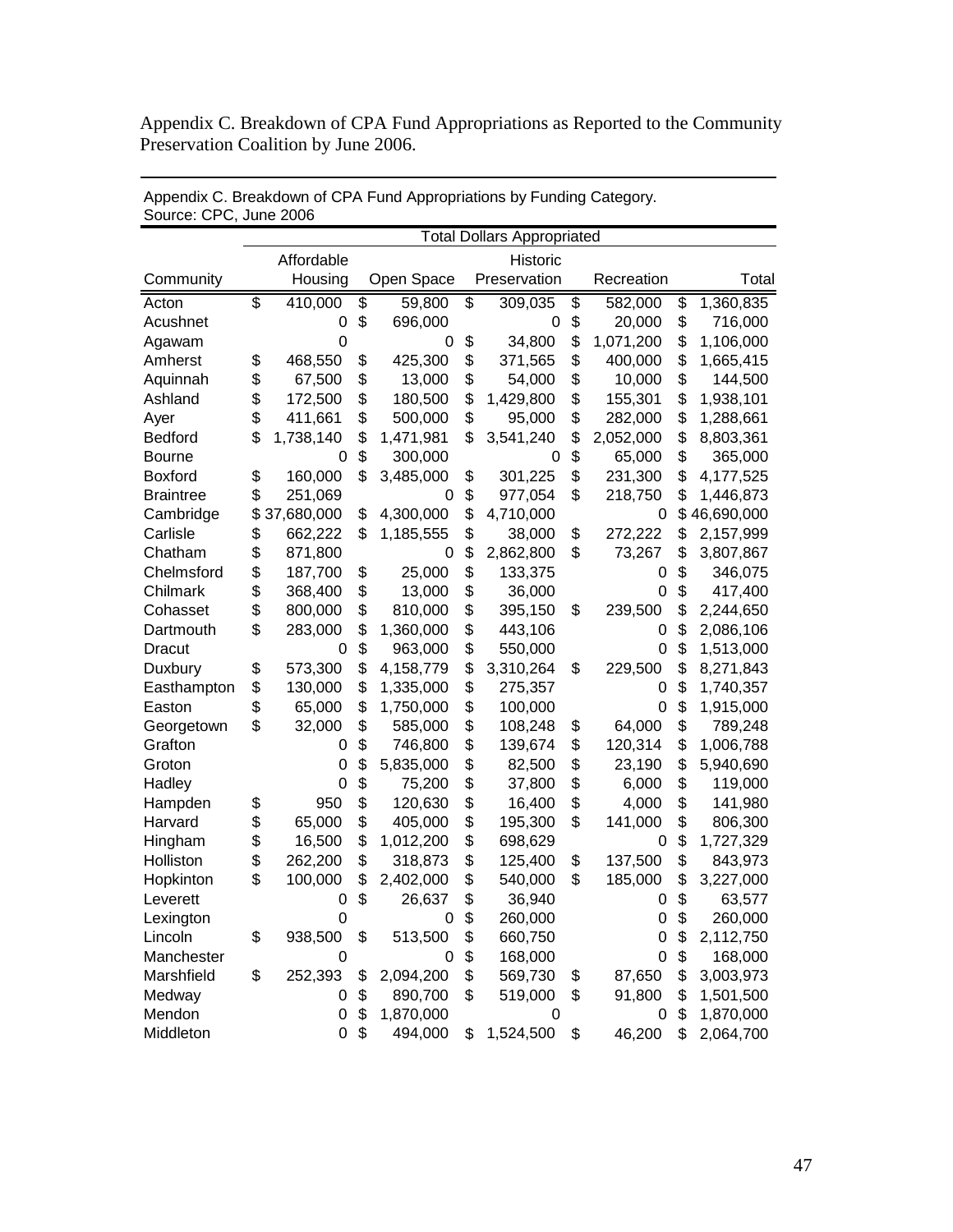|               | <b>Total Dollars Appropriated</b> |            |    |            |    |              |                            |                   |
|---------------|-----------------------------------|------------|----|------------|----|--------------|----------------------------|-------------------|
|               |                                   | Affordable |    |            |    | Historic     |                            |                   |
| Community     |                                   | Housing    |    | Open Space |    | Preservation | Recreation                 | Total             |
| Nahant        | \$                                | 10,000     |    | 0          | \$ | 154,000      | 0                          | \$<br>164,000     |
| Nantucket     | \$                                | 3,480,300  | \$ | 575,000    | \$ | 3,382,604    | \$<br>846,000              | \$<br>8,283,904   |
| Needham       | \$                                | 324,500    |    | 0          | \$ | 25,000       | \$<br>125,700              | \$<br>475,200     |
| Newburyport   | \$                                | 376,382    | \$ | 3,397,667  | \$ | 2,164,666    | \$<br>325,167              | \$<br>6,263,881   |
| Newton        | \$                                | 4,927,646  | \$ | 9,009,950  | \$ | 1,438,624    | \$<br>994,831              | \$<br>16,371,051  |
| Norfolk       | \$                                | 200,000    |    | 0          | \$ | 520,325      | \$<br>168,600              | \$<br>888,925     |
| North Andover | \$                                | 265,000    | \$ | 3,740,000  | \$ | 1,560,170    | \$<br>145,000              | \$<br>5,710,170   |
| Norwell       | \$                                | 187,000    | \$ | 635,999    | \$ | 661,671      | \$<br>315,220              | \$<br>1,799,890   |
| Peabody       | \$                                | 40,000     | \$ | 700,250    | \$ | 156,131      | \$<br>429,110              | \$<br>1,325,491   |
| Plymouth      | \$                                | 525,000    | \$ | 3,922,962  | \$ | 511,625      | \$<br>105,000              | \$<br>5,064,587   |
| Provincetown  | \$                                | 1,920,000  | \$ | 750,000    | \$ | 75,000       | 0                          | \$<br>2,745,000   |
| Rockport      | \$                                | 615,000    | \$ | 123,990    | \$ | 462,696      | \$<br>61,839               | \$<br>1,263,525   |
| Rowley        | \$                                | 9,000      | \$ | 737,200    | \$ | 413,500      | \$<br>267,500              | \$<br>1,427,200   |
| Scituate      | \$                                | 40,000     | \$ | 1,211,200  | \$ | 612,400      | \$<br>1,281,800            | \$<br>3,145,400   |
| Southampton   | \$                                | 7,500      | \$ | 206,000    | \$ | 21,000       | 0                          | \$<br>234,500     |
| Southborough  |                                   | 0          | \$ | 15,300     |    | 0            | 0                          | \$<br>15,300      |
| Southwick     | \$                                | 18,000     | \$ | 80,000     |    | 0            | \$<br>20,000               | \$<br>118,000     |
| Stockbridge   | \$                                | 200,000    | \$ | 30,000     | \$ | 152,500      | 0                          | \$<br>382,500     |
| <b>Stow</b>   | \$                                | 702,500    | \$ | 608,600    | \$ | 20,000       | \$<br>347,500              | \$<br>1,678,600   |
| Sturbridge    | \$                                | 50,000     | \$ | 3,666,000  | \$ | 76,920       | O                          | \$<br>3,792,920   |
| Sudbury       | \$                                | 820,000    | \$ | 5,470,900  | \$ | 623,912      | \$<br>811,250              | \$<br>7,726,062   |
| Tyngsborough  |                                   | 0          | \$ | 970,000    | \$ | 133,660      | 0                          | \$<br>1,103,660   |
| Upton         |                                   | 0          | \$ | 285,570    | \$ | 18,000       | 377,000                    | \$<br>680,570     |
| Wareham       | \$                                | 105,000    | \$ | 1,171,000  | \$ | 451,773      | \$<br>467,292              | \$<br>2,195,065   |
| Wayland       | \$                                | 682,500    | \$ | 156,500    | \$ | 85,000       | 0                          | \$<br>924,000     |
| Wellesley     | \$                                | 795,000    | \$ | 79,400     | \$ | 286,644      | \$<br>100,110              | \$<br>1,261,154   |
| Westfield     |                                   | 0          | \$ | 375,000    | \$ | 4,985        | \$<br>252,000              | \$<br>631,985     |
| Westford      | \$                                | 674,000    | \$ | 14,233,000 | \$ | 126,130      | \$<br>1,298,000            | \$<br>16,331,130  |
| Weston        | \$                                | 4,410,000  | \$ | 2,790,000  | \$ | 1,290,000    | 0                          | \$<br>8,490,000   |
| Westport      | \$                                | 87,000     | \$ | 440,000    | \$ | 324,125      | 500,000                    | \$<br>1,351,125   |
| Wilbraham     |                                   | 0          | \$ | 314,280    |    | 0            | 0                          | \$<br>314,280     |
| Williamstown  |                                   | 0          | \$ | 105,000    | \$ | 309,885      | \$<br>108,310              | \$<br>523,195     |
| Yarmouth      |                                   | 0          | \$ | 815,000    |    | 0            | 0                          | \$<br>815,000     |
| <b>Totals</b> | $\overline{\$}$                   | 68,439,713 | \$ | 97,037,423 | \$ | 41,713,588   | $\overline{\$}$ 16,155,923 | \$<br>223,346,646 |

Appendix C. Breakdown of CPA Fund Appropriations by Funding Category (continued). Source: CPC, June 2006.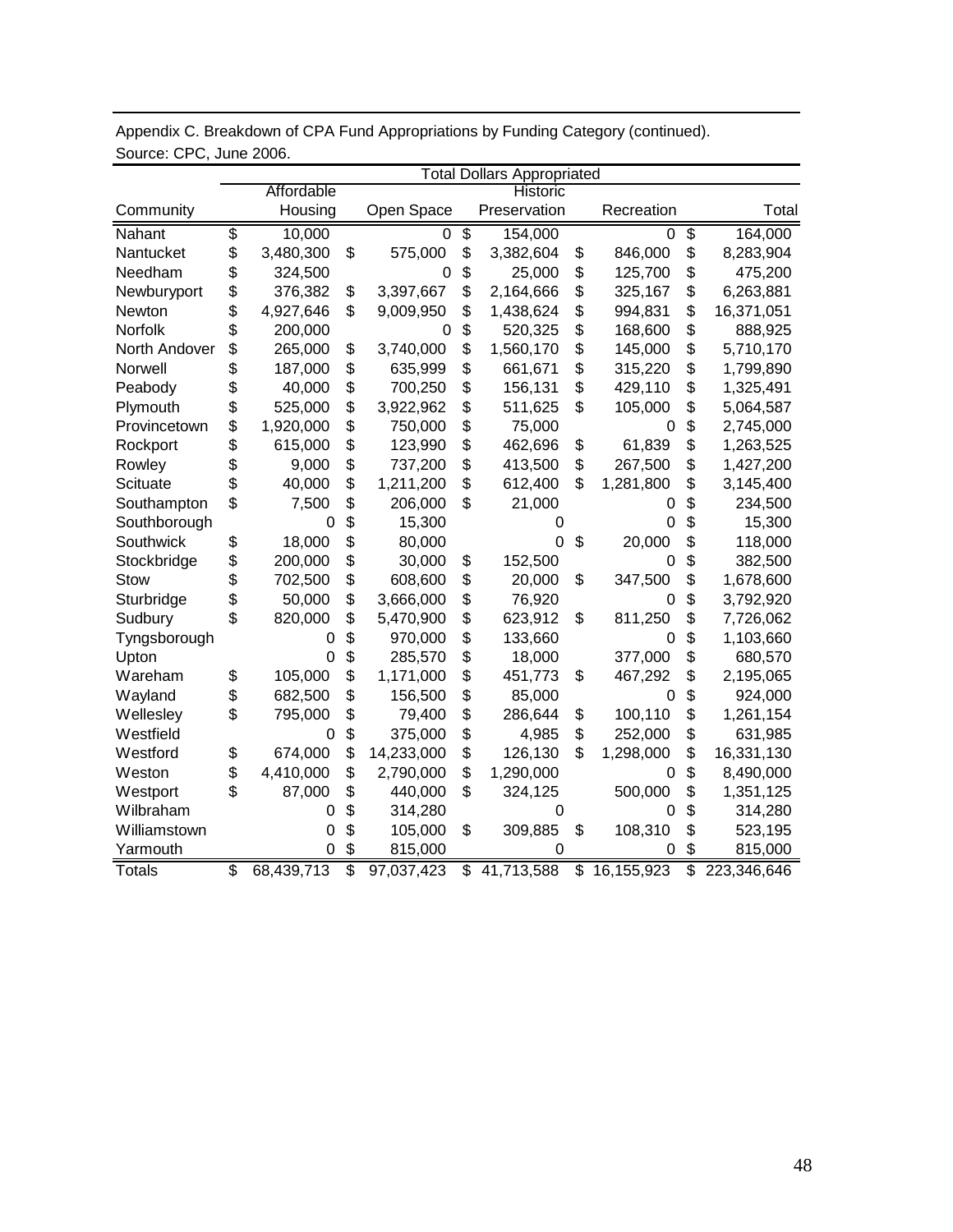Appendix D. Breakdown of Number of CPA Appropriations Made by Funding Category as Reported to the Community Preservation Coalition by June 2006.

| Source: CPC, June 2006 |                          |                |                |                |                  |  |  |
|------------------------|--------------------------|----------------|----------------|----------------|------------------|--|--|
|                        | Number of Appropriations |                |                |                |                  |  |  |
|                        | Affordable               |                | Historic       |                |                  |  |  |
| Community              | Housing                  | Open Space     | Preservation   | Recreation     | Total            |  |  |
| Acton                  | 4                        | 1              | 10             | 5              | 20               |  |  |
| Acushnet               | 0                        | $\overline{2}$ | 0              | 1              | 3                |  |  |
| Agawam                 | 0                        | 0              | 3              | 6              | 9                |  |  |
| Amherst                | $\overline{7}$           | 8              | 10             | 3              | 28               |  |  |
| Aquinnah               | 3                        | $\overline{2}$ | 6              | 1              | 12               |  |  |
| Ashland                | 3                        | 5              | 5              | $\overline{2}$ | 15               |  |  |
| Ayer                   | 3                        | 1              | $\overline{2}$ | $\overline{4}$ | 10               |  |  |
| <b>Bedford</b>         | 13                       | 7              | 16             | 14             | 50               |  |  |
| <b>Bourne</b>          | 0                        | 1              | 0              | 1              | $\overline{2}$   |  |  |
| <b>Boxford</b>         | $\overline{\mathbf{c}}$  | $\overline{c}$ | 6              | 5              | 15               |  |  |
| <b>Braintree</b>       | 5                        | 0              | 9              | 5              | 19               |  |  |
| Cambridge              | 14                       | 8              | 17             | 0              | 39               |  |  |
| Carlisle               | 3                        | $\overline{2}$ | $\overline{2}$ | 4              | 11               |  |  |
| Chatham                | 8                        | 0              | 12             | $\overline{2}$ | 22               |  |  |
| Chelmsford             | 4                        | 1              | 6              | 0              | 11               |  |  |
| Chilmark               | 5                        | 1              | $\overline{c}$ | 0              | 8                |  |  |
| Cohasset               | 4                        | 2              | 6              | 4              | 16               |  |  |
| Dartmouth              | 6                        | 4              | 7              | 5              | 22               |  |  |
| <b>Dracut</b>          | 0                        | $\overline{2}$ | 2              | 0              | 4                |  |  |
| Duxbury                | 1                        | 12             | 6              | 3              | 22               |  |  |
| Easthampton            | $\overline{c}$           | 5              | 6              | 0              | 13               |  |  |
| Easton                 | 3                        | 1              | 1              | 0              | 5                |  |  |
| Georgetown             | 3                        | 4              | 5              | 4              | 16               |  |  |
| Grafton                | 0                        | 6              | 9              | 5              | 20               |  |  |
| Groton                 | 0                        | $\overline{c}$ | 2              | 1              | 5                |  |  |
| Hadley                 | 0                        | 1              | 4              | 1              | 6                |  |  |
| Hampden                | 1                        | $\overline{c}$ | 3              | 1              | $\overline{7}$   |  |  |
| Harvard                | 3                        | 6              | 6              | 3              | 18               |  |  |
| Hingham                | $\overline{2}$           | 4              | 12             | 0              | 18               |  |  |
| Holliston              | 13                       | 6              | 5              | 5              | 29               |  |  |
| Hopkinton              | $\overline{c}$           | 4              | 10             | $\overline{2}$ | 18               |  |  |
| Leverett               | $\boldsymbol{0}$         | 3              | $\overline{2}$ | $\mathbf 0$    | 5                |  |  |
| Lexington              | 0                        | 0              | 3              | 0              | 3                |  |  |
| Lincoln                | 4                        | $\overline{c}$ | 6              | 0              | 12               |  |  |
| Manchester             | 0                        | 0              | $\overline{2}$ | 0              | $\boldsymbol{2}$ |  |  |
| Marshfield             | 6                        | 9              | 9              | $\overline{2}$ | 26               |  |  |
| Medway                 | 0                        | 3              | 4              | $\overline{2}$ | 9                |  |  |
| Mendon                 | 0                        | $\overline{2}$ | 0              | 0              | $\overline{c}$   |  |  |
| Middleton              | 0                        | $\overline{2}$ | 4              | 1              | $\overline{7}$   |  |  |

Appendix D. Breakdown of Number of CPA Fund Appropriations Made by Funding Category.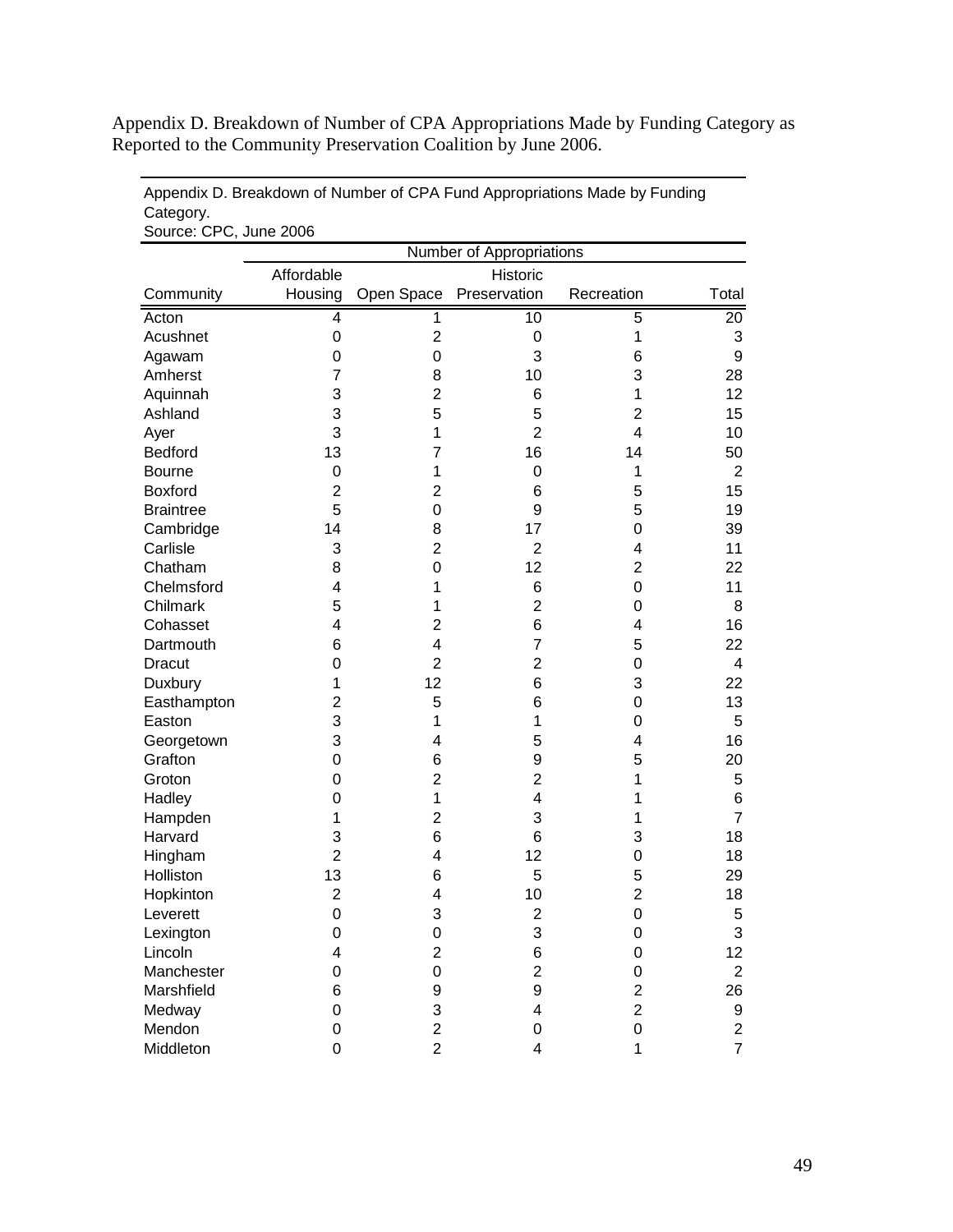|                 | Number of Appropriations |                         |                |                |                  |  |
|-----------------|--------------------------|-------------------------|----------------|----------------|------------------|--|
|                 | Affordable               |                         | Historic       |                |                  |  |
| Community       | Housing                  | Open Space              | Preservation   | Recreation     | Total            |  |
| Nahant          | 1                        | 0                       | 3              | $\mathbf 0$    | $\overline{4}$   |  |
| Nantucket       | 27                       | 3                       | 26             | 9              | 65               |  |
| Needham         | 1                        | 0                       | 1              | 3              | 5                |  |
| Newburyport     | 3                        | 6                       | 10             | $\overline{7}$ | 26               |  |
| Newton          | 12                       | 6                       | 11             | 12             | 41               |  |
| Norfolk         | $\overline{2}$           | 0                       | 5              | 3              | 10               |  |
| North Andover   | $\overline{2}$           | $\overline{2}$          | 13             | $\overline{4}$ | 21               |  |
| Norwell         | $\overline{2}$           | 3                       | 7              | $\overline{4}$ | 16               |  |
| Peabody         | $\mathbf{1}$             | 3                       | $\overline{7}$ | $\overline{7}$ | 18               |  |
| Plymouth        | $\overline{2}$           | $\overline{7}$          | 6              | $\overline{2}$ | 17               |  |
| Provincetown    | $\overline{2}$           | 1                       | 1              | $\mathbf 0$    | 4                |  |
| Rockport        | 3                        | 3                       | 6              | $\overline{2}$ | 14               |  |
| Rowley          | 1                        | $\overline{2}$          | 13             | $\overline{2}$ | 18               |  |
| <b>Scituate</b> | 1                        | 5                       | 13             | 10             | 29               |  |
| Southampton     | 1                        | 6                       | 3              | $\mathbf 0$    | 10               |  |
| Southborough    | 0                        | $\overline{2}$          | 0              | 1              | 3                |  |
| Southwick       | 1                        | 1                       | 0              | 1              | 3                |  |
| Stockbridge     | 3                        | 1                       | 6              | $\mathbf 0$    | 10               |  |
| Stow            | 3                        | 4                       | 1              | 1              | $\boldsymbol{9}$ |  |
| Sturbridge      | 1                        | 5                       | 5              | $\mathbf 0$    | 11               |  |
| Sudbury         | $\overline{2}$           | 3                       | 6              | 5              | 16               |  |
| Tyngsborough    | $\overline{0}$           | $\overline{\mathbf{4}}$ | 4              | $\mathbf 0$    | 8                |  |
| Upton           | 0                        | $\overline{2}$          | $\overline{2}$ | 3              | $\overline{7}$   |  |
| Wareham         | 4                        | $\overline{\mathbf{4}}$ | 8              | 3              | 19               |  |
| Wayland         | 4                        | 3                       | 3              | $\mathbf 0$    | 10               |  |
| Wellesley       | $\overline{4}$           | $\overline{2}$          | 9              | $\overline{2}$ | 17               |  |
| Westfield       | 0                        | $\overline{7}$          | $\overline{2}$ | 1              | 10               |  |
| Westford        | 6                        | 6                       | 4              | 1              | 17               |  |
| Weston          | $\overline{2}$           | 4                       | 5              | 0              | 11               |  |
| Westport        | 4                        | 4                       | 11             | 1              | 20               |  |
| Wilbraham       | $\overline{0}$           | 1                       | 0              | 0              | 1                |  |
| Williamstown    | 0                        | $\overline{c}$          | 5              | 3              | 10               |  |
| Yarmouth        | $\overline{0}$           | 1                       | $\overline{0}$ | 1              | $\overline{2}$   |  |
| <b>Totals</b>   | 219                      | 226                     | 416            | 180            | 1041             |  |

Appendix D. Breakdown of Number of CPA Fund Appropriations Made by Funding Category (continued). Source: CPC, June 2006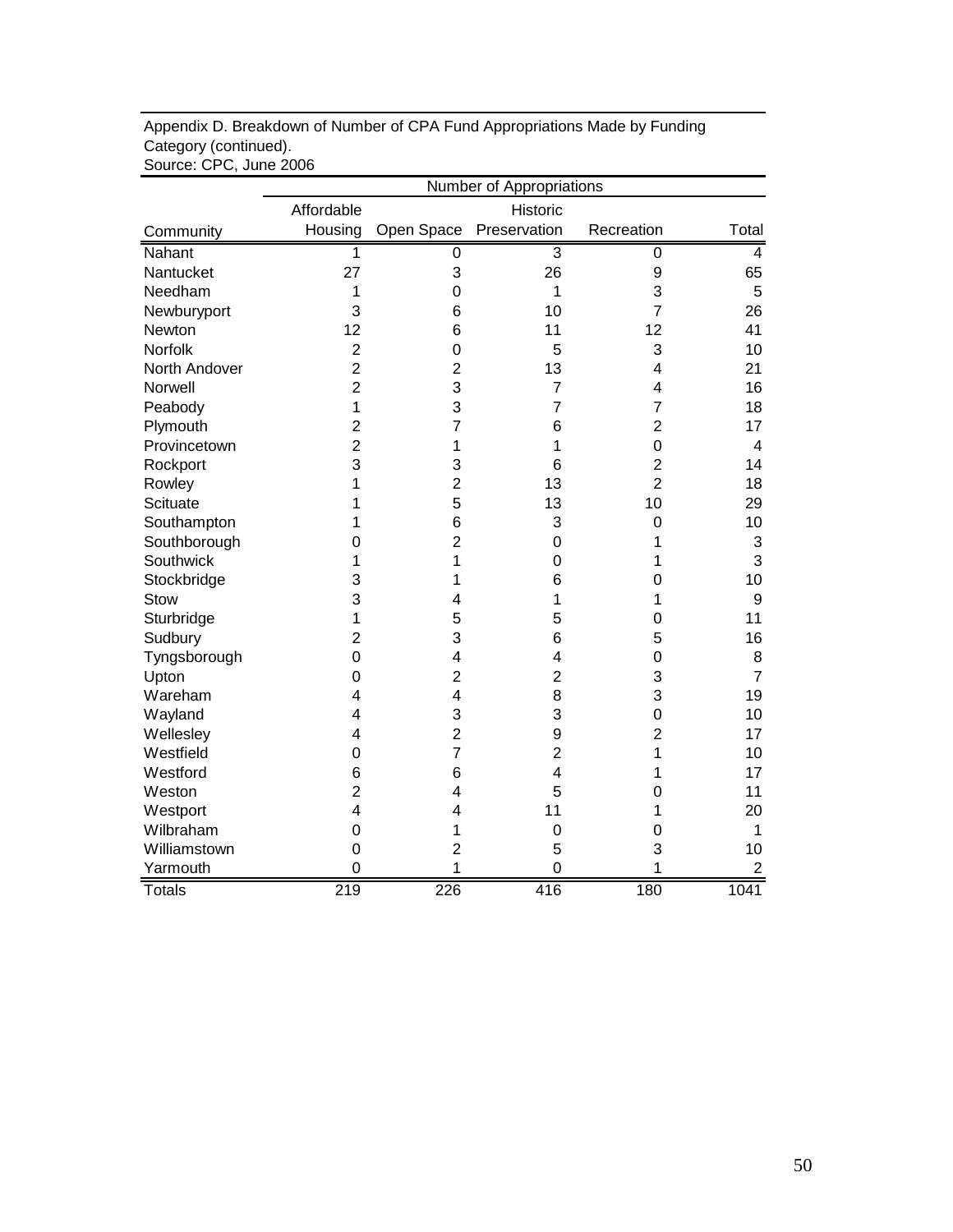Appendix E. CPA Communities Ranked By Percentage Contribution to Total Dollar Appropriations as Reported to the Community Preservation Coalition by June 2006.

| Source: CPC, June 2006 |                                          |            |              |            |              |  |  |
|------------------------|------------------------------------------|------------|--------------|------------|--------------|--|--|
|                        | Percentage of Total Dollars Appropriated |            |              |            |              |  |  |
|                        | Affordable<br>Historic                   |            |              |            |              |  |  |
| Community              | Housing                                  | Open Space | Preservation | Recreation | <b>Total</b> |  |  |
| Cambridge              | 55.1                                     | 4.4        | 11.3         | 0.0        | 20.9         |  |  |
| Newton                 | 7.2                                      | 9.3        | 3.4          | 6.2        | 7.3          |  |  |
| Westford               | 1.0                                      | 14.7       | 0.3          | 8.0        | 7.3          |  |  |
| <b>Bedford</b>         | 2.5                                      | 1.5        | 8.5          | 12.7       | 3.9          |  |  |
| Weston                 | 6.4                                      | 2.9        | 3.1          | 0.0        | 3.8          |  |  |
| Nantucket              | 5.1                                      | 0.6        | 8.1          | 5.2        | 3.7          |  |  |
| Duxbury                | 0.8                                      | 4.3        | 7.9          | 1.4        | 3.7          |  |  |
| Sudbury                | 1.2                                      | 5.6        | 1.5          | 5.0        | 3.5          |  |  |
| Newburyport            | 0.5                                      | 3.5        | 5.2          | 2.0        | 2.8          |  |  |
| Groton                 | 0.0                                      | 6.0        | 0.2          | 0.1        | 2.7          |  |  |
| North Andover          | 0.4                                      | 3.9        | 3.7          | 0.9        | 2.6          |  |  |
| Plymouth               | 0.8                                      | 4.0        | 1.2          | 0.6        | 2.3          |  |  |
| <b>Boxford</b>         | 0.2                                      | 3.6        | 0.7          | 1.4        | 1.9          |  |  |
| Chatham                | 1.3                                      | 0.0        | 6.9          | 0.5        | 1.7          |  |  |
| Sturbridge             | 0.1                                      | 3.8        | 0.2          | 0.0        | 1.7          |  |  |
| Hopkinton              | 0.1                                      | 2.5        | 1.3          | 1.1        | 1.4          |  |  |
| Scituate               | 0.1                                      | 1.2        | 1.5          | 7.9        | 1.4          |  |  |
| Marshfield             | 0.4                                      | 2.2        | 1.4          | 0.5        | 1.3          |  |  |
| Provincetown           | 2.8                                      | 0.8        | 0.2          | 0.0        | 1.2          |  |  |
| Cohasset               | 1.2                                      | 0.8        | 0.9          | 1.5        | 1.0          |  |  |
| Wareham                | 0.2                                      | 1.2        | 1.1          | 2.9        | 1.0          |  |  |
| Carlisle               | 1.0                                      | 1.2        | 0.1          | 1.7        | 1.0          |  |  |
| Lincoln                | 1.4                                      | 0.5        | 1.6          | 0.0        | 0.9          |  |  |
| Dartmouth              | 0.4                                      | 1.4        | 1.1          | 0.0        | 0.9          |  |  |
| Middleton              | 0.0                                      | 0.5        | 3.7          | 0.3        | 0.9          |  |  |
| Ashland                | 0.3                                      | 0.2        | 3.4          | 1.0        | 0.9          |  |  |
| Easton                 | 0.1                                      | 1.8        | 0.2          | 0.0        | 0.9          |  |  |
| Mendon                 | 0.0                                      | 1.9        | 0.0          | 0.0        | 0.8          |  |  |
| Norwell                | 0.3                                      | 0.7        | 1.6          | 2.0        | 0.8          |  |  |
| Easthampton            | 0.2                                      | 1.4        | 0.7          | 0.0        | 0.8          |  |  |
| Hingham                | 0.0                                      | 1.0        | 1.7          | 0.0        | 0.8          |  |  |
| <b>Stow</b>            | 1.0                                      | 0.6        | 0.0          | 2.2        | 0.8          |  |  |
| Amherst                | 0.7                                      | 0.4        | 0.9          | 2.5        | 0.7          |  |  |
| Dracut                 | 0.0                                      | 1.0        | 1.3          | 0.0        | 0.7          |  |  |
| Medway                 | 0.0                                      | 0.9        | 1.2          | 0.6        | 0.7          |  |  |
| <b>Braintree</b>       | 0.4                                      | 0.0        | 2.3          | 1.4        | 0.6          |  |  |
| Rowley                 | 0.0                                      | 0.8        | 1.0          | 1.7        | 0.6          |  |  |
| Acton                  | 0.6                                      | 0.1        | 0.7          | 3.6        | 0.6          |  |  |
| Westport               | 0.1                                      | 0.5        | 0.8          | 3.1        | 0.6          |  |  |
| Peabody                | 0.1                                      | 0.7        | 0.4          | 2.7        | 0.6          |  |  |
| Ayer                   | 0.6                                      | 0.5        | 0.2          | 1.7        | 0.6          |  |  |

Appendix E. CPA Communities Ranked By Percentage Contribution to Total Dollar Appropriations.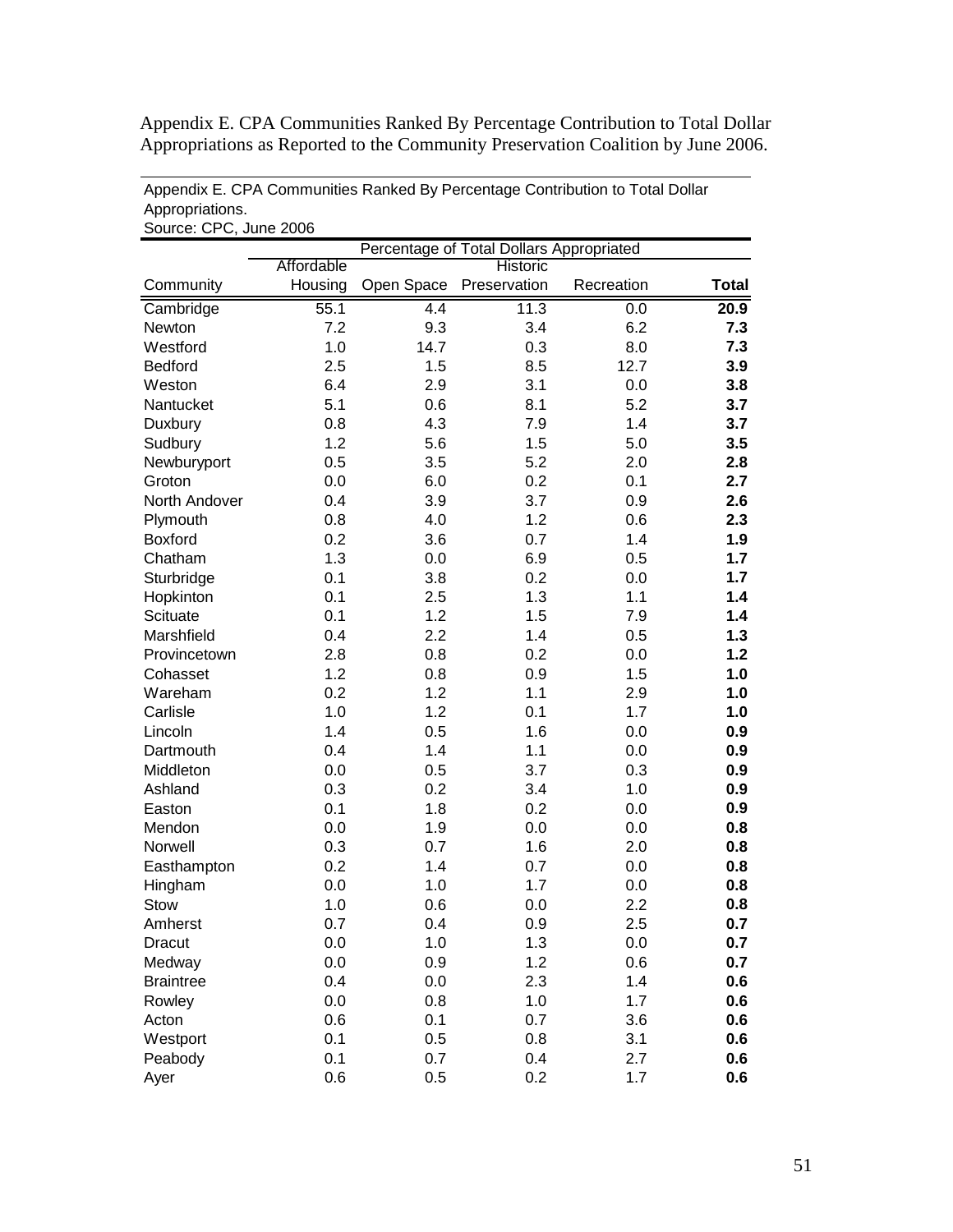|               | Percentage of Total Dollars Appropriated |            |                  |            |              |  |
|---------------|------------------------------------------|------------|------------------|------------|--------------|--|
|               | Affordable                               |            | Historic         |            |              |  |
| Community     | Housing                                  | Open Space | Preservation     | Recreation | <b>Total</b> |  |
| Rockport      | 0.9                                      | 0.1        | $\overline{1.1}$ | 0.4        | 0.6          |  |
| Wellesley     | 1.2                                      | 0.1        | 0.7              | 0.6        | 0.6          |  |
| Agawam        | 0.0                                      | 0.0        | 0.1              | 6.6        | 0.5          |  |
| Tyngsborough  | 0.0                                      | 1.0        | 0.3              | 0.0        | 0.5          |  |
| Grafton       | 0.0                                      | 0.8        | 0.3              | 0.7        | 0.5          |  |
| Wayland       | 1.0                                      | 0.2        | 0.2              | 0.0        | 0.4          |  |
| Norfolk       | 0.3                                      | 0.0        | 1.2              | 1.0        | 0.4          |  |
| Holliston     | 0.4                                      | 0.3        | 0.3              | 0.9        | 0.4          |  |
| Yarmouth      | 0.0                                      | 0.8        | 0.0              | 0.0        | 0.4          |  |
| Harvard       | 0.1                                      | 0.4        | 0.5              | 0.9        | 0.4          |  |
| Georgetown    | 0.0                                      | 0.6        | 0.3              | 0.4        | 0.4          |  |
| Acushnet      | 0.0                                      | 0.7        | 0.0              | 0.1        | 0.3          |  |
| Upton         | 0.0                                      | 0.3        | 0.0              | 2.3        | 0.3          |  |
| Westfield     | 0.0                                      | 0.4        | 0.0              | 1.6        | 0.3          |  |
| Williamstown  | 0.0                                      | 0.1        | 0.7              | 0.7        | 0.2          |  |
| Needham       | 0.5                                      | 0.0        | 0.1              | 0.8        | 0.2          |  |
| Chilmark      | 0.5                                      | 0.0        | 0.1              | 0.0        | 0.2          |  |
| Stockbridge   | 0.3                                      | 0.0        | 0.4              | 0.0        | 0.2          |  |
| <b>Bourne</b> | 0.0                                      | 0.3        | 0.0              | 0.4        | 0.2          |  |
| Chelmsford    | 0.3                                      | 0.0        | 0.3              | 0.0        | 0.2          |  |
| Wilbraham     | 0.0                                      | 0.3        | 0.0              | 0.0        | 0.1          |  |
| Lexington     | 0.0                                      | 0.0        | 0.6              | 0.0        | 0.1          |  |
| Southampton   | 0.0                                      | 0.2        | 0.1              | 0.0        | 0.1          |  |
| Manchester    | 0.0                                      | 0.0        | 0.4              | 0.0        | 0.1          |  |
| Nahant        | 0.0                                      | 0.0        | 0.4              | 0.0        | 0.1          |  |
| Aquinnah      | 0.1                                      | 0.0        | 0.1              | 0.1        | 0.1          |  |
| Hampden       | 0.0                                      | 0.1        | 0.0              | 0.0        | 0.1          |  |
| Hadley        | 0.0                                      | 0.1        | 0.1              | 0.0        | 0.1          |  |
| Southwick     | 0.0                                      | 0.1        | 0.0              | 0.1        | 0.1          |  |
| Leverett      | 0.0                                      | 0.0        | 0.1              | 0.0        | 0.0          |  |
| Southborough  | 0.0                                      | 0.0        | 0.0              | 0.0        | 0.0          |  |

Appendix F. CPA Communities Ranked By Percentage Contribution to Total Dollar Appropriations (continued). Source: CPC, June 2006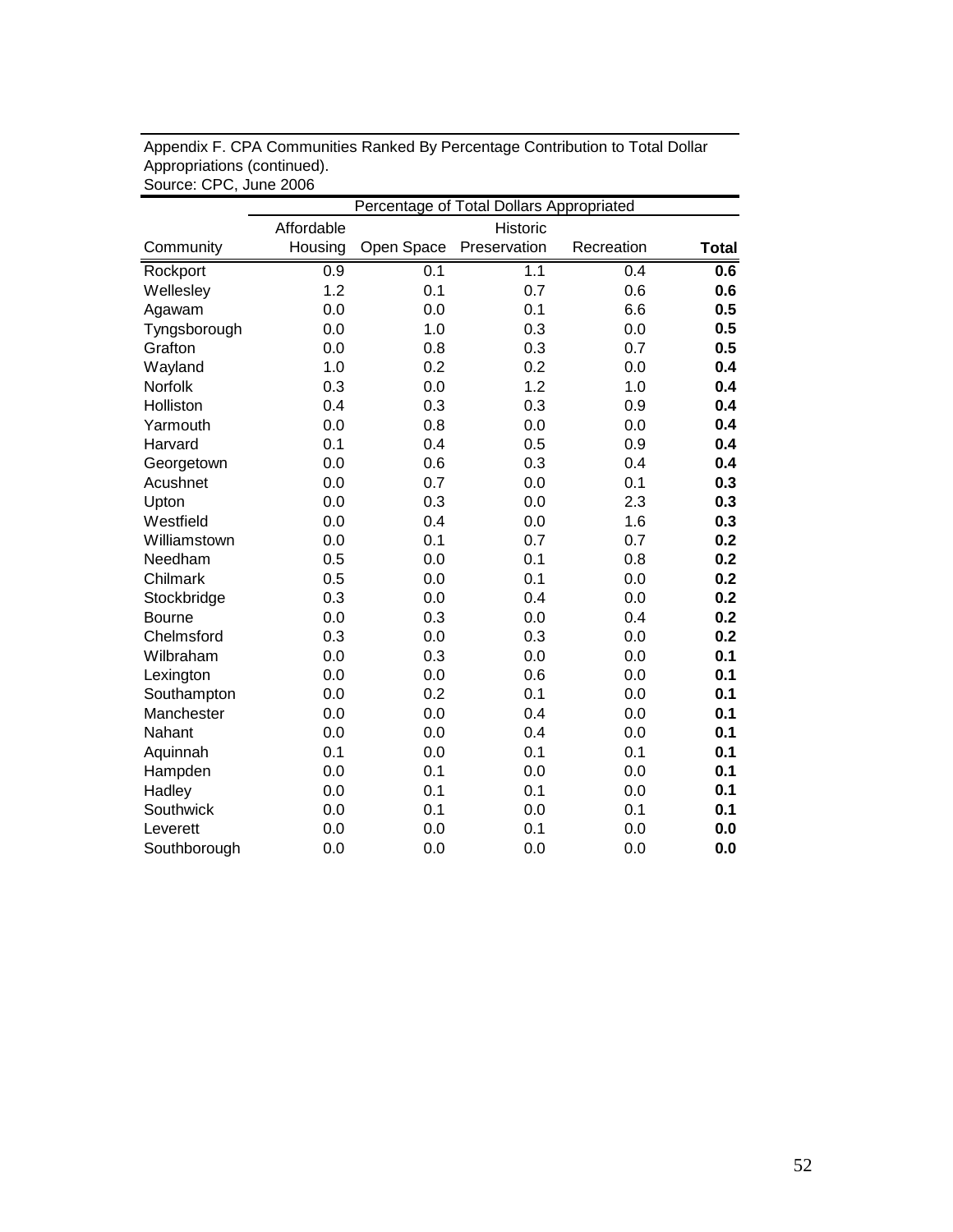Appendix F. CPA Communities Ranked by Percentage of Dollars Appropriated to Affordable Housing as Reported to the Community Preservation Coalition by June 2006.

| Appendix F. CPA Communities Ranked by Percentage of Dollars Appropriated to |  |
|-----------------------------------------------------------------------------|--|
| Affordable Housing                                                          |  |

|                  |                |                | Percentages    |                |               |
|------------------|----------------|----------------|----------------|----------------|---------------|
|                  | Affordable     |                | Historic       |                |               |
| Community        | Housing        | Open Space     | Preservation   | Recreation     | <b>Totals</b> |
| Chilmark         | 88             | $\overline{3}$ | $\overline{9}$ | $\overline{0}$ | 100           |
| Cambridge        | 81             | 9              | 10             | 0              | 100           |
| Wayland          | 74             | 17             | 9              | $\overline{0}$ | 100           |
| Provincetown     | 70             | 27             | 3              | $\overline{0}$ | 100           |
| Needham          | 68             | $\mathbf 0$    | 5              | 26             | 100           |
| Wellesley        | 63             | 6              | 23             | 8              | 100           |
| Chelmsford       | 54             | $\overline{7}$ | 39             | $\overline{0}$ | 100           |
| Stockbridge      | 52             | 8              | 40             | $\overline{0}$ | 100           |
| Weston           | 52             | 33             | 15             | $\overline{0}$ | 100           |
| Rockport         | 49             | 10             | 37             | 5              | 100           |
| Aquinnah         | 47             | 9              | 37             | 7              | 100           |
| Lincoln          | 44             | 24             | 31             | $\overline{0}$ | 100           |
| Nantucket        | 42             | $\overline{7}$ | 41             | 10             | 100           |
| <b>Stow</b>      | 42             | 36             | 1              | 21             | 100           |
| Cohasset         | 36             | 36             | 18             | 11             | 100           |
| Amherst*         | 28             | 26             | 22             | 24             | 100           |
| Ayer             | 32             | 39             | $\overline{7}$ | 22             | 100           |
| Holliston        | 31             | 38             | 15             | 16             | 100           |
| Carlisle         | 31             | 55             | $\overline{2}$ | 13             | 100           |
| Acton            | 30             | 4              | 23             | 43             | 100           |
| Newton           | 30             | 55             | 9              | 6              | 100           |
| Chatham          | 23             | $\mathbf 0$    | 75             | $\overline{2}$ | 100           |
| Norfolk          | 22             | $\overline{0}$ | 59             | 19             | 100           |
| <b>Bedford</b>   | 20             | 17             | 40             | 23             | 100           |
| <b>Braintree</b> | 17             | $\mathbf 0$    | 68             | 15             | 100           |
| Southwick        | 15             | 68             | $\mathbf 0$    | 17             | 100           |
| Dartmouth        | 14             | 65             | 21             | $\mathbf 0$    | 100           |
| Sudbury          | 11             | 71             | 8              | 11             | 100           |
| Norwell          | 10             | 35             | 37             | 18             | 100           |
| Plymouth         | 10             | 77             | 10             | $\overline{2}$ | 100           |
| Ashland          | 9              | 9              | 74             | 8              | 100           |
| Marshfield       | 8              | 70             | 19             | 3              | 100           |
| Harvard          | 8              | 50             | 24             | 17             | 100           |
| Easthampton      | $\overline{7}$ | 77             | 16             | $\mathbf 0$    | 100           |
| Duxbury          | $\overline{7}$ | 50             | 40             | 3              | 100           |
| Westport         | 6              | 33             | 24             | 37             | 100           |
| Nahant           | 6              | $\mathbf 0$    | 94             | 0              | 100           |
| Newburyport      | 6              | 54             | 35             | 5              | 100           |

Source: CPC, June 2006.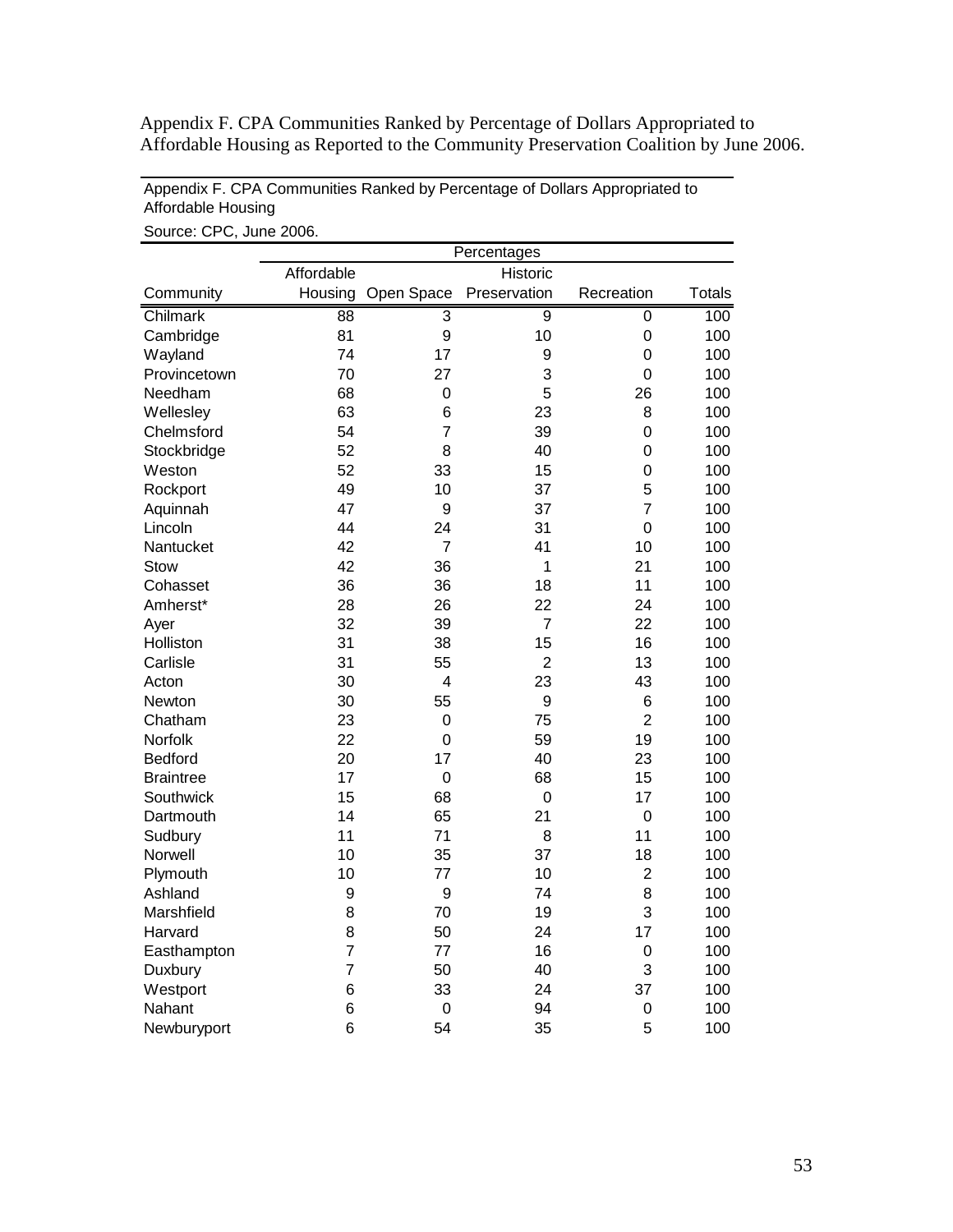|                 | Percentages    |                    |                 |                 |               |  |
|-----------------|----------------|--------------------|-----------------|-----------------|---------------|--|
|                 | Affordable     |                    | Historic        |                 |               |  |
| Community       |                | Housing Open Space | Preservation    | Recreation      | <b>Totals</b> |  |
| Wareham         | 5              | 53                 | $\overline{21}$ | $\overline{21}$ | 100           |  |
| North Andover   | 5              | 65                 | 27              | 3               | 100           |  |
| Westford        | 4              | 87                 | 1               | 8               | 100           |  |
| Georgetown      | 4              | 74                 | 14              | 8               | 100           |  |
| <b>Boxford</b>  | 4              | 83                 | 7               | 6               | 100           |  |
| Easton          | 3              | 91                 | 5               | 0               | 100           |  |
| Southampton     | 3              | 88                 | 9               | 0               | 100           |  |
| Hopkinton       | 3              | 74                 | 17              | 6               | 100           |  |
| Peabody         | 3              | 53                 | 12              | 32              | 100           |  |
| Sturbridge      | 1              | 97                 | $\overline{2}$  | $\overline{0}$  | 100           |  |
| <b>Scituate</b> | 1              | 39                 | 19              | 41              | 100           |  |
| Hingham         | 1              | 59                 | 40              | $\mathbf 0$     | 100           |  |
| Hampden         | 1              | 85                 | 12              | 3               | 100           |  |
| Rowley          | 1              | 52                 | 29              | 19              | 100           |  |
| Acushnet        | $\overline{0}$ | 97                 | $\mathbf 0$     | 3               | 100           |  |
| Agawam          | $\mathbf 0$    | $\mathbf 0$        | 3               | 97              | 100           |  |
| <b>Bourne</b>   | $\overline{0}$ | 82                 | $\overline{0}$  | 18              | 100           |  |
| Dracut          | $\overline{0}$ | 64                 | 36              | 0               | 100           |  |
| Grafton         | $\overline{0}$ | 74                 | 14              | 12              | 100           |  |
| Groton          | $\overline{0}$ | 98                 | 1               | $\mathbf 0$     | 100           |  |
| Hadley          | $\overline{0}$ | 63                 | 32              | 5               | 100           |  |
| Leverett        | $\overline{0}$ | 42                 | 58              | 0               | 100           |  |
| Lexington       | $\overline{0}$ | $\mathbf 0$        | 100             | $\mathbf 0$     | 100           |  |
| Manchester      | $\overline{0}$ | $\mathbf 0$        | 100             | $\overline{0}$  | 100           |  |
| Medway          | $\overline{0}$ | 59                 | 35              | 6               | 100           |  |
| Mendon          | $\mathbf 0$    | 100                | $\mathbf 0$     | $\mathbf 0$     | 100           |  |
| Middleton       | $\mathbf 0$    | 24                 | 74              | $\overline{2}$  | 100           |  |
| Southborough    | $\overline{0}$ | 100                | $\mathbf 0$     | $\overline{0}$  | 100           |  |
| Tyngsborough    | $\mathbf 0$    | 88                 | 12              | $\overline{0}$  | 100           |  |
| Upton           | $\overline{0}$ | 42                 | 3               | 55              | 100           |  |
| Westfield       | $\overline{0}$ | 59                 | 1               | 40              | 100           |  |
| Wilbraham       | $\mathbf 0$    | 100                | $\mathbf 0$     | $\overline{0}$  | 100           |  |
| Williamstown    | $\overline{0}$ | 20                 | 59              | 21              | 100           |  |

Appendix F. CPA Communities Ranked by Percentage of Dollars Appropriated to Affordable Housing (continued). Source: CPC, June 2006.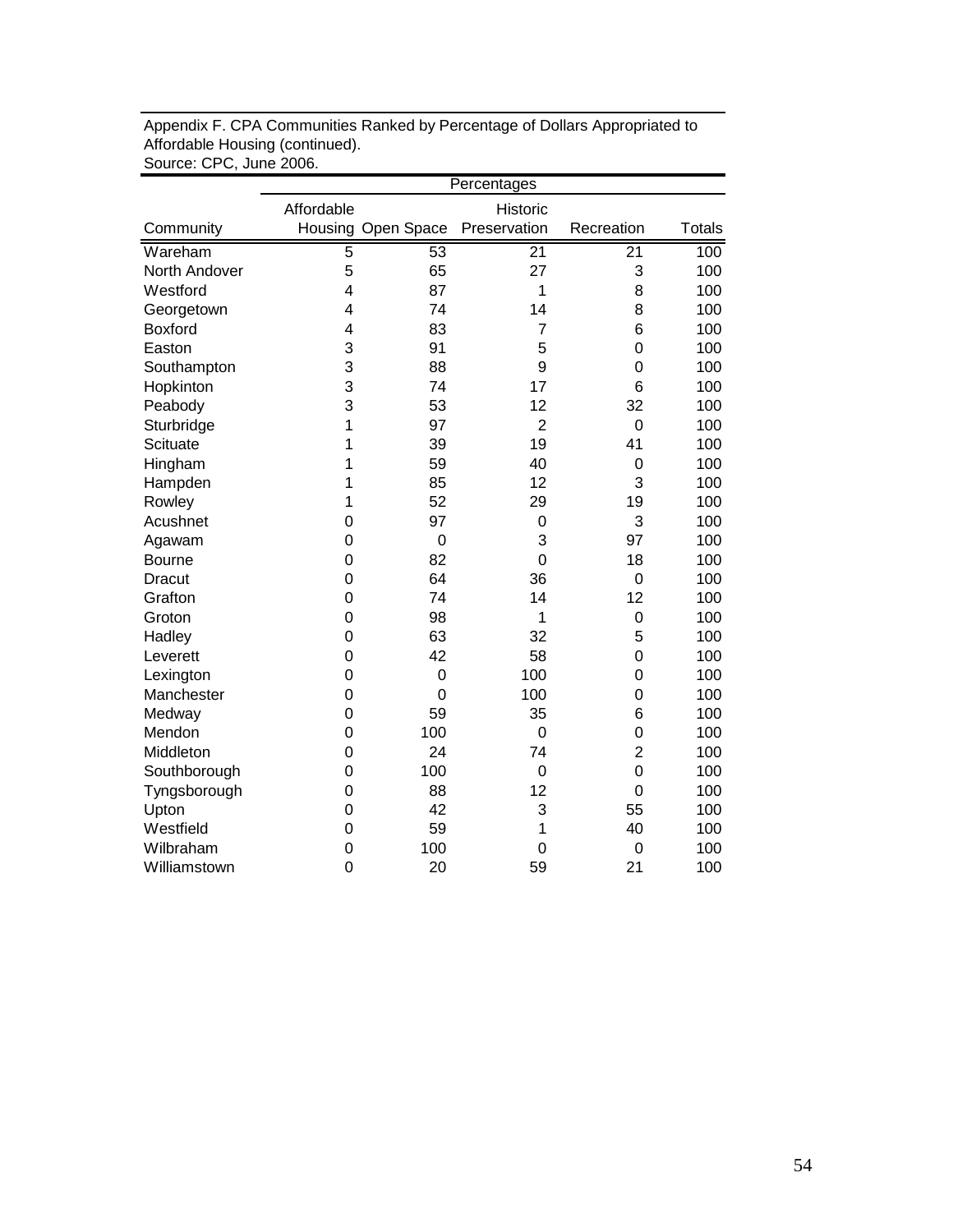Appendix G. CPA Communities Ranked by Number of Expected Units as Reported to the Community Preservation Coalition by June 2006.

| SUUILE. UF U, JUITE ZUUU |                         |                |                       |
|--------------------------|-------------------------|----------------|-----------------------|
| Community                | <b>Expected Units</b>   | Community      | <b>Expected Units</b> |
| Cambridge                | $\overline{244}$        | Agawam         | 0                     |
| Newton                   | 80                      | Aquinnah       | 0                     |
| Chatham                  | 60                      | Ashland        | 0                     |
| Nantucket                | 52                      | Bourne         | 0                     |
| Stow                     | 45                      | <b>Boxford</b> | 0                     |
| Needham                  | 40                      | Dartmouth      | 0                     |
| Westford                 | 32                      | Dracut         | 0                     |
| Stockbridge              | 30                      | Georgetown     | 0                     |
| <b>Bedford</b>           | 28                      | Grafton        | 0                     |
| Carlisle                 | 26                      | Groton         | 0                     |
| Sudbury                  | 21                      | Hadley         | 0                     |
| Provincetown             | 19                      | Hampden        | 0                     |
| Amherst                  | 18                      | Harvard        | 0                     |
| Wayland                  | 17                      | Hingham        | 0                     |
| Chilmark                 | 15                      | Leverett       | 0                     |
| Weston                   | 15                      | Lexington      | 0                     |
| Lincoln                  | 10                      | Manchester     | 0                     |
| Newburyport              | 10                      | Medway         | 0                     |
| North Andover            | 10                      | Mendon         | 0                     |
| Rockport                 | 10                      | Middleton      | 0                     |
| Wellesley                | 10                      | Nahant         | 0                     |
| Chelmsford               | 8                       | Peabody        | 0                     |
| Acton                    | 6                       | Plymouth       | 0                     |
| Norwell                  | 6                       | Rowley         | 0                     |
| Norfolk                  | 5                       | Scituate       | 0                     |
| Duxbury                  | $\overline{\mathbf{4}}$ | Southampton    | 0                     |
| Easton                   | 4                       | Southborough   | 0                     |
| Holliston                | 4                       | Southwick      | 0                     |
| Easthampton              | 3                       | Sturbridge     | 0                     |
| Cohasset                 | $\overline{2}$          | Tyngsborough   | 0                     |
| Westport                 | $\overline{2}$          | Upton          | 0                     |
| Ayer                     | 1                       | Wareham        | 0                     |
| <b>Braintree</b>         | 1                       | Westfield      | 0                     |
| Hopkinton                | 1                       | Wilbraham      | 0                     |
| Marshfield               | 1                       | Williamstown   | 0                     |
| Acushnet                 | 0                       | Yarmouth       | 0                     |
|                          |                         | Total          | 840                   |

Appendix G. CPA Communities Ranked by Number of Expected Units. Source: CPC, June 2006